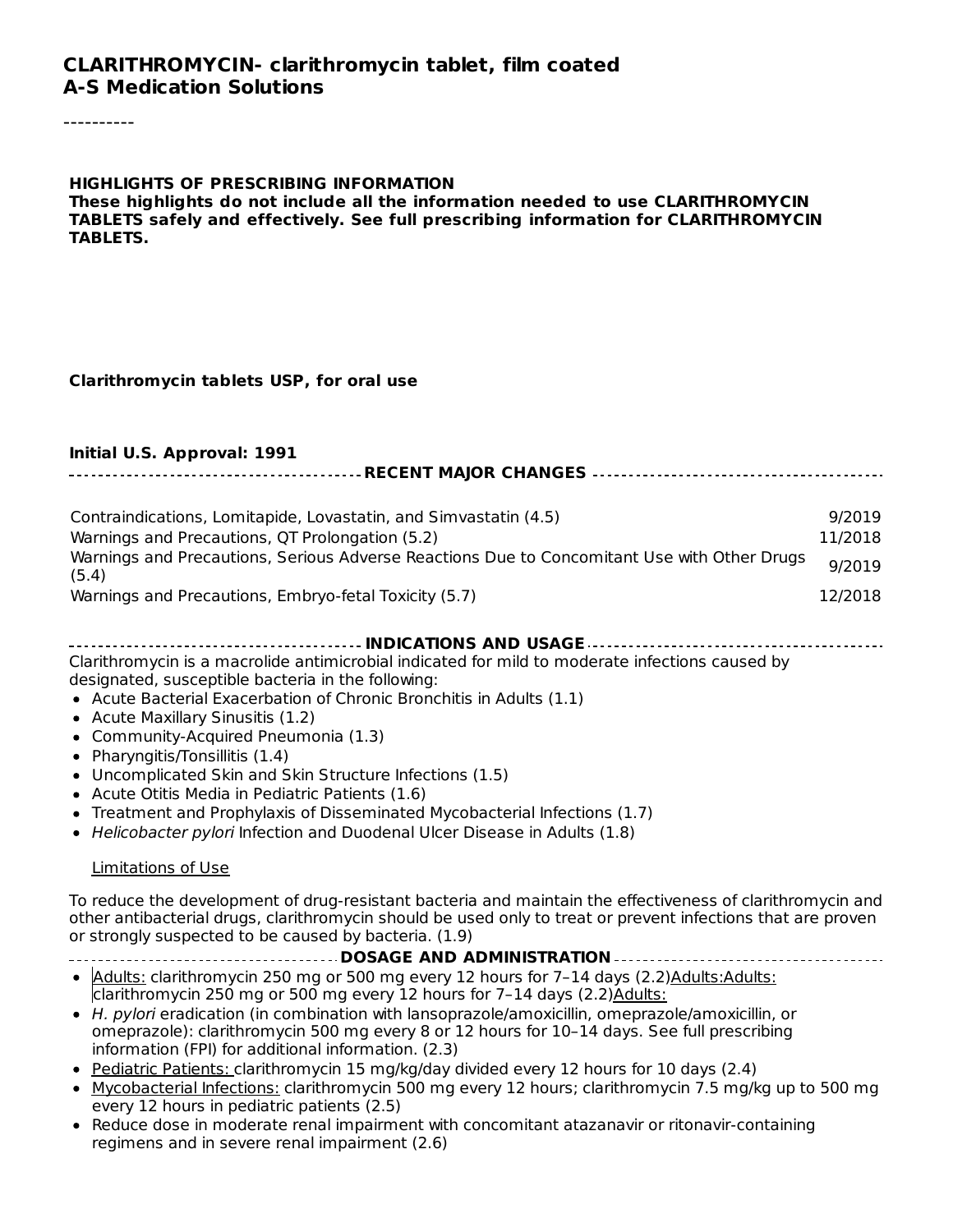| ------------------------- DOSAGE FORMS AND STRENGTHS -----------------------------------                                                                                                                                                                                                                                                                                                                                                                                                                                                                                                                                                                                                                                                                                                                                                                                                                                                                                                                                                                                                                                                                                                                                                                                                                                         |
|----------------------------------------------------------------------------------------------------------------------------------------------------------------------------------------------------------------------------------------------------------------------------------------------------------------------------------------------------------------------------------------------------------------------------------------------------------------------------------------------------------------------------------------------------------------------------------------------------------------------------------------------------------------------------------------------------------------------------------------------------------------------------------------------------------------------------------------------------------------------------------------------------------------------------------------------------------------------------------------------------------------------------------------------------------------------------------------------------------------------------------------------------------------------------------------------------------------------------------------------------------------------------------------------------------------------------------|
| • Tablets: 250 mg and 500 mg $(3)$                                                                                                                                                                                                                                                                                                                                                                                                                                                                                                                                                                                                                                                                                                                                                                                                                                                                                                                                                                                                                                                                                                                                                                                                                                                                                               |
| • Hypersensitivity to clarithromycin or any macrolide drug $(4.1)$<br>Cisapride and pimozide (4.2)<br>• History of cholestatic jaundice/hepatic dysfunction with use of clarithromycin (4.3)<br>• Colchicine in renal or hepatic impairment (4.4)<br>• Lomitapide, lovastatin, and simvastatin (4.5)<br>• Ergot alkaloids (ergotamine or dihydroergotamine) (4.6)                                                                                                                                                                                                                                                                                                                                                                                                                                                                                                                                                                                                                                                                                                                                                                                                                                                                                                                                                                |
| ------------------------------------- WARNINGS AND PRECAUTIONS -----------------------------                                                                                                                                                                                                                                                                                                                                                                                                                                                                                                                                                                                                                                                                                                                                                                                                                                                                                                                                                                                                                                                                                                                                                                                                                                     |
| • Severe Acute Hypersensitivity Reactions: Discontinue clarithromycin if occurs (5.1)<br>• OT Prolongation: Avoid clarithromycin in patients with known QT prolongation or receiving drugs known<br>to prolong the QT interval, ventricular arrhythmia (torsades de pointes),<br>hypokalemia/hypomagnesemia, significant bradycardia, or taking Class IA or III antiarrhythmics (5.2)<br>Hepatotoxicity: Discontinue if signs and symptoms of hepatitis occur (5.3)<br>• Serious adverse reactions can occur due to drug interactions of clarithromycin with colchicine, some<br>lipid-lowering agents, some calcium channel blockers, and other drugs (5.4)<br>• Risk of all-cause mortality one year or more after the end of treatment in patients with coronary artery<br>disease. Balance this potential risk with the treatment benefits when prescribing clarithromycin tablets<br>in these patients. (5.5)<br>· Clostridium difficile associated diarrhea (CDAD): Evaluate if diarrhea occurs (5.6)<br>• Embryo-Fetal Toxicity: Based on animal findings, clarithromycin is not recommended for use in<br>pregnant women except in clinical circumstances where no alternative therapy is appropriate (5.7)<br>• Exacerbation of myasthenia gravis has been reported in patients receiving clarithromycin therapy. (5.8) |
| Most frequent adverse reactions for both adult and pediatric populations in clinical trials: abdominal pain,<br>diarrhea, nausea, vomiting, dysgeusia (6.1)                                                                                                                                                                                                                                                                                                                                                                                                                                                                                                                                                                                                                                                                                                                                                                                                                                                                                                                                                                                                                                                                                                                                                                      |
| To report SUSPECTED ADVERSE REACTIONS, contact Lannett Company, Inc. at 1-844-834-<br>0530 or FDA at 1-800-FDA-1088 or www.fda.gov/medwatch.                                                                                                                                                                                                                                                                                                                                                                                                                                                                                                                                                                                                                                                                                                                                                                                                                                                                                                                                                                                                                                                                                                                                                                                     |
| ----------------------------------- DRUG INTERACTIONS --------------------------------                                                                                                                                                                                                                                                                                                                                                                                                                                                                                                                                                                                                                                                                                                                                                                                                                                                                                                                                                                                                                                                                                                                                                                                                                                           |
| Co-administration of clarithromycin can alter the concentrations of other drugs. The potential for drug-drug                                                                                                                                                                                                                                                                                                                                                                                                                                                                                                                                                                                                                                                                                                                                                                                                                                                                                                                                                                                                                                                                                                                                                                                                                     |

interactions must be considered prior to and during therapy. (4, 5.2, 5.4, 7)

**USE IN SPECIFIC POPULATIONS** Geriatric: Increased risk of torsades de pointes(8.5) **See 17 for PATIENT COUNSELING INFORMATION.**

**Revised: 8/2021**

#### **FULL PRESCRIBING INFORMATION: CONTENTS\* 1 INDICATIONS AND USAGE**

- 1.1 Acute Bacterial Exacerbation of Chronic Bronchitis
- 1.2 Acute Maxillary Sinusitis
- 1.3 Community-Acquired Pneumonia
- 1.4 Pharyngitis/Tonsillitis
- 1.5 Uncomplicated Skin and Skin Structure Infections
- 1.6 Acute Otitis Media
- 1.7 Treatment and Prophylaxis of Disseminated Mycobacterial Infections
- 1.8 Helicobacter pylori Infection and Duodenal Ulcer Disease
- 1.9 Limitations of Use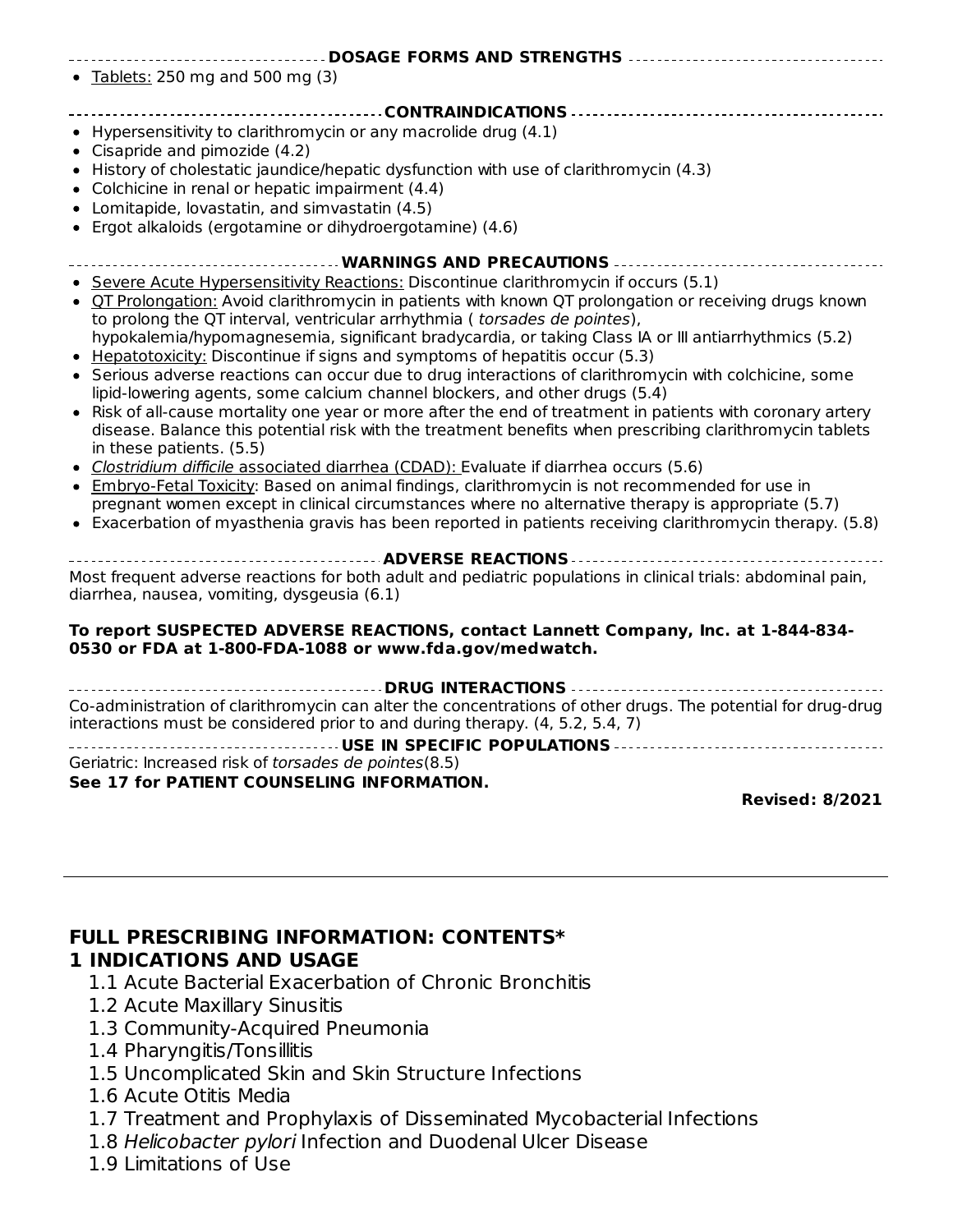### 1.10 Usage

# **2 DOSAGE AND ADMINISTRATION**

- 2.1 Important Administration Instructions
- 2.2 Adult Dosage
- 2.3 Combination Dosing Regimens for H. pylori Infection
- 2.4 Pediatric Dosage
- 2.5 Dosage Regimens for Mycobacterial Infections
- 2.6 Dosage Adjustment in Patients with Renal Impairment
- 2.7 Dosage Adjustment Due to Drug Interactions

# **3 DOSAGE FORMS AND STRENGTHS**

# **4 CONTRAINDICATIONS**

- 4.1 Hypersensitivity
- 4.2 Cisapride and Pimozide
- 4.3 Cholestatic Jaundice/Hepatic Dysfunction
- 4.4 Colchicine
- 4.5 Lomitapide, Lovastatin, and Simvastatin
- 4.6 Ergot Alkaloids
- 4.7 Contraindications for Co-administered Drugs

# **5 WARNINGS AND PRECAUTIONS**

- 5.1 Severe Acute Hypersensitivity Reactions
- 5.2 QT Prolongation
- 5.3 Hepatotoxicity
- 5.4 Serious Adverse Reactions Due to Concomitant Use with Other Drugs

5.5 All-Cause Mortality in Patients With Coronary Artery Disease 1 to 10 Years After Clarithromycin Exposure

- 5.6 Clostridium difficile Associated Diarrhea
- 5.7 Embryo-Fetal Toxicity
- 5.8 Exacerbation of Myasthenia Gravis
- 5.9 Development of Drug Resistant Bacteria

# **6 ADVERSE REACTIONS**

- 6.1 Clinical Trials Experience
- 6.2 Postmarketing Experience

# **7 DRUG INTERACTIONS**

# **8 USE IN SPECIFIC POPULATIONS**

- 8.1 Pregnancy
- 8.2 Lactation
- 8.3 Females and Males of Reproductive Potential
- 8.4 Pediatric Use
- 8.5 Geriatric Use
- 8.6 Renal and Hepatic Impairment

# **10 OVERDOSAGE**

# **11 DESCRIPTION**

# **12 CLINICAL PHARMACOLOGY**

- 12.1 Mechanism of Action
- 12.3 Pharmacokinetics
- 12.4 Microbiology

# **13 NONCLINICAL TOXICOLOGY**

- 13.1 Carcinogenesis, Mutagenesis, Impairment of Fertility
- 13.2 Animal Toxicology and/or Pharmacology

# **14 CLINICAL STUDIES**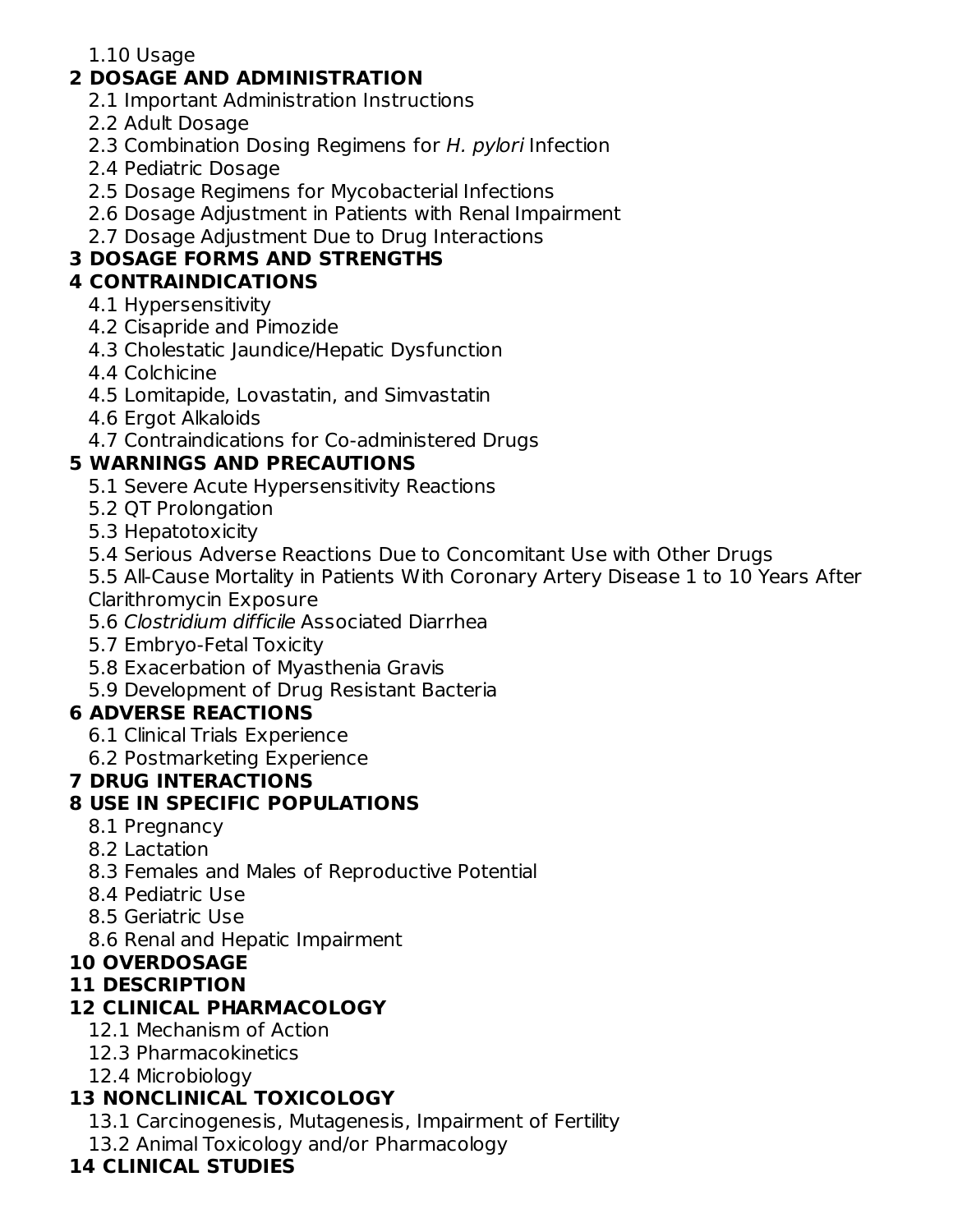### 14.1 Mycobacterial Infections

14.2 Otitis Media

14.3 H. pylori Eradication to Decrease the Risk of Duodenal Ulcer Recurrence

### **15 REFERENCES**

# **16 HOW SUPPLIED/STORAGE AND HANDLING**

### **17 PATIENT COUNSELING INFORMATION**

 $\ast$  Sections or subsections omitted from the full prescribing information are not listed.

# **FULL PRESCRIBING INFORMATION**

# **1 INDICATIONS AND USAGE**

# **1.1 Acute Bacterial Exacerbation of Chronic Bronchitis**

Clarithromycin tablets, USP are indicated in adults for the treatment of mild to moderate infections caused by susceptible isolates due to Haemophilus influenzae, Haemophilus parainfluenzae, Moraxella catarrhalis, or Streptococcus pneumoniae[see Indications and Usage (1.9)] .

# **1.2 Acute Maxillary Sinusitis**

Clarithromycin tablets, USP are indicated for the treatment of mild to moderate infections caused by susceptible isolates due to Haemophilus influenzae, Moraxella catarrhalis, or Streptococcus pneumoniae [see Indications and Usage (1.9)] .

# **1.3 Community-Acquired Pneumonia**

Clarithromycin tablets, USP are indicated [see Indications and Usage (1.9)] for the treatment of mild to moderate infections caused by susceptible isolates due to:

- Haemophilus influenzae (in adults)
- Mycoplasma pneumoniae, Streptococcus pneumoniae, Chlamydophila pneumoniae

# **1.4 Pharyngitis/Tonsillitis**

Clarithromycin tablets, USP are indicated for the treatment of mild to moderate infections caused by susceptible isolates due to Streptococcus pyogenes as an alternative in individuals who cannot use first line therapy.

# **1.5 Uncomplicated Skin and Skin Structure Infections**

Clarithromycin tablets, USP are indicated for the treatment of mild to moderate infections caused by susceptible isolates due to Staphylococcus aureus, or Streptococcus pyogenes.

# **1.6 Acute Otitis Media**

Clarithromycin tablets, USP are indicated in pediatric patients for the treatment of mild to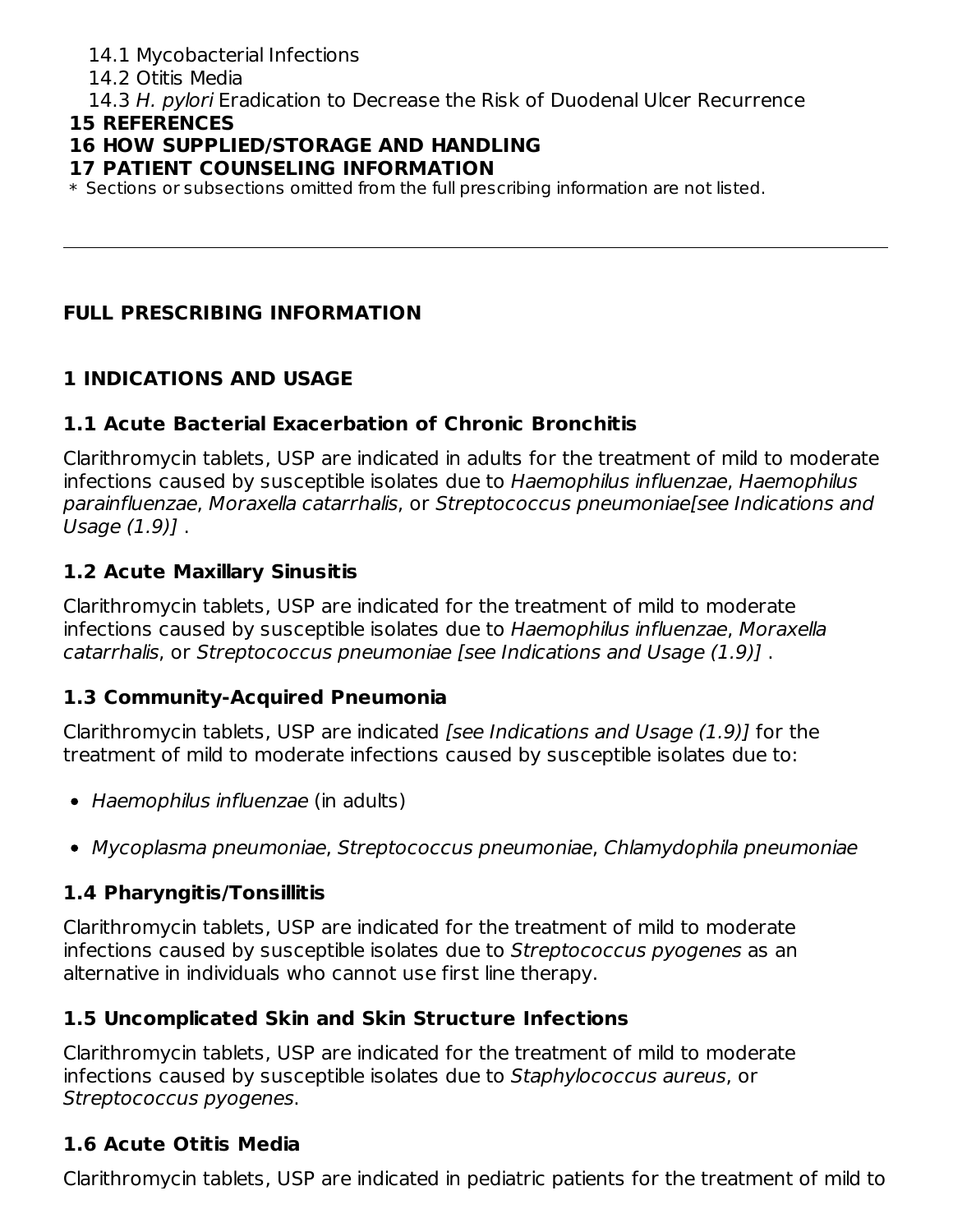Clarithromycin tablets, USP are indicated in pediatric patients for the treatment of mild to moderate infections caused by susceptible isolates due to Haemophilus influenzae, Moraxella catarrhalis, or Streptococcus pneumoniae[see Clinical Studies (14.2)] .

# **1.7 Treatment and Prophylaxis of Disseminated Mycobacterial Infections**

Clarithromycin tablets, USP are indicated for the treatment of mild to moderate infections caused by susceptible isolates due to Mycobacterium avium or Mycobacterium intracellulare in patients with advanced HIV infection [see Clinical Studies  $(14.1)$ .

# **1.8 Helicobacter pylori Infection and Duodenal Ulcer Disease**

Clarithromycin tablet, USP is given in combination with other drugs in adults as described below to eradicate H. pylori. The eradication of H. pylori has been demonstrated to reduce the risk of duodenal ulcer recurrence *[see Clinical Studies*  $(14.3)$ ].

- Clarithromycin tablets, USP in combination with amoxicillin and PREVACID (lansoprazole) or PRILOSEC (omeprazole) Delayed-Release Capsules, as triple therapy, are indicated for the treatment of patients with H, pylori infection and duodenal ulcer disease (active or five-year history of duodenal ulcer) to eradicate H. pylori.
- Clarithromycin tablets, USP in combination with PRILOSEC (omeprazole) capsules are indicated for the treatment of patients with an active duodenal ulcer associated with H. *pylori* infection. Regimens which contain clarithromycin tablets, USP as the single antibacterial agent are more likely to be associated with the development of clarithromycin resistance among patients who fail therapy. Clarithromycin-containing regimens should not be used in patients with known or suspected clarithromycin resistant isolates because the efficacy of treatment is reduced in this setting.

# **1.9 Limitations of Use**

There is resistance to macrolides in certain bacterial infections caused by Streptococcus pneumoniae and Staphylococcus aureus. Susceptibility testing should be performed when clinically indicated.

# **1.10 Usage**

To reduce the development of drug-resistant bacteria and maintain the effectiveness of clarithromycin and other antibacterial drugs, clarithromycin should be used only to treat or prevent infections that are proven or strongly suspected to be caused by susceptible bacteria. When culture and susceptibility information are available, they should be considered in selecting or modifying antibacterial therapy. In the absence of such data, local epidemiology and susceptibility patterns may contribute to the empiric selection of therapy.

# **2 DOSAGE AND ADMINISTRATION**

# **2.1 Important Administration Instructions**

Clarithromycin tablets may be given with or without food.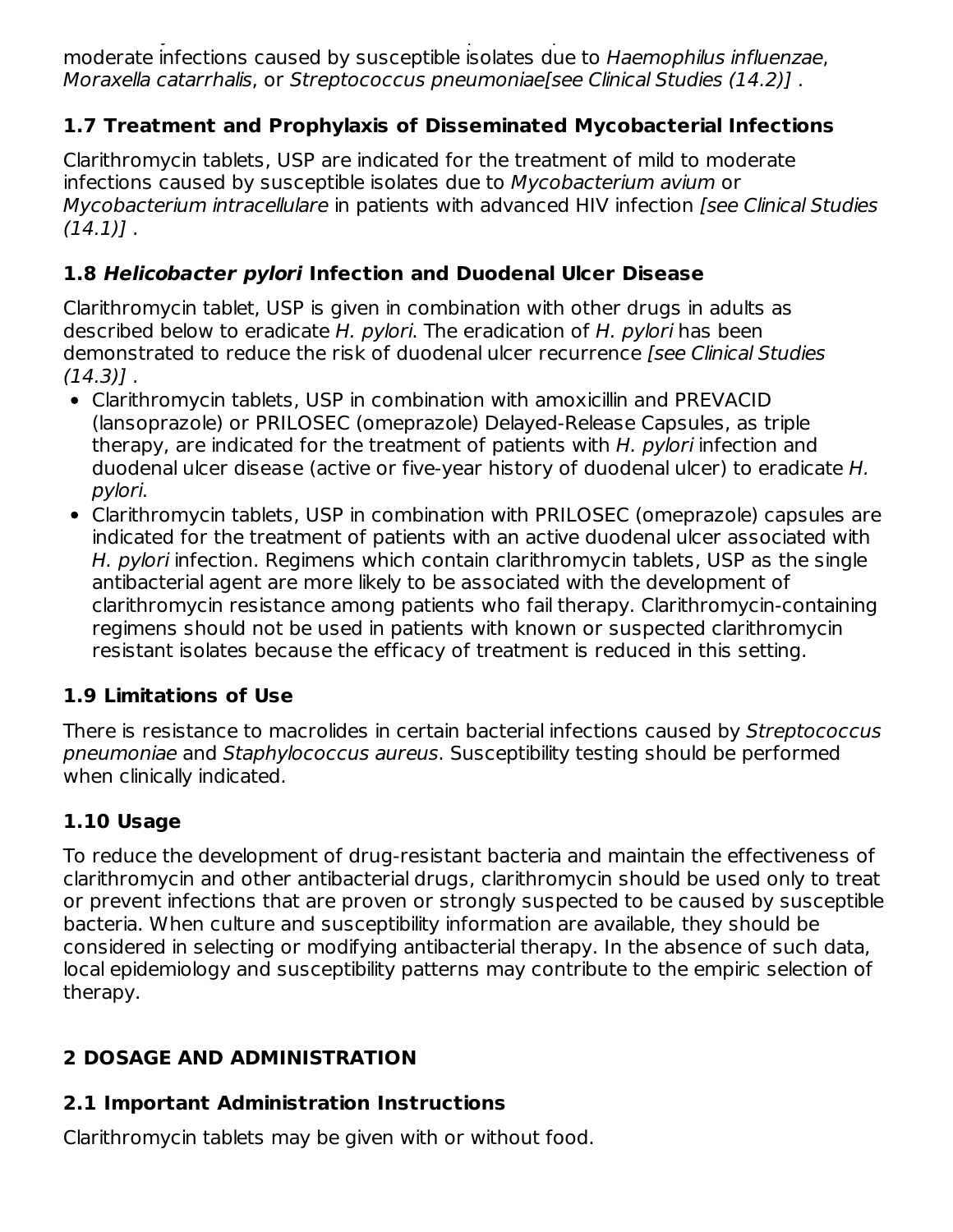### **2.2 Adult Dosage**

The recommended dosages of clarithromycin for the treatment of mild to moderate infections in adults are listed in Table 1.

|                                                                                                                                                                  | <b>Clarithromycin tablets</b>        |                           |
|------------------------------------------------------------------------------------------------------------------------------------------------------------------|--------------------------------------|---------------------------|
| <b>Infection</b>                                                                                                                                                 | <b>Dosage</b><br>(every 12<br>hours) | <b>Duration</b><br>(days) |
| Acute bacterial exacerbation of chronic bronchitis                                                                                                               | 250 to 500 mg a                      | $7b - 14$                 |
| Acute maxillary sinusitis                                                                                                                                        | 500 mg                               | 14                        |
| Community-acquired pneumonia                                                                                                                                     | 250 mg $c$                           | $7d - 14$                 |
| Pharyngitis/Tonsillitis                                                                                                                                          | 250 mg                               | 10                        |
| Uncomplicated skin and skin structure infections                                                                                                                 | 250 mg                               | $7 - 14$                  |
| Treatment and prophylaxis of disseminated<br>Mycobacterium avium disease [see Dosage and<br>Administration (2.5)]                                                | 500 mg $e$                           |                           |
| H.pylori eradication to reduce the risk of duodenal<br>ulcer recurrence with amoxicillin and omeprazole or<br>lansoprazole [see Dosage and Administration (2.3)] | 500 mg                               | $10 - 14$                 |
| H.pylori eradication to reduce the risk of duodenal<br>ulcer recurrence with omeprazole [see Dosage and<br>Administration (2.3)]                                 | 500 mg every 8<br>hours              | 14                        |

**Table 1. Adult Dosage Guidelines**

<sup>a</sup> For *M. catarrhalis* and S. pneumoniae use 250 mg. For H. influenzae and H. parainfluenzae, use 500 mg.

<sup>b</sup> For H. parainfluenzae, the duration of therapy is 7 days.

 $c$  For H. parainfluenzae and M. catarrhalis use clarithromycin extended-release tablets only.

<sup>d</sup> For H. influenzae, the duration of therapy is 7 days.

<sup>e</sup> Clarithromycin therapy should continue if clinical response is observed. Clarithromycin can be discontinued when the patient is considered at low risk of disseminated infection.

# **2.3 Combination Dosing Regimens for H. pylori Infection**

### **Triple therapy: clarithromycin/lansoprazole/amoxicillin**

The recommended adult dosage is 500 mg clarithromycin, 30 mg lansoprazole, and 1 gram amoxicillin, all given every 12 hours for 10 or 14 days [see Indications and Usage (1.8) and Clinical Studies (14.3)] .

### **Triple therapy: clarithromycin/omeprazole/amoxicillin**

The recommended adult dosage is 500 mg clarithromycin, 20 mg omeprazole, and 1 gram amoxicillin; all given every 12 hours for 10 days. In patients with an ulcer present at the time of initiation of therapy, an additional 18 days of omeprazole 20 mg once daily is recommended for ulcer healing and symptom relief (see Indications and Usage (1.8)and Clinical Studies (14.3)] .

# **Dual therapy: clarithromycin/omeprazole**

The recommended adult dosage is 500 mg clarithromycin given every 8 hours and 40 mg omeprazole given once every morning for 14 days. An additional 14 days of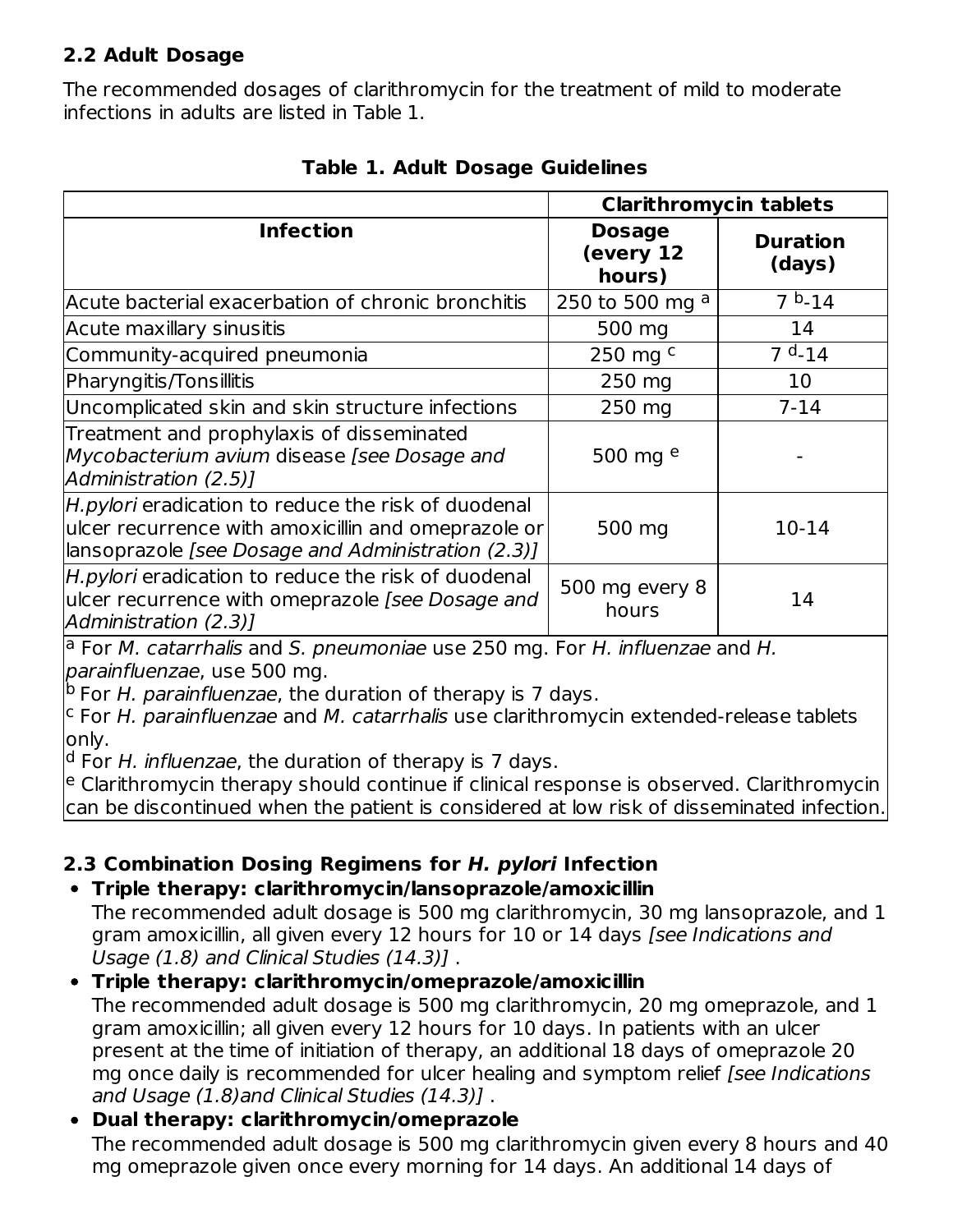omeprazole 20 mg once daily is recommended for ulcer healing and symptom relief [see Indications and Usage (1.8) and Clinical Studies (14.3)] .

### **2.4 Pediatric Dosage**

The recommended daily dosage is 15 mg/kg/day divided every 12 hours for 10 days (up to the adult dose). Refer to dosage regimens for mycobacterial infections in pediatric patients for additional dosage information [see Dosage and Administration (2.5)] .

### **2.5 Dosage Regimens for Mycobacterial Infections**

For the treatment of disseminated infection due to Mycobacterium avium complex (MAC), clarithromycin is recommended as the primary agents. Clarithromycin should be used in combination with other antimycobacterial drugs (e.g., ethambutol) that have shown in vitro activity against MAC or clinical benefit in MAC treatment [see Clinical Studies (14.1)] .

#### Adult Patients

For treatment and prophylaxis of mycobacterial infections in adults, the recommended dose of clarithromycin is 500 mg every 12 hours.

#### Pediatric Patients

For treatment and prophylaxis of mycobacterial infections in pediatric patients, the recommended dose is 7.5 mg/kg every 12 hours up to 500 mg every 12 hours. [See Use in Specific Populations (8.4) and Clinical Studies (14.1)] .

Clarithromycin therapy should continue if clinical response is observed. Clarithromycin can be discontinued when the patient is considered at low risk of disseminated infection.

### **2.6 Dosage Adjustment in Patients with Renal Impairment**

See Table 2 for dosage adjustment in patients with moderate or severe renal impairment with or without concomitant atazanavir or ritonavir-containing regimens *[see Drug*] Interactions (7)] .

#### **Table 2. Clarithromycin Dosage Adjustments in Patients with Renal Impairment**

|                                                                                                                                                | <b>Recommended</b><br><b>Clarithromycin Dosage</b><br><b>Reduction</b> |
|------------------------------------------------------------------------------------------------------------------------------------------------|------------------------------------------------------------------------|
| Patients with severe renal impairment (CL $_{cr}$ of $<$ 30 mL/min)                                                                            | Reduce the dosage of<br>clarithromycin by 50%                          |
| Patients with moderate renal impairment (CL $_{cr}$ of 30 to 60<br> mL/min) taking concomitant atazanavir or ritonavir-containing <br>regimens | Reduce the dosage of<br>clarithromycin by 50%                          |
| Patients with severe renal impairment (CL $_{cr}$ of <30 mL/min)<br>taking concomitant atazanavir or ritonavir-containing<br>regimens          | Reduce the dosage of<br>clarithromycin by 75%                          |

# **2.7 Dosage Adjustment Due to Drug Interactions**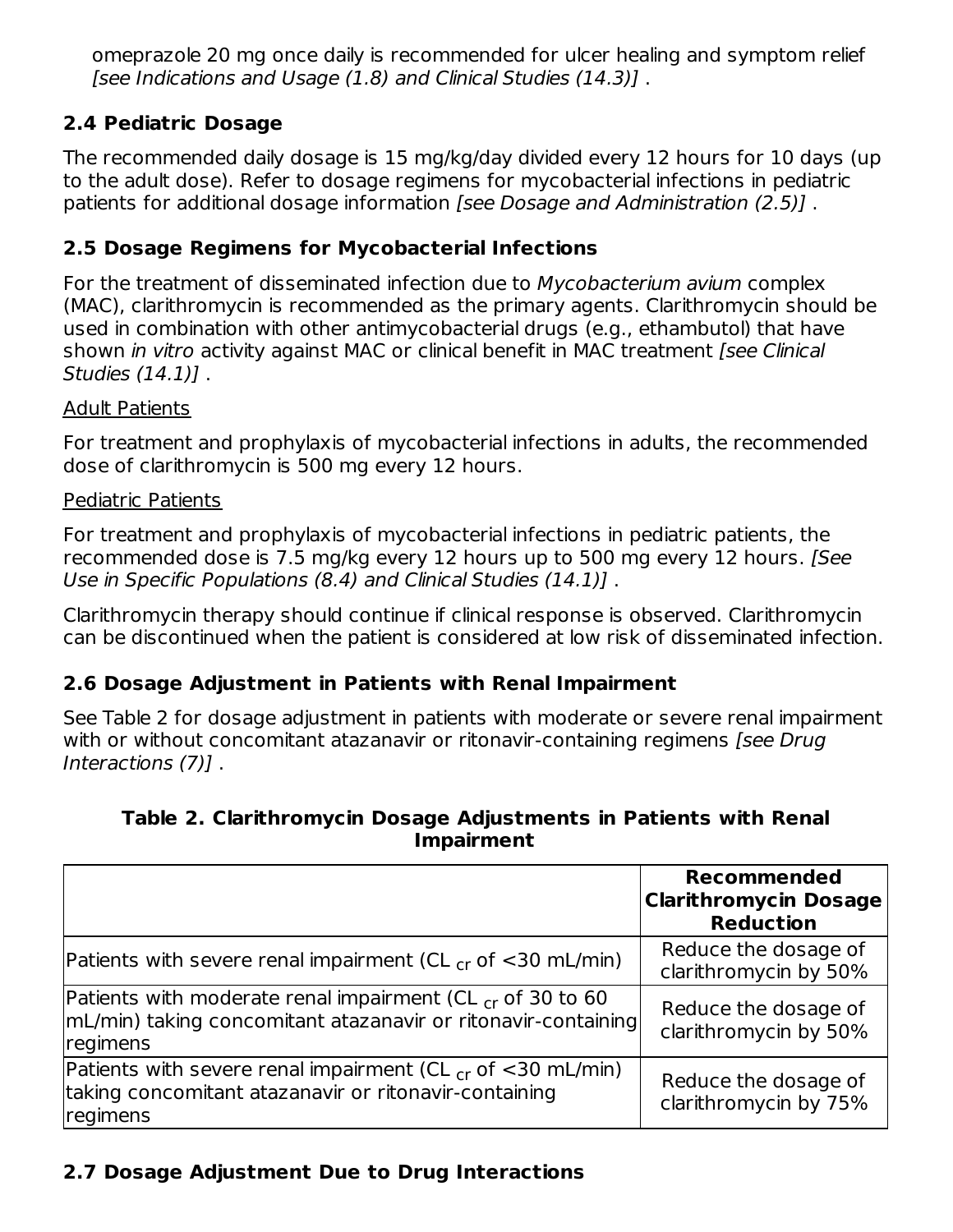Decrease the dose of clarithromycin by 50% when co-administered with atazanavir [see Drug Interactions (7)] . Dosage adjustments for other drugs when co-administered with clarithromycin may be recommended due to drug interactions [see Drug Interactions  $(7)$ ].

# **3 DOSAGE FORMS AND STRENGTHS**

Clarithromycin Tablets USP, 250 mg are white to off-white oval film-coated tablets debossed with "S39" on one side and blank on the other side.

Clarithromycin Tablets USP, 500 mg are white to off-white oval film-coated tablets debossed with "S4" on one side and blank on the other side.

# **4 CONTRAINDICATIONS**

# **4.1 Hypersensitivity**

Clarithromycin is contraindicated in patients with a known hypersensitivity to clarithromycin, erythromycin, or any of the macrolide antibacterial drugs [see Warnings and Precautions (5.1)] .

### **4.2 Cisapride and Pimozide**

Concomitant administration of clarithromycin with cisapride and pimozide is contraindicated [see Drug Interactions (7)] .

There have been postmarketing reports of drug interactions when clarithromycin is coadministered with cisapride or pimozide, resulting in cardiac arrhythmias (QT prolongation, ventricular tachycardia, ventricular fibrillation, and torsades de pointes) most likely due to inhibition of metabolism of these drugs by clarithromycin. Fatalities have been reported.

# **4.3 Cholestatic Jaundice/Hepatic Dysfunction**

Clarithromycin is contraindicated in patients with a history of cholestatic jaundice or hepatic dysfunction associated with prior use of clarithromycin.

# **4.4 Colchicine**

Concomitant administration of clarithromycin and colchicine is contraindicated in patients with renal or hepatic impairment.

# **4.5 Lomitapide, Lovastatin, and Simvastatin**

Concomitant administration of clarithromycin with lomitapide is contraindicated due to potential for markedly increased transaminases [see Warnings and Precautions (5.4) and Drug Interactions (7)] .

Concomitant administration of clarithromycin with HMG-CoA reductase inhibitors (statins) that are extensively metabolized by CYP3A4 (lovastatin or simvastatin) is contraindicated, due to the increased risk of myopathy, including rhabdomyolysis [see Warnings and Precautions (5.4) and Drug Interactions (7)] .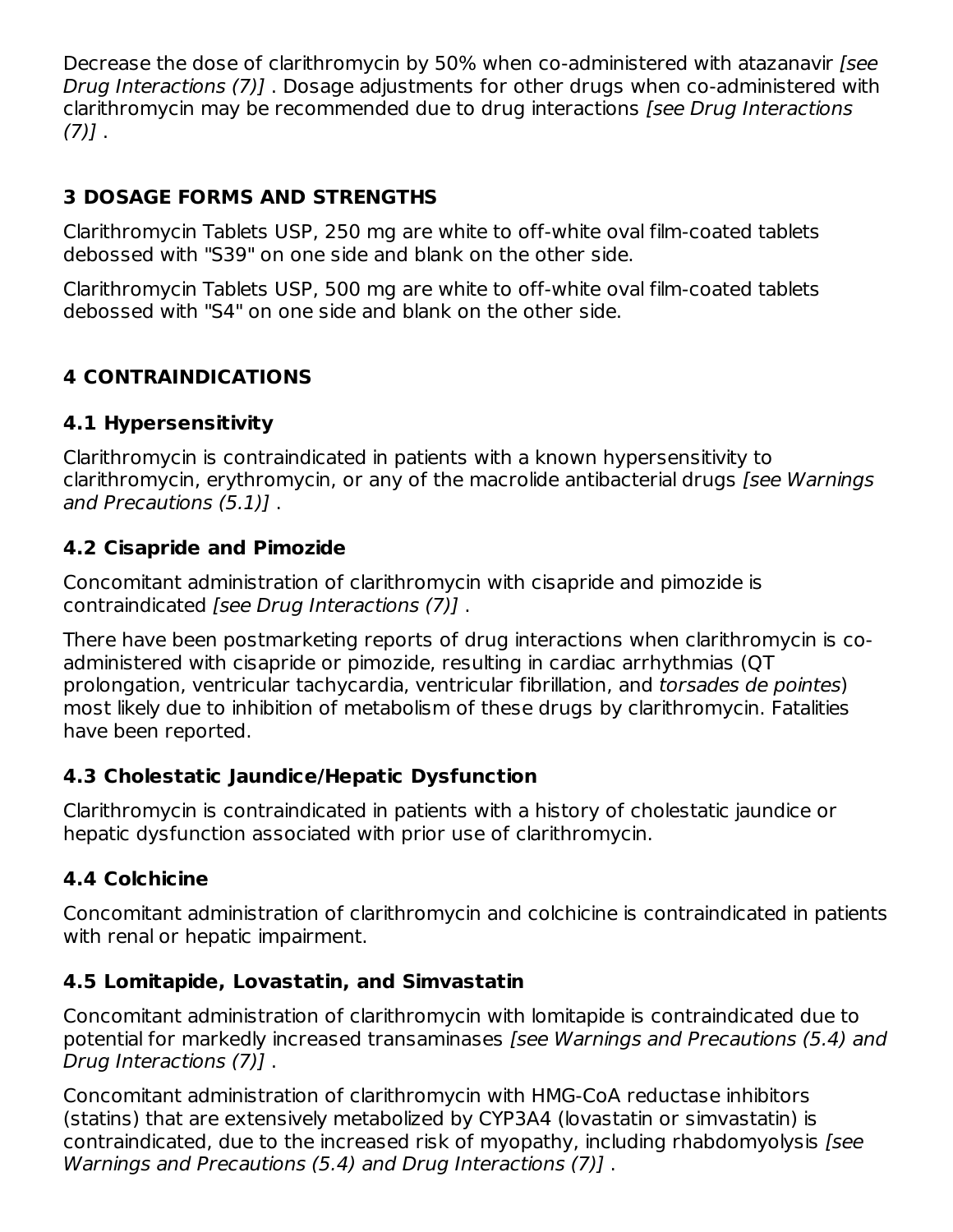# **4.6 Ergot Alkaloids**

Concomitant administration of clarithromycin and ergotamine or dihydroergotamine is contraindicated [see Drug Interactions (7)] .

### **4.7 Contraindications for Co-administered Drugs**

For information about contraindications of other drugs indicated in combination with clarithromycin, refer to their full prescribing information (contraindications section).

# **5 WARNINGS AND PRECAUTIONS**

### **5.1 Severe Acute Hypersensitivity Reactions**

In the event of severe acute hypersensitivity reactions, such as anaphylaxis, Stevens-Johnson Syndrome, toxic epidermal necrolysis, drug rash with eosinophilia and systemic symptoms (DRESS), Henoch-Schonlein purpura, and acute generalized exanthematous pustulosis, discontinue clarithromycin therapy immediately and institute appropriate treatment.

### **5.2 QT Prolongation**

Clarithromycin has been associated with prolongation of the QT interval and infrequent cases of arrhythmia. Cases of torsades de pointes have been spontaneously reported during postmarketing surveillance in patients receiving clarithromycin. Fatalities have been reported.

Avoid clarithromycin in the following patients:

- patients with known prolongation of the QT interval, ventricular cardiac arrhythmia, including torsades de pointes
- patients receiving drugs known to prolong the QT interval (see also Contraindications  $(4.2)1$
- patients with ongoing proarrhythmic conditions such as uncorrected hypokalemia or hypomagnesemia, clinically significant bradycardia and in patients receiving Class IA (e.g., quinidine, procainamide, disopyramide) or Class III (e.g., dofetilide, amiodarone, sotalol) antiarrhythmic agents.

Elderly patients may be more susceptible to drug-associated effects on the QT interval [see Use in Specific Populations (8.5)].

# **5.3 Hepatotoxicity**

Hepatic dysfunction, including increased liver enzymes, and hepatocellular and/or cholestatic hepatitis, with or without jaundice, has been reported with clarithromycin. This hepatic dysfunction may be severe and is usually reversible. In some instances, hepatic failure with fatal outcome has been reported and generally has been associated with serious underlying diseases and/or concomitant medications. Symptoms of hepatitis can include anorexia, jaundice, dark urine, pruritus, or tender abdomen. Discontinue clarithromycin immediately if signs and symptoms of hepatitis occur.

# **5.4 Serious Adverse Reactions Due to Concomitant Use with Other Drugs**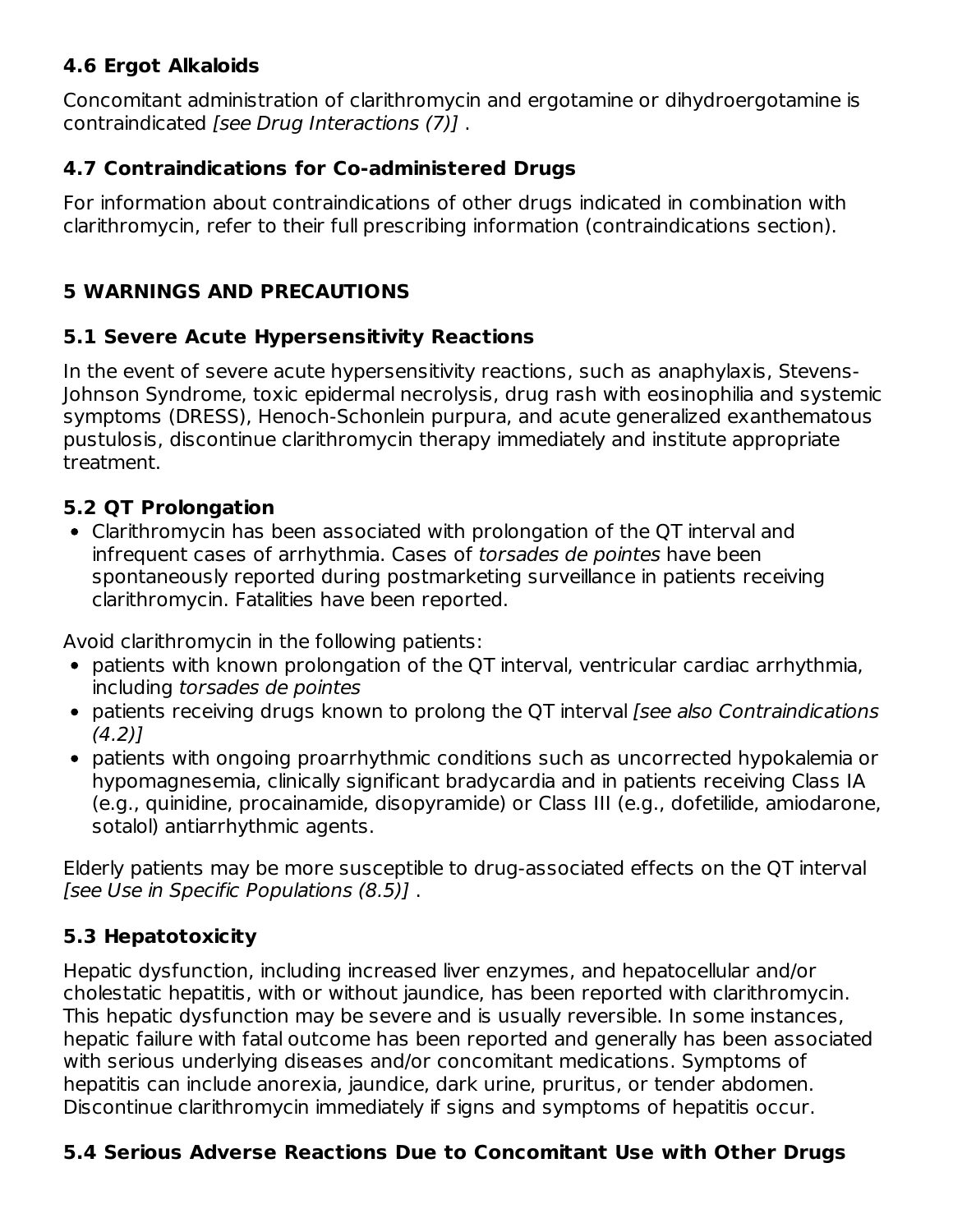Drugs metabolized by CYP3A4: Serious adverse reactions have been reported in patients taking clarithromycin concomitantly with CYP3A4 substrates. These include colchicine toxicity with colchicine; markedly increased transaminases with lomitapide; rhabdomyolysis with simvastatin, lovastatin, and atorvastatin; hypoglycemia and cardiac arrhythmias (e.g., *torsades de pointes*) with disopyramide; and hypotension and acute kidney injury with calcium channel blockers metabolized by CYP3A4 (e.g., verapamil, amlodipine, diltiazem, nifedipine). Most reports of acute kidney injury with calcium channel blockers metabolized by CYP3A4 involved elderly patients 65 years of age or older. Use clarithromycin with caution when administered concurrently with medications that induce the cytochrome CYP3A4 enzyme. The use of clarithromycin with lomitapide, simvastatin, lovastatin, ergotamine, or dihydroergotamine is contraindicated [see Contraindications (4.5,4.6) and Drug Interactions (7)] .

Colchicine: Life-threatening and fatal drug interactions have been reported in patients treated with clarithromycin and colchicine. Clarithromycin is a strong CYP3A4 inhibitor and this interaction may occur while using both drugs at their recommended doses. If co-administration of clarithromycin and colchicine is necessary in patients with normal renal and hepatic function, reduce the dose of colchicine. Monitor patients for clinical symptoms of colchicine toxicity. Concomitant administration of clarithromycin and colchicine is contraindicated in patients with renal or hepatic impairment [see Contraindications (4.4) and Drug Interactions (7)] .

Lomitapide: Concomitant use of clarithromycin with lomitapide is contraindicated [see Contraindications (4.5)] . Lomitapide is metabolized by CYP3A4, and concomitant treatment with clarithromycin increases the plasma concentration of lomitapide, which increases the risk of elevation in transaminases [see Drug Interactions (7)]. If treatment with clarithromycin cannot be avoided, therapy with lomitapide must be suspended during the course of treatment.

HMG-CoA Reductase Inhibitors (statins): Concomitant use of clarithromycin with lovastatin or simvastatin is contraindicated [see Contraindications (4.5)] as these statins are extensively metabolized by CYP3A4, and concomitant treatment with clarithromycin increases their plasma concentration, which increases the risk of myopathy, including rhabdomyolysis. Cases of rhabdomyolysis have been reported in patients taking clarithromycin concomitantly with these statins. If treatment with clarithromycin cannot be avoided, therapy with lovastatin or simvastatin must be suspended during the course of treatment.

Exercise caution when prescribing clarithromycin with atorvastatin or pravastatin. In situations where the concomitant use of clarithromycin with atorvastatin or pravastatin cannot be avoided, atorvastatin dose should not exceed 20 mg daily and pravastatin dose should not exceed 40 mg daily. Use of a statin that is not dependent on CYP3A metabolism (e.g., fluvastatin) can be considered. It is recommended to prescribe the lowest registered dose if concomitant use cannot be avoided.

Oral Hypoglycemic Agents/Insulin: The concomitant use of clarithromycin and oral hypoglycemic agents and/or insulin can result in significant hypoglycemia. With certain hypoglycemic drugs such as nateglinide, pioglitazone, repaglinide and rosiglitazone, inhibition of CYP3A enzyme by clarithromycin may be involved and could cause hypoglycemia when used concomitantly. Careful monitoring of glucose is recommended [see Drug Interactions (7)] .

Quetiapine: Use quetiapine and clarithromycin concomitantly with caution. Co-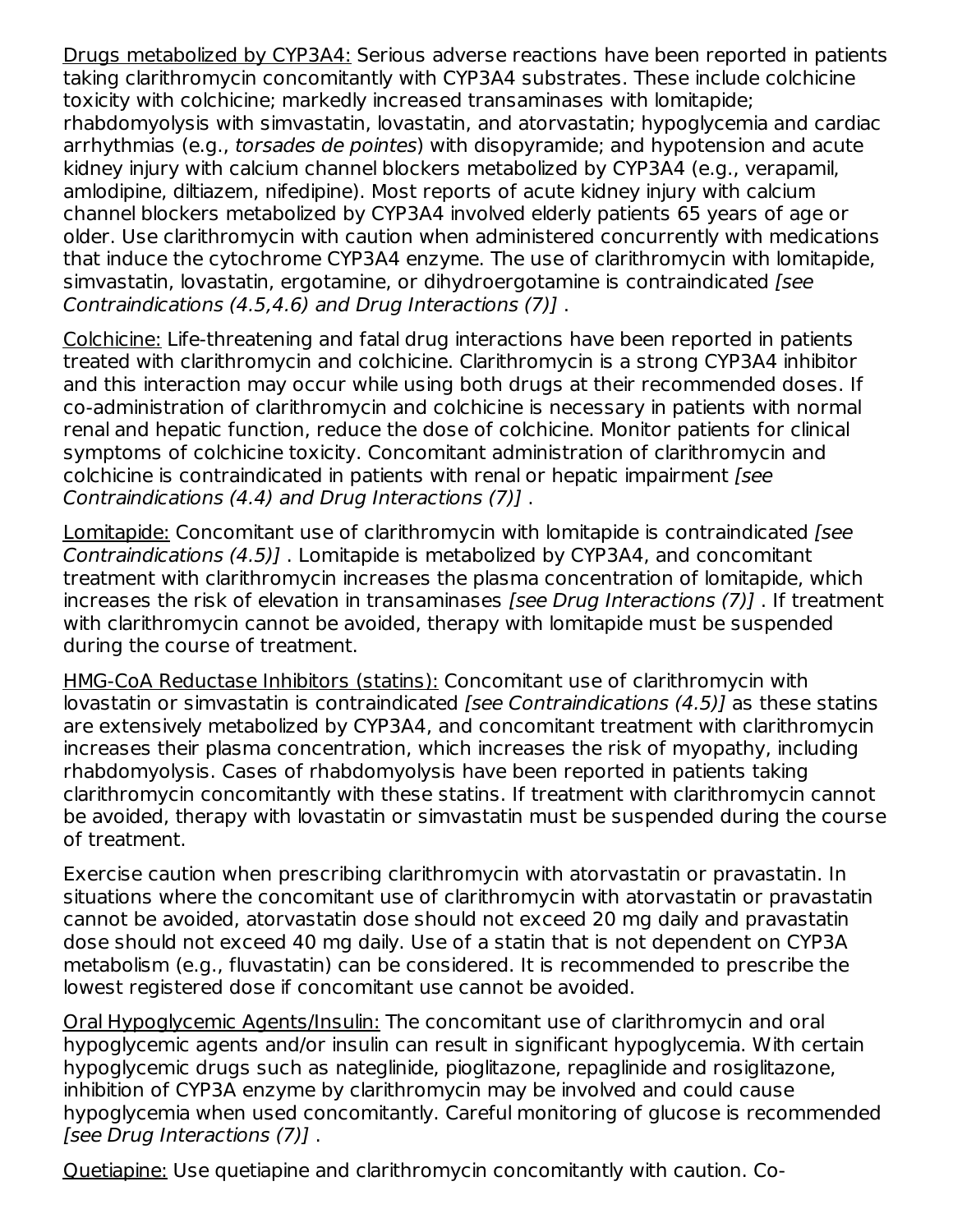administration could result in increased quetiapine exposure and quetiapine related toxicities such as somnolence, orthostatic hypotension, altered state of consciousness, neuroleptic malignant syndrome, and QT prolongation. Refer to quetiapine prescribing information for recommendations on dose reduction if co-administered with CYP3A4 inhibitors such as clarithromycin [see Drug Interactions (7)] .

Oral Anticoagulants: There is a risk of serious hemorrhage and significant elevations in INR and prothrombin time when clarithromycin is co-administered with warfarin. Monitor INR and prothrombin times frequently while patients are receiving clarithromycin and oral anticoagulants concurrently [see Drug Interactions (7)].

Benzodiazepines: Increased sedation and prolongation of sedation have been reported with concomitant administration of clarithromycin and triazolobenzodiazepines, such as triazolam and midazolam [see Drug Interactions (7)] .

### **5.5 All-Cause Mortality in Patients With Coronary Artery Disease 1 to 10 Years After Clarithromycin Exposure**

In one clinical trial evaluating treatment with clarithromycin on outcomes in patients with coronary artery disease, an increase in risk of all-cause mortality one year or more after the end of treatment was observed in patients randomized to receive clarithromycin.  $^{\rm 1}$ Clarithromycin for treatment of coronary artery disease is not an approved indication. The cause of the increased risk has not been established. Other epidemiologic studies evaluating this risk have shown variable results [see Adverse Reactions (6.1)] . Consider balancing this potential risk with the treatment benefits when prescribing clarithromycin in patients who have suspected or confirmed coronary artery disease.

# **5.6 Clostridium difficile Associated Diarrhea**

Clostridium difficile associated diarrhea (CDAD) has been reported with use of nearly all antibacterial agents, including clarithromycin, and may range in severity from mild diarrhea to fatal colitis. Treatment with antibacterial agents alters the normal flora of the colon leading to overgrowth of C. difficile.

C. difficile produces toxins A and B which contribute to the development of CDAD. Hypertoxin producing strains of C. difficile cause increased morbidity and mortality, as these infections can be refractory to antimicrobial therapy and may require colectomy. CDAD must be considered in all patients who present with diarrhea following antibacterial use. Careful medical history is necessary since CDAD has been reported to occur over two months after the administration of antibacterial agents.

If CDAD is suspected or confirmed, ongoing antibacterial use not directed against C. difficile may need to be discontinued. Appropriate fluid and electrolyte management, protein supplementation, antibacterial treatment of C. difficile, and surgical evaluation should be instituted as clinically indicated.

# **5.7 Embryo-Fetal Toxicity**

Based on findings from animal studies, clarithromycin is not recommended for use in pregnant women except in clinical circumstances where no alternative therapy is appropriate. If clarithromycin is used during pregnancy, or if pregnancy occurs while the patient is taking this drug, the patient should be apprised of the potential hazard to the fetus. Clarithromycin demonstrated adverse effects on pregnancy outcome and/or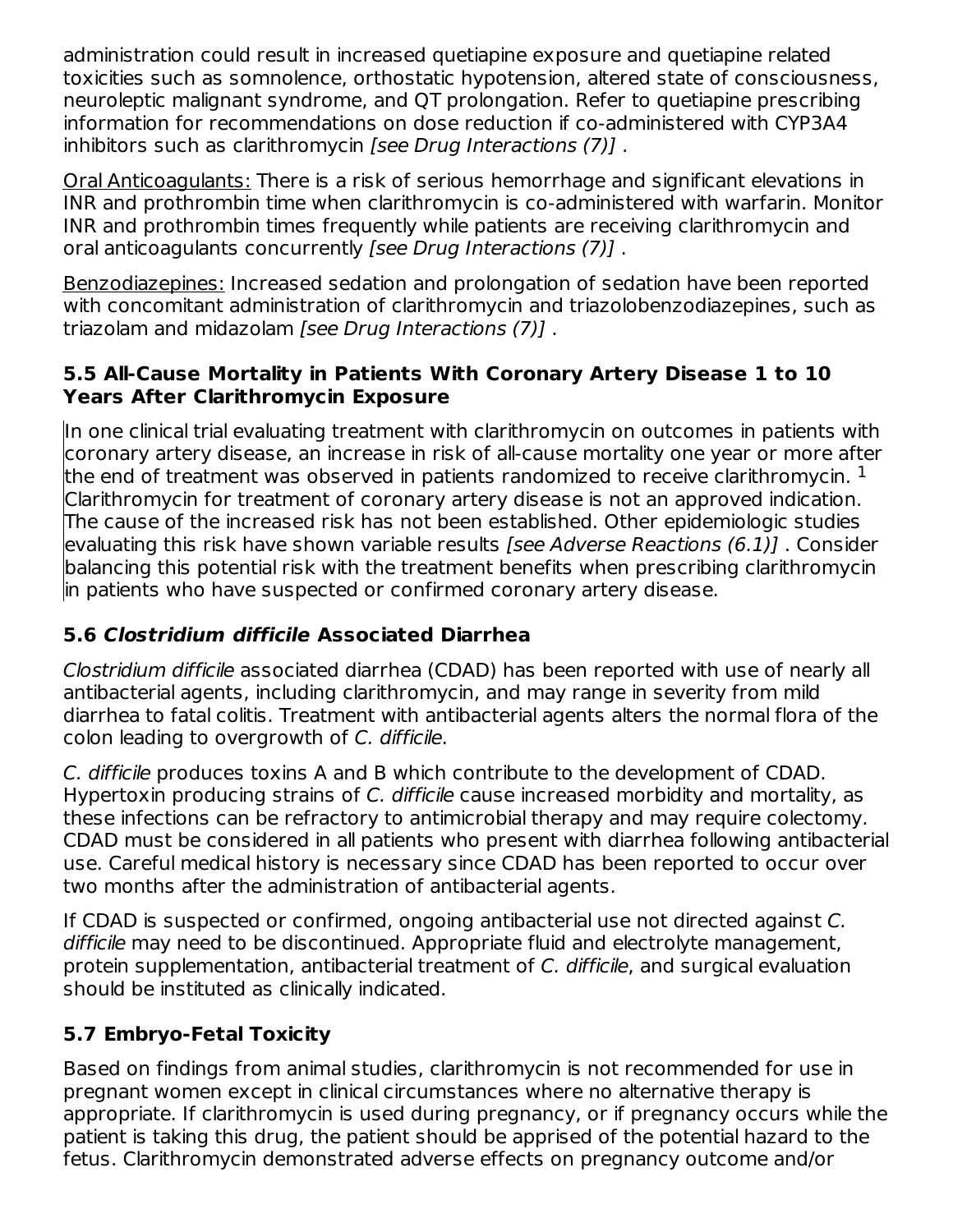embryo fetal development, including fetal malformations, in pregnant animals administered oral clarithromycin [see Use in Specific Populations (8.1)].

# **5.8 Exacerbation of Myasthenia Gravis**

Exacerbation of symptoms of myasthenia gravis and new onset of symptoms of myasthenic syndrome has been reported in patients receiving clarithromycin therapy.

# **5.9 Development of Drug Resistant Bacteria**

Prescribing clarithromycin in the absence of a proven or strongly suspected bacterial infection or a prophylactic indication is unlikely to provide benefit to the patient and increases the risk of the development of drug-resistant bacteria.

# **6 ADVERSE REACTIONS**

The following serious adverse reactions are described below and elsewhere in the labeling:

- Acute Hypersensitivity Reactions [see Warnings and Precautions (5.1)]
- QT Prolongation [see Warnings and Precautions (5.2)]
- Hepatotoxicity [see Warnings and Precautions (5.3)]
- Serious Adverse Reactions Due to Concomitant Use with Other Drugs [see Warnings] and Precautions (5.4)]
- Clostridium difficile Associated Diarrhea [see Warnings and Precautions (5.6)]
- Exacerbation of Myasthenia Gravis [see Warnings and Precautions (5.8)]

# **6.1 Clinical Trials Experience**

Because clinical studies are conducted under widely varying conditions, adverse reaction rates observed in the clinical studies of a drug cannot be directly compared to rates in the clinical studies of another drug and may not reflect the rates observed in practice.

Based on pooled data across all indications, the most frequent adverse reactions for both adult and pediatric populations observed in clinical trials are abdominal pain, diarrhea, nausea, vomiting and dysgeusia. Also reported were dyspepsia, liver function test abnormal, anaphylactic reaction, candidiasis, headache, insomnia, and rash.

The subsequent subsections list the most common adverse reactions for prophylaxis and treatment of mycobacterial infections and duodenal ulcer associated with H. pylori infection. In general, these profiles are consistent with the pooled data described above.

# Prophylaxis of Mycobacterial Infections

In AIDS patients treated with clarithromycin over long periods of time for prophylaxis against M. avium, it was often difficult to distinguish adverse reactions possibly associated with clarithromycin administration from underlying HIV disease or intercurrent illness. Median duration of treatment was 10.6 months for the clarithromycin group and 8.2 months for the placebo group.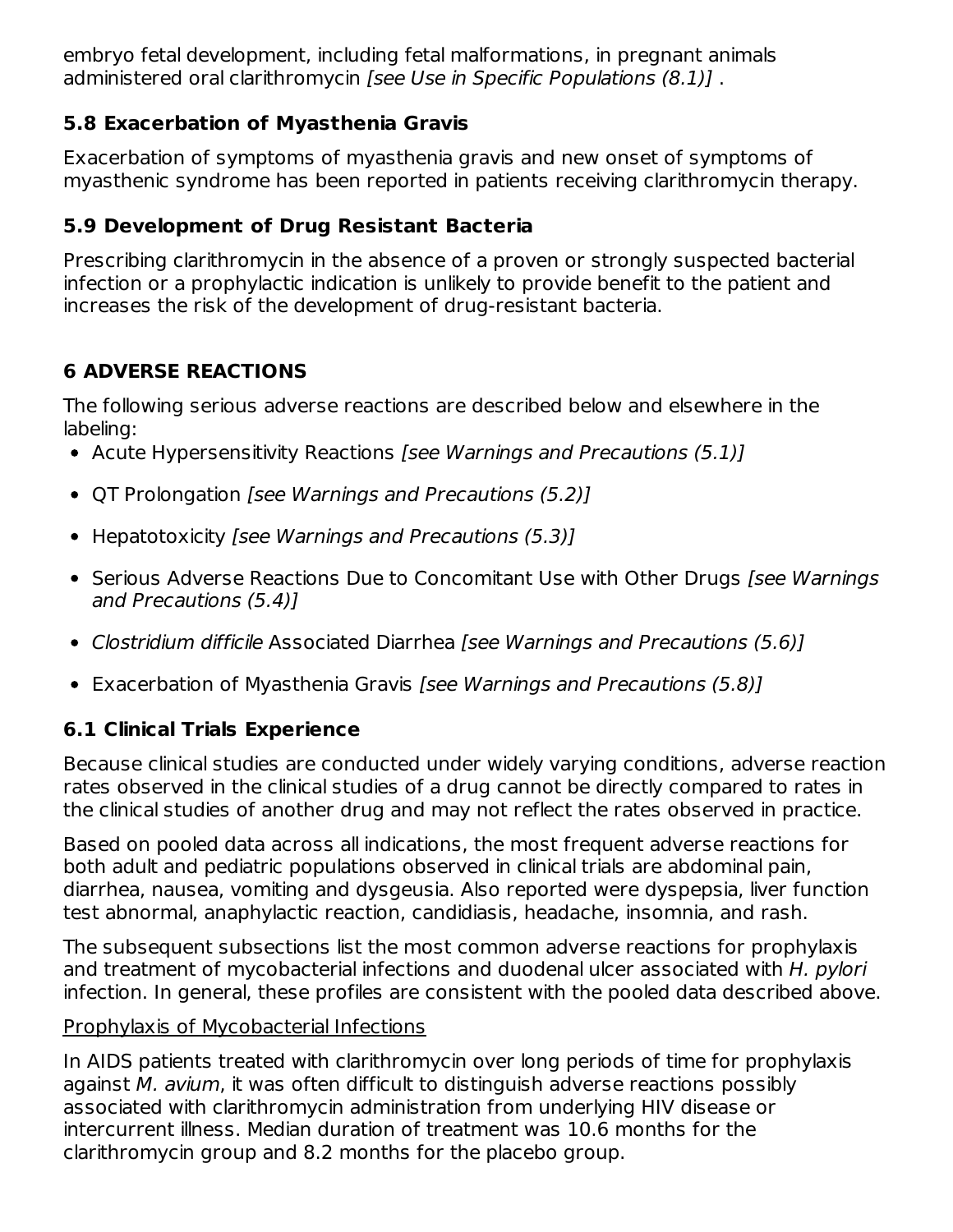#### **Table 4. Incidence Rates (%) of Selected Adverse Reactions in a Immunocompromised Adult Patients Receiving Prophylaxis Against M. avium Complex**

| <b>Body System b</b>                                                                                     | Clarithromycin | <b>Placebo</b> |
|----------------------------------------------------------------------------------------------------------|----------------|----------------|
| <b>Adverse Reaction</b>                                                                                  | $(n=339)$<br>% | $(n=339)$<br>% |
| <b>Body as a Whole</b>                                                                                   |                |                |
| Abdominal pain                                                                                           | 5%             | 4%             |
| Headache                                                                                                 | 3%             | 1%             |
| <b>Digestive</b>                                                                                         |                |                |
| Diarrhea                                                                                                 | 8%             | 4%             |
| Dyspepsia                                                                                                | 4%             | 3%             |
| Flatulence                                                                                               | 2%             | 1%             |
| <b>Nausea</b>                                                                                            | 11%            | 7%             |
| Vomiting                                                                                                 | 6%             | 3%             |
| <b>Skin &amp; Appendages</b>                                                                             |                |                |
| Rash                                                                                                     | 3%             | 4%             |
| <b>Special Senses</b>                                                                                    |                |                |
| <b>Taste Perversion</b>                                                                                  | 8% c           | 0.3%           |
| a Includes those events possibly or probably related to study drug and excludes<br>concurrent conditions |                |                |

b 2% or greater Adverse Reaction Incidence Rates for either treatment group

c Significant higher incidence compared to the placebo-treated group

Discontinuation due to adverse reactions occurred in 18% of patients receiving clarithromycin compared to 17% of patients receiving placebo in this trial. Primary reasons for discontinuation in clarithromycin treated patients include headache, nausea, vomiting, depression, and taste perversion.

### Changes in Laboratory Values

Selected laboratory adverse experiences that were reported during therapy in greater than 2% of adult patients treated with clarithromycin in a randomized double-blind clinical trial involving 682 patients are presented in Table 5.

In immunocompromised patients receiving prophylaxis against M. avium, evaluations of laboratory values were made by analyzing those values outside the seriously abnormal value (i.e., the extreme high or low limit) for the specified test.

#### **Table 5. Percentage of Patients Exceeding Extreme Laboratory Values in a Patients Receiving Prophylaxis Against M. avium Complex**

|                  |                            | Clarithromycin 500 mg<br>twice a day | <b>Placebo</b> |
|------------------|----------------------------|--------------------------------------|----------------|
| <b>WBC Count</b> | $<$ 1 x 10 $^9$ /L         | 2/103(4%)                            | 0/95           |
| <b>SGOT</b>      | $>5 \times$ ULN b          | 7/196 (4%)                           | 5/208(2%)      |
| <b>SGPT</b>      | $>5 \times$ ULN $^{\circ}$ | 6/217 (3%)                           | 4/232(2%)      |

 $\vert$ a Includes only patients with baseline values within the normal range or borderline high  $\vert$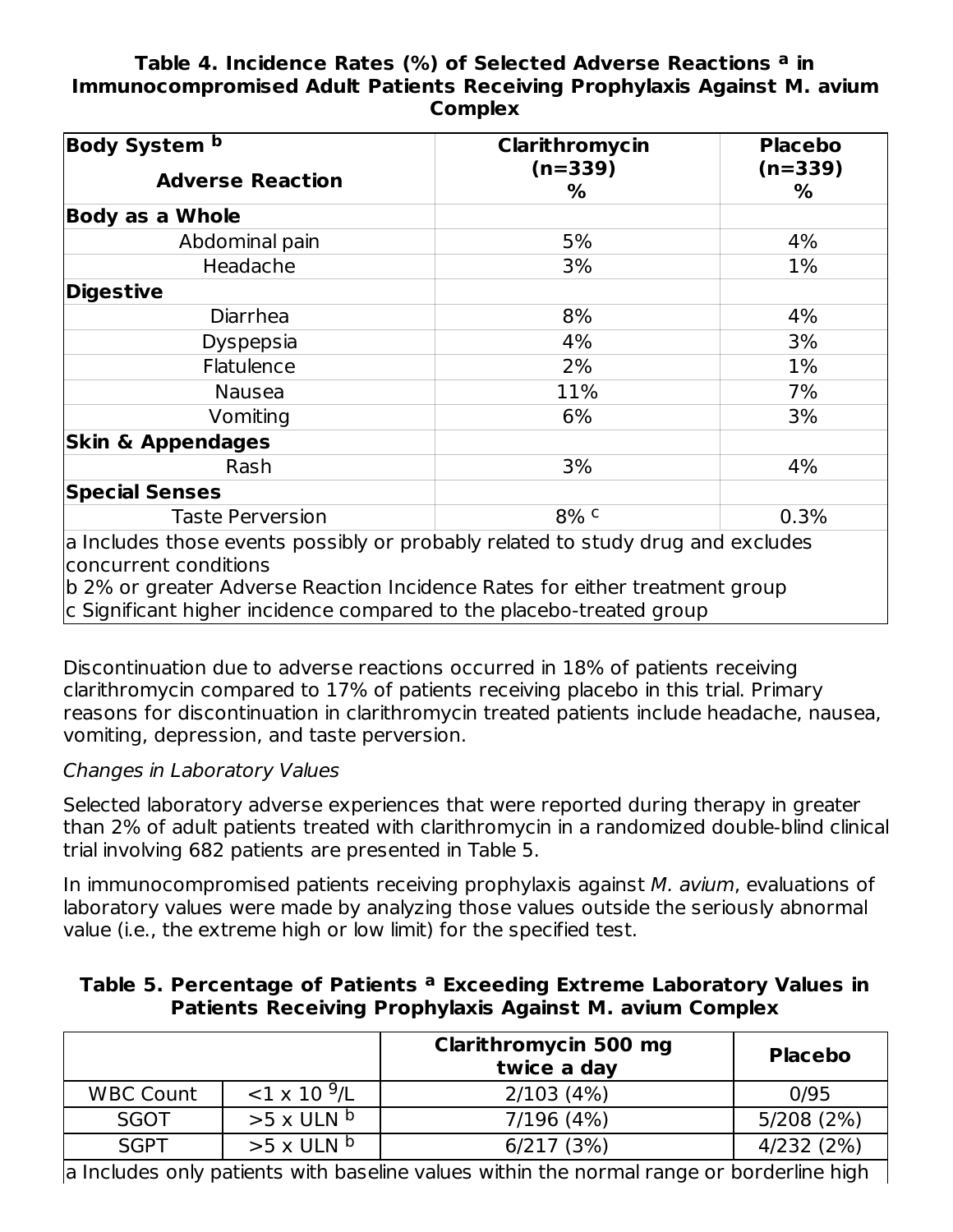(hematology variables) and within normal range or borderline low (chemistry variables) b ULN= Upper Limit of Normal

#### Treatment of Mycobacterial Infections

The adverse reaction profiles for both the 500 mg and 1000 mg twice a day dose regimens were similar.

In AIDS patients and other immunocompromised patients treated with the higher doses of clarithromycin over long periods of time for mycobacterial infections, it was often difficult to distinguish adverse reactions possibly associated with clarithromycin administration from underlying signs of HIV disease or intercurrent illness.

The following analysis summarizes experience during the first 12 weeks of therapy with clarithromycin. Data are reported separately for trial 1 (randomized, double-blind) and trial 2 (open-labeled, compassionate use) and also combined. Adverse reactions were reported less frequently in trial 2, which may be due in part to differences in monitoring between the two studies.

In adult patients receiving clarithromycin 500 mg twice a day, the most frequently reported adverse reactions, considered possibly or possibly related to study drug, with an incidence of 5% or greater, are listed below (Table 6). Approximately 8% of the patients who received 500 mg twice a day and 12% of the patients who received 1000 mg twice a day discontinued therapy due to drug related adverse reactions during the first 12 weeks of therapy; adverse reactions leading to discontinuation in at least 2 patients included nausea, vomiting, abdominal pain, diarrhea, rash, and asthenia.

| Table 6. Selected Treatment-Related <sup>a</sup> Adverse Reaction Incidence Rates (%) |
|---------------------------------------------------------------------------------------|
| in Immunocompromised Adult Patients During the First 12 Weeks of Therapy              |
| with 500 mg Twice a Day Clarithromycin Dose                                           |

| <b>Adverse Reaction</b>                                                                                  | <b>Trial 1</b><br>$(n=53)$ | <b>Trial 2</b><br>(n=255) | <b>Combined</b><br>$(n=308)$ |
|----------------------------------------------------------------------------------------------------------|----------------------------|---------------------------|------------------------------|
| Abdominal Pain                                                                                           | 8                          |                           |                              |
| Diarrhea                                                                                                 | 9                          |                           |                              |
| <b>Flatulence</b>                                                                                        | 8                          |                           |                              |
| Headache                                                                                                 | 8                          |                           |                              |
| <b>Nausea</b>                                                                                            | 28                         | q                         | 12                           |
| Rash                                                                                                     | 9                          | 2                         |                              |
| <b>Taste Perversion</b>                                                                                  | 19                         |                           |                              |
| Vomiting                                                                                                 | 25                         |                           | 8                            |
| a Includes those events possibly or probably related to study drug and excludes<br>concurrent conditions |                            |                           |                              |

A limited number of pediatric AIDS patients have been treated with clarithromycin suspension for mycobacterial infections. The most frequently reported adverse reactions excluding those due to the patient's concurrent conditions were consistent with those observed in adult patients.

Changes in Laboratory Values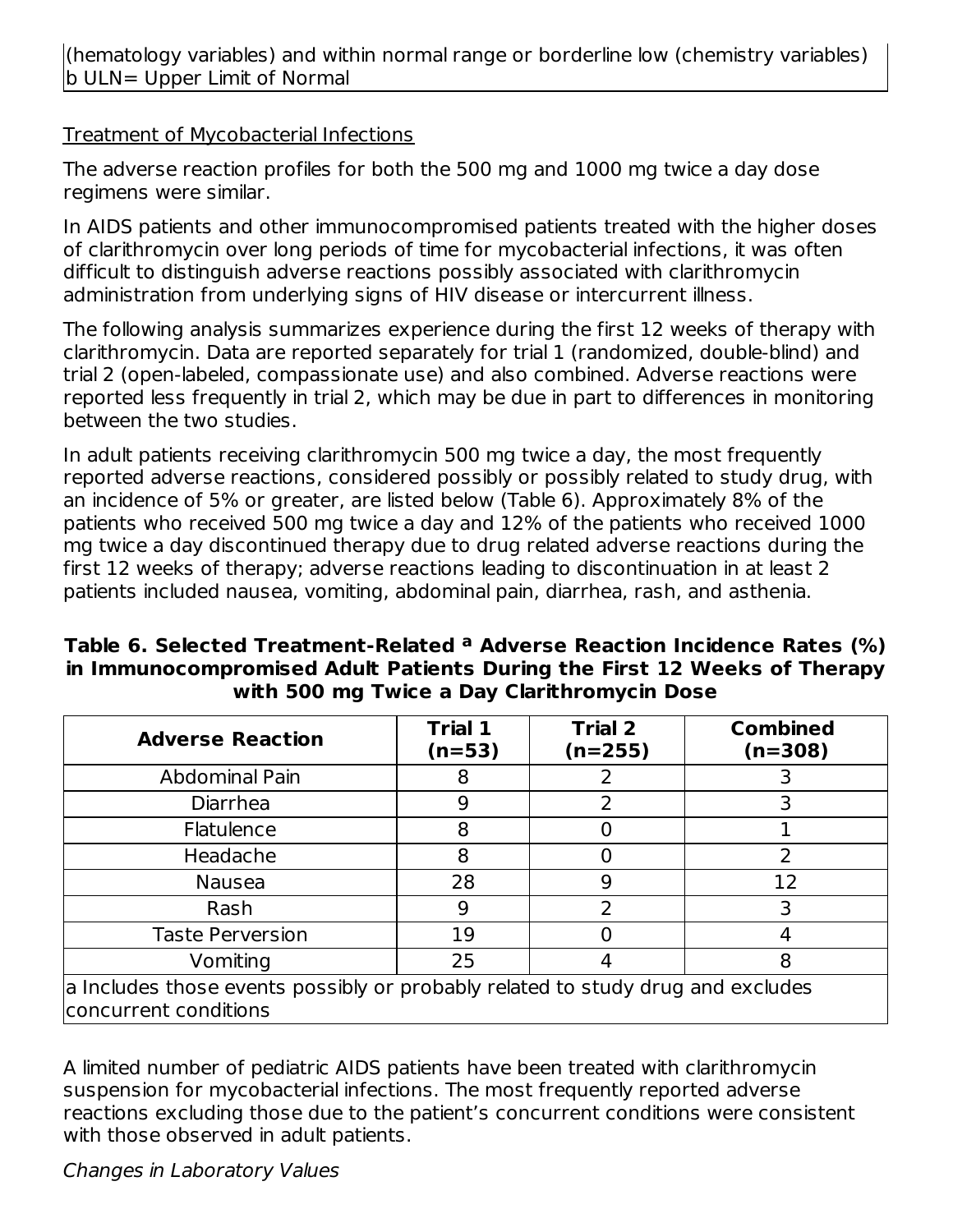In the first 12 weeks of starting on clarithromycin 500 mg twice a day, 3% of patients has SGOT increases and 2% of patients has SGPT increases > 5 times the upper limit of normal in trial 2 (469 enrolled adult patients) while trial 1 (154 enrolled patients) had no elevation of transaminases. This includes only patients with baseline values within the normal range or borderline low.

### Duodenal ulcer associated with H. pylori Infection

In clinical trials using combination therapy with clarithromycin plus omeprazole and amoxicillin, no adverse reactions specific to the combination of these drugs have been observed. Adverse reactions that have occurred have been limited to those that have been previously reported with clarithromycin, omeprazole or amoxicillin.

The adverse reaction profiles are shown below (Table 7) for four randomized doubleblind clinical trials in which patients received the combination of clarithromycin 500 mg three times a day, and omeprazole 40 mg daily for 14 days, followed by omeprazole 20 mg once a day, (three studies) or 40 mg once a day (one study) for an additional 14 days. Of the 346 patients who received the combination, 3.5% of patients discontinued drug due to adverse reactions.

| <b>Adverse Reaction</b>    | Clarithromycin + Omeprazole<br>$(n=346)$<br>% of Patients | <b>Omeprazole</b><br>$(n=355)$ | <b>Clarithromycin</b><br>$(n=166)$<br>% of Patients % of Patients a |
|----------------------------|-----------------------------------------------------------|--------------------------------|---------------------------------------------------------------------|
| <b>Taste Perversion</b>    | 15                                                        |                                | 16                                                                  |
| <b>Nausea</b>              |                                                           |                                |                                                                     |
| Headache                   |                                                           | 6                              |                                                                     |
| Diarrhea                   |                                                           |                                |                                                                     |
| Vomiting                   |                                                           | <1                             |                                                                     |
| Abdominal Pain             |                                                           |                                |                                                                     |
| Infection                  |                                                           |                                |                                                                     |
| a Only two of four studies |                                                           |                                |                                                                     |

**Table 7. Adverse Reactions with an Incidence of 3% or Greater**

# Changes in Laboratory Values

Changes in laboratory values with possible clinical significance in patients taking clarithromycin and omeprazole in four randomized double-blind trials in 945 patients are as follows:

Hepatic: elevated direct bilirubin <1%; GGT <1%; SGOT (AST) <1%; SGPT (ALT) <1%, Renal: elevated serum creatinine <1%.

Less Frequent Adverse Reactions Observed During Clinical Trials of Clarithromycin

Based on pooled data across all indications, the following adverse reactions were observed in clinical trials with clarithromycin at a rate less than 1%:

Blood and Lymphatic System Disorders: Leukopenia, neutropenia, thrombocythemia, eosinophilia

Cardiac Disorders: Electrocardiogram QT prolonged, cardiac arrest, atrial fibrillation,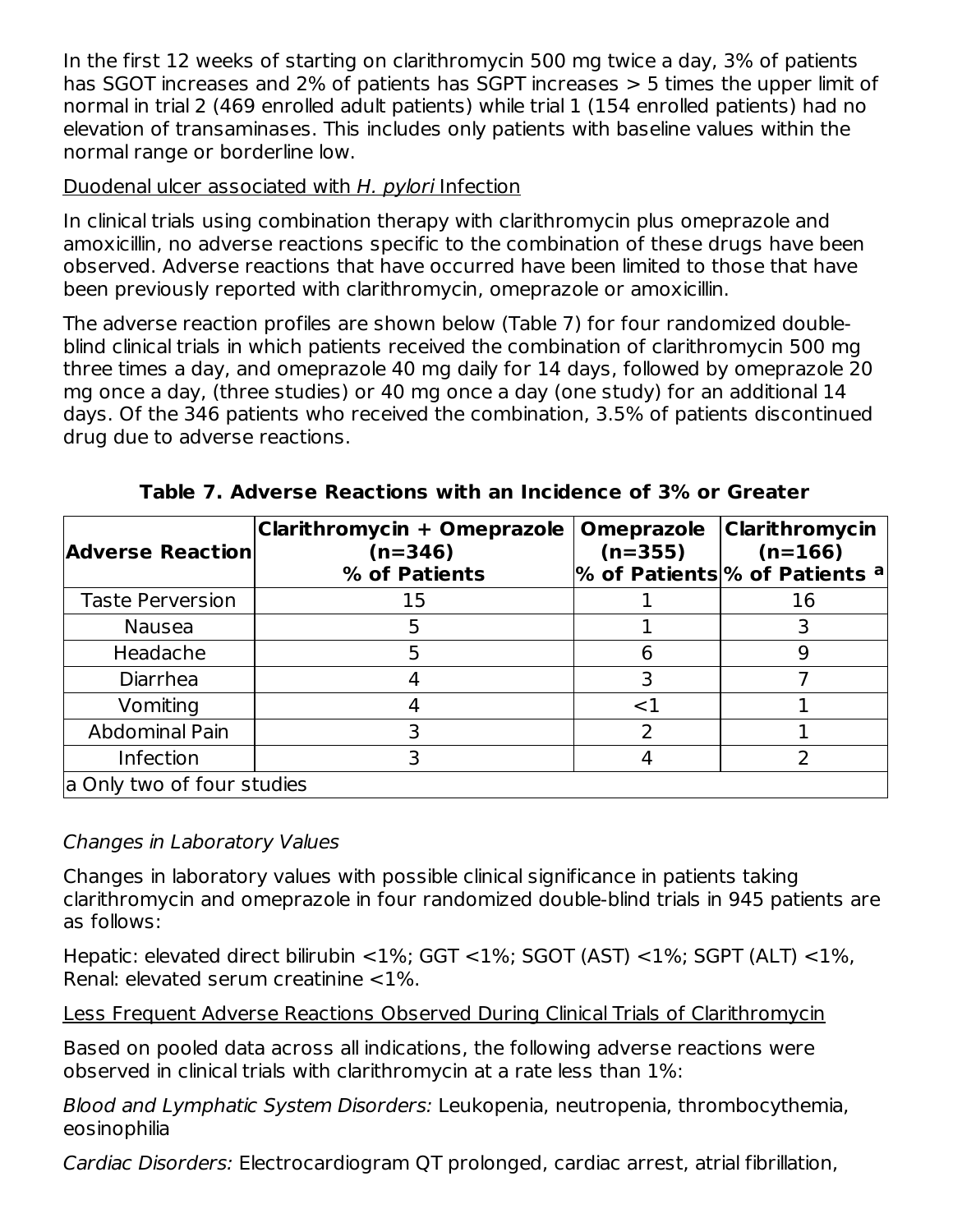extrasystoles, palpitations

Ear and Labyrinth Disorders: Vertigo, tinnitus, hearing impaired

Gastrointestinal Disorders: Stomatitis, glossitis, esophagitis, gastrooesophageal reflux disease, gastritis, proctalgia, abdominal distension, constipation, dry mouth, eructation, flatulence

General Disorders and Administration Site Conditions: Malaise, pyrexia, asthenia, chest pain, chills, fatigue

Hepatobiliary Disorders: Cholestasis, hepatitis

Immune System Disorders: Hypersensitivity

Infections and Infestations: Cellulitis, gastroenteritis, infection, vaginal infection

Investigations: Blood bilirubin increased, blood alkaline phosphatase increased, blood lactate dehydrogenase increased, albumin globulin ratio abnormal

Metabolism and Nutrition Disorders: Anorexia, decreased appetite

Musculoskeletal and Connective Tissue Disorders: Myalgia, muscle spasms, nuchal rigidity

Nervous System Disorders: Dizziness, tremor, loss of consciousness, dyskinesia, somnolence

Psychiatric Disorders: Anxiety, nervousness

Renal and Urinary Disorders: Blood creatinine increased, blood urea increased

Respiratory, Thoracic and Mediastinal Disorders: Asthma, epistaxis, pulmonary embolism

Skin and Subcutaneous Tissue Disorders: Urticaria, dermatitis bullous, pruritus, hyperhidrosis, rash maculo-papular

### Gastrointestinal Adverse Reactions

In the acute exacerbation of chronic bronchitis and acute maxillary sinusitis studies overall gastrointestinal adverse reactions were reported by a similar proportion of patients taking either clarithromycin tablets or clarithromycin extended-release tablets; however, patients taking clarithromycin extended-release tablets reported significantly less severe gastrointestinal symptoms compared to patients taking clarithromycin tablets. In addition, patients taking clarithromycin extended-release tablets had significantly fewer premature discontinuations for drug-related gastrointestinal or abnormal taste adverse reactions compared to clarithromycin tablets.

#### All-Cause Mortality in Patients with Coronary Artery Disease 1 to 10 Years Following Clarithromycin Exposure

In one clinical trial evaluating treatment with clarithromycin on outcomes in patients with coronary artery disease, an increase in risk of all-cause mortality was observed in patients randomized to clarithromycin. Clarithromycin for treatment of coronary artery disease is not an approved indication. Patients were treated with clarithromycin or placebo for 14 days and observed for primary outcome events (e.g., all-cause mortality or non-fatal cardiac events) for several years.  $^1$  A numerically higher number of primary outcome events in patients randomized to receive clarithromycin was observed with a hazard ratio of 1.06 (95% confidence interval 0.98 to 1.14). However, at follow-up 10 years post-treatment, there were 866 (40%) deaths in the clarithromycin group and 815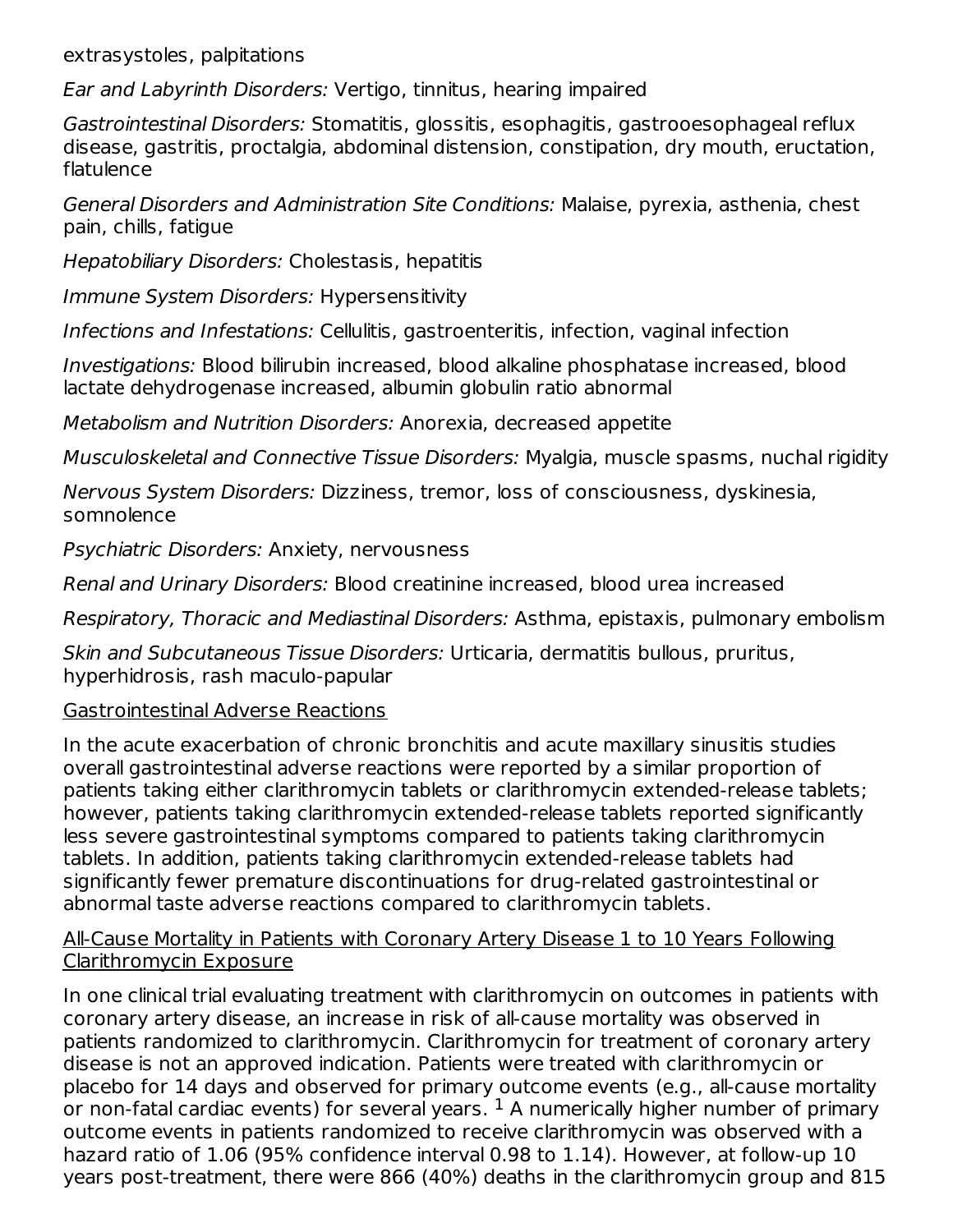(37%) deaths in the placebo group that represented a hazard ratio for all-cause mortality of 1.10 (95% confidence interval 1.00 to 1.21). The difference in the number of deaths emerged after one year or more after the end of treatment. The cause of the difference in all-cause mortality has not been established. Other epidemiologic studies evaluating this risk have shown variable results *[see Warnings and Precautions (5.5)]*.

# **6.2 Postmarketing Experience**

The following adverse reactions have been identified during post-appr use of clarithromycin. Because these reactions are reported voluntarily from a population of uncertain size, it is not always possible to reliably estimate their frequency or establish a causal relationship to drug exposure.

Blood and Lymphatic System: Thrombocytopenia, agranulocytosis

Cardiac: Ventricular arrhythmia, ventricular tachycardia, torsades de pointes

Ear and Labyrinth: Deafness was reported chiefly in elderly women and was usually reversible.

Gastrointestinal: Pancreatitis acute, tongue discoloration, tooth discoloration was reported and was usually reversible with professional cleaning upon discontinuation of the drug.

There have been reports of clarithromycin extended-release tablets in the stool, many of which have occurred in patients with anatomic (including ileostomy or colostomy) or functional gastrointestinal disorders with shortened GI transit times. In several reports, tablet residues have occurred in the context of diarrhea. It is recommended that patients who experience tablet residue in the stool and no improvement in their condition should be switched to a different clarithromycin formulation (e.g. suspension) or another antibacterial drug.

Hepatobiliary: Hepatic failure, jaundice hepatocellular. Adverse reactions related to hepatic dysfunction have been reported with clarithromycin *[see Warnings and* Precautions (5.2)] .

Infections and Infestations: Pseudomembranous colitis [see Warnings and Precautions (5.6)]

Immune System: Anaphylactic reactions, angioedema

Investigations: Prothrombin time prolonged, white blood cell count decreased, international normalized ratio increased. Abnormal urine color has been reported, associated with hepatic failure.

Metabolism and Nutrition: Hypoglycemia has been reported in patients taking oral hypoglycemic agents or insulin.

Musculoskeletal and Connective Tissue: Myopathy rhabdomyolysis was reported and in some of the reports, clarithromycin was administered concomitantly with statins, fibrates, colchicine or allopurinol *[see Contraindications (4.5) and Warnings and* Precautions (5.4)] .

Nervous System: Parosmia, anosmia, ageusia, paresthesia and convulsions

Psychiatric: Abnormal behavior, confusional state, depersonalization, disorientation, hallucination, depression, manic behavior, abnormal dream, psychotic disorder. These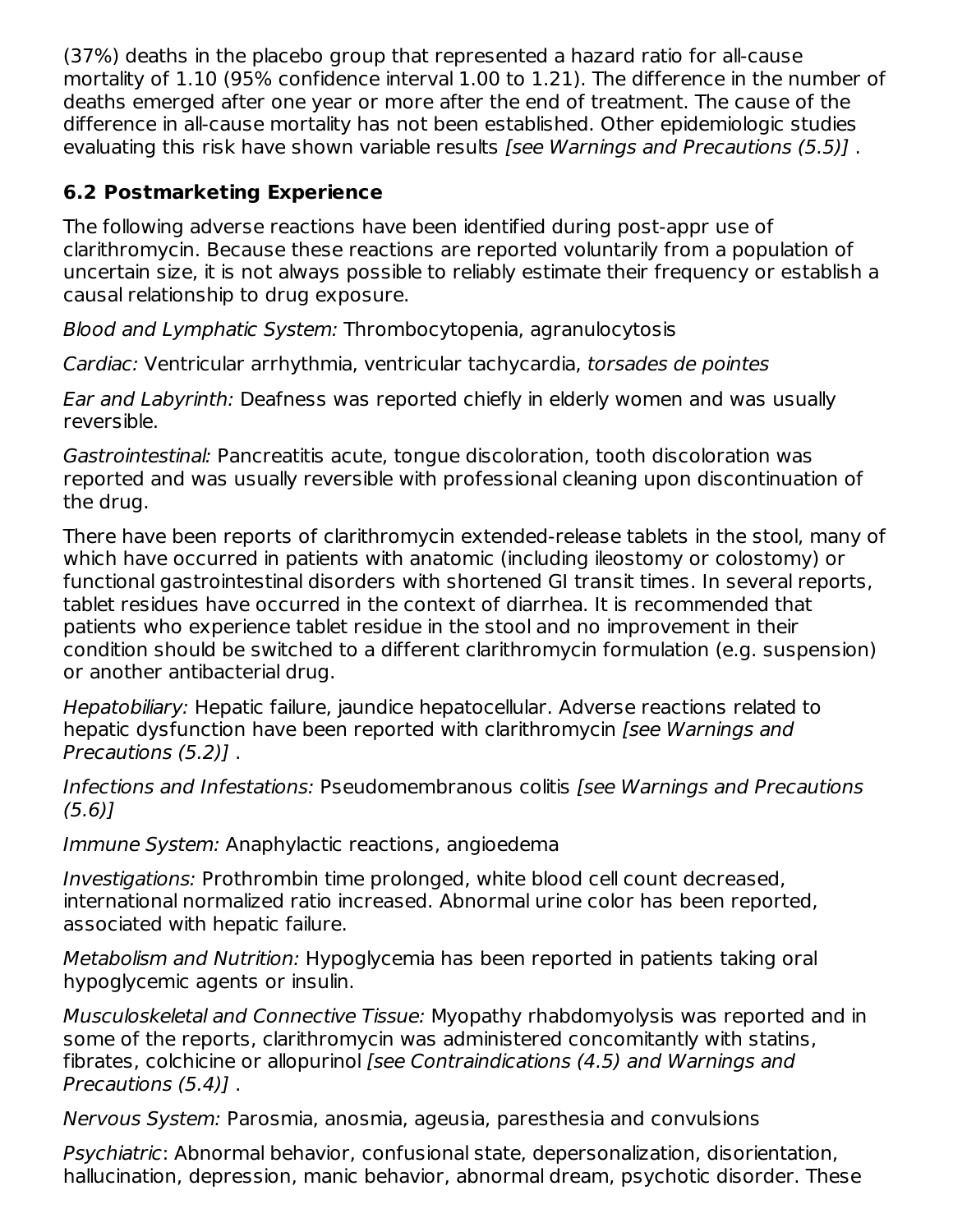disorders usually resolve upon discontinuation of the drug.

Renal and Urinary: Nephritis interstitial, renal failure

Skin and Subcutaneous Tissue: Stevens-Johnson syndrome, toxic epidermal necrolysis, drug rash with eosinophilia and systemic symptoms (DRESS), Henoch-Schonlein purpura, acne, acute generalized exanthematous pustulosis

Vascular: Hemorrhage

# **7 DRUG INTERACTIONS**

Co-administration of clarithromycin is known to inhibit CYP3A, and a drug primarily metabolized by CYP3A may be associated with elevations in drug concentrations that could increase or prolong both therapeutic and adverse effects of the concomitant drug.

Clarithromycin should be used with caution in patients receiving treatment with other drugs known to be CYP3A enzyme substrates, especially if the CYP3A substrate has a narrow safety margin (e.g., carbamazepine) and/or the substrate is extensively metabolized by this enzyme. Adjust dosage when appropriate and monitor serum concentrations of drugs primarily metabolized by CYP3A closely in patients concurrently receiving clarithromycin.

| <b>Drugs That Are Affected By Clarithromycin</b>                                |                       |                                                                                                                                                                                                                 |  |
|---------------------------------------------------------------------------------|-----------------------|-----------------------------------------------------------------------------------------------------------------------------------------------------------------------------------------------------------------|--|
| Drug(s) with<br><b>Pharmacokinetics</b><br><b>Affected by</b><br>Clarithromycin | <b>Recommendation</b> | <b>Comments</b>                                                                                                                                                                                                 |  |
| Antiarrhythmics:                                                                |                       |                                                                                                                                                                                                                 |  |
| Disopyramide                                                                    |                       | Not Recommended Disopyramide, Quinidine: There have been<br>postmarketing reports of torsades de                                                                                                                |  |
| Quinidine                                                                       |                       | pointes occurring with concurrent use of<br>clarithromycin and quinidine or                                                                                                                                     |  |
| Dofetilide                                                                      |                       | disopyramide. Electrocardiograms should<br>be monitored for QTc prolongation during                                                                                                                             |  |
| Amiodarone                                                                      |                       | coadministration of clarithromycin with<br>these drugs [see Warnings and Precautions]                                                                                                                           |  |
| Sotalol                                                                         |                       | $(5.2)$ ].                                                                                                                                                                                                      |  |
| Procainamide                                                                    |                       |                                                                                                                                                                                                                 |  |
|                                                                                 |                       | Serum concentrations of these medications<br>should also be monitored. There have been<br>spontaneous or published reports of<br>CYP3A based interactions of clarithromycin<br>with disopyramide and quinidine. |  |

#### **Table 8: Clinically Significant Drug Interactions with Clarithromycin**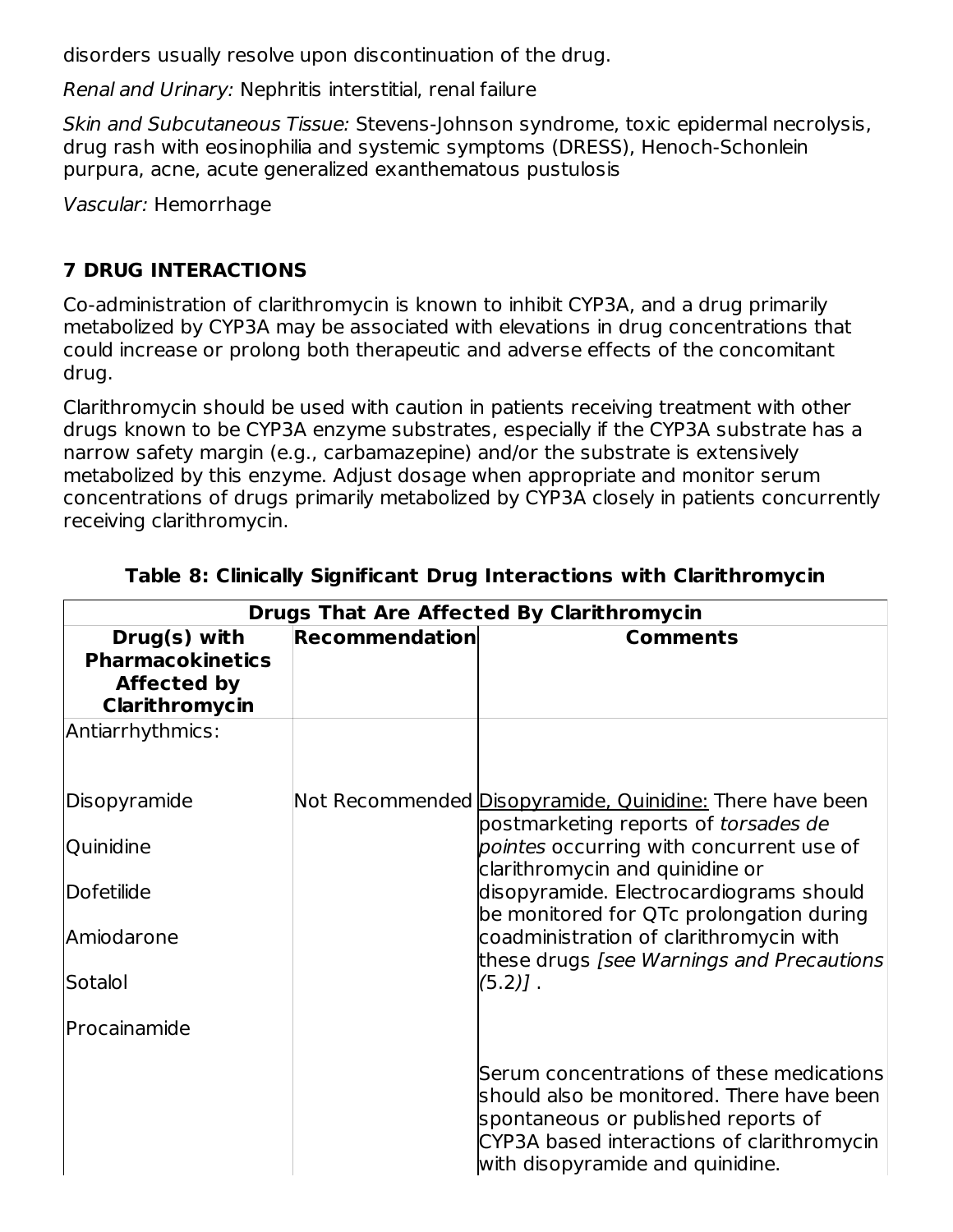| Digoxin              | Use With Caution | There have been postmarketing reports of<br>hypoglycemia with the concomitant<br>administration of clarithromycin and<br>disopyramide. Therefore, blood glucose<br>levels should be monitored during<br>concomitant administration of<br>clarithromycin and disopyramide.<br>Digoxin: Digoxin is a substrate for P-<br>glycoprotein (Pgp) and clarithromycin is<br>known to inhibit Pgp. When clarithromycin<br>and digoxin are co-administered, inhibition<br>of Pgp by clarithromycin may lead to<br>increased exposure of digoxin. Elevated<br>digoxin serum concentrations in patients<br>receiving clarithromycin and digoxin<br>concomitantly have been reported in<br>postmarketing surveillance. Some patients<br>have shown clinical signs consistent with<br>digoxin toxicity, including potentially fatal<br>arrhythmias. Monitoring of serum digoxin<br>concentrations should be considered,<br>especially for patients with digoxin<br>concentrations in the upper therapeutic<br>range. |
|----------------------|------------------|-------------------------------------------------------------------------------------------------------------------------------------------------------------------------------------------------------------------------------------------------------------------------------------------------------------------------------------------------------------------------------------------------------------------------------------------------------------------------------------------------------------------------------------------------------------------------------------------------------------------------------------------------------------------------------------------------------------------------------------------------------------------------------------------------------------------------------------------------------------------------------------------------------------------------------------------------------------------------------------------------------|
| Oral Anticoagulants: |                  |                                                                                                                                                                                                                                                                                                                                                                                                                                                                                                                                                                                                                                                                                                                                                                                                                                                                                                                                                                                                       |
| Warfarin             | Use With Caution | Oral anticoagulants: Spontaneous reports<br>in the postmarketing period suggest that<br>concomitant administration of<br>clarithromycin and oral anticoagulants may<br>potentiate the effects of the oral<br>anticoagulants. Prothrombin times should<br>be carefully monitored while patients are<br>receiving clarithromycin and oral<br>anticoagulants simultaneously [see<br>Warnings and Precautions (5.4)].                                                                                                                                                                                                                                                                                                                                                                                                                                                                                                                                                                                     |
| Antiepileptics:      |                  |                                                                                                                                                                                                                                                                                                                                                                                                                                                                                                                                                                                                                                                                                                                                                                                                                                                                                                                                                                                                       |
| Carbamazepine        | Use With Caution | Carbamazepine: Concomitant                                                                                                                                                                                                                                                                                                                                                                                                                                                                                                                                                                                                                                                                                                                                                                                                                                                                                                                                                                            |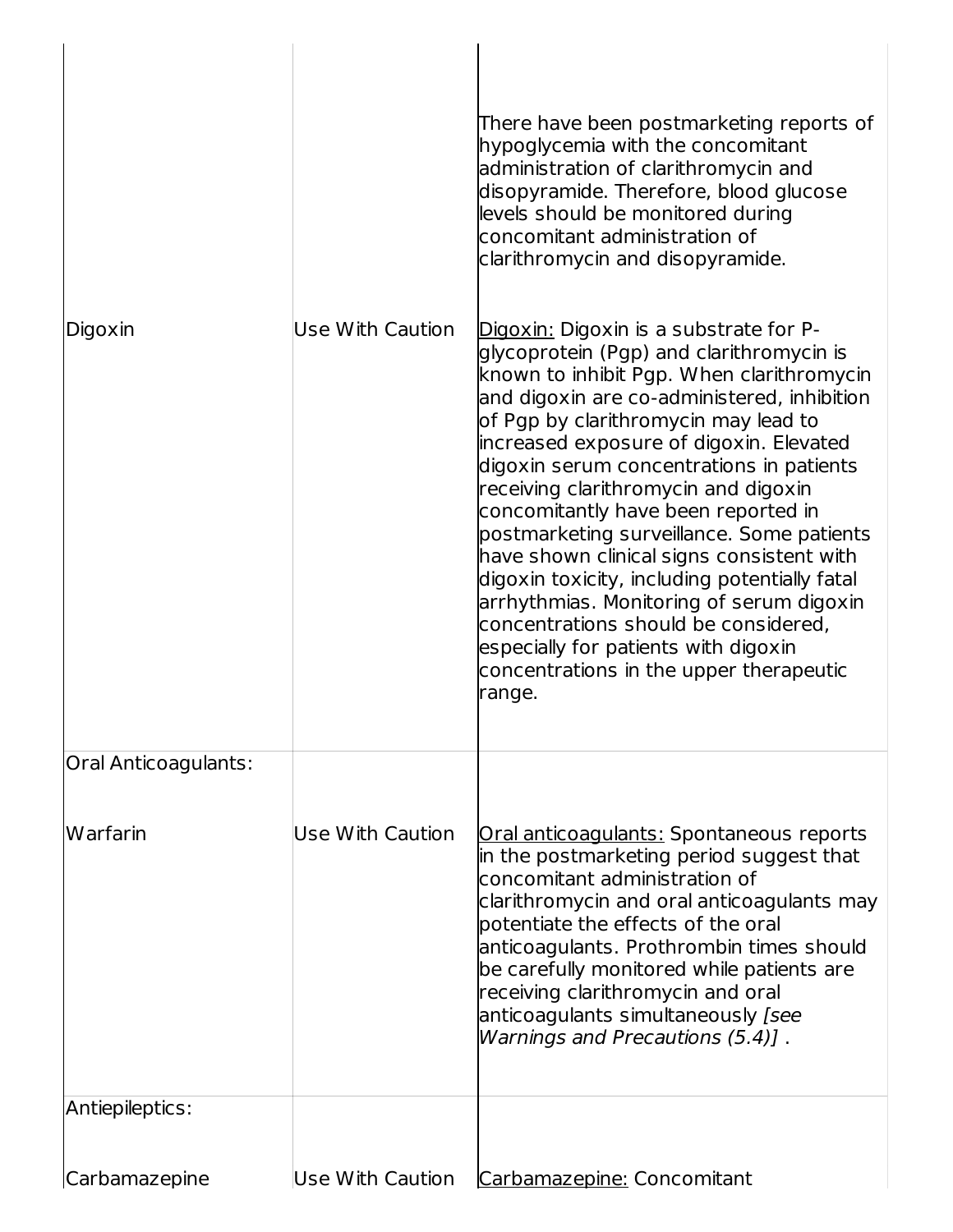|                                                                       |                       | administration of single doses of<br>clarithromycin and carbamazepine has<br>been shown to result in increased plasma<br>concentrations of carbamazepine. Blood<br>level monitoring of carbamazepine may be<br>considered. Increased serum<br>concentrations of carbamazepine were<br>observed in clinical trials with<br>clarithromycin. There have been<br>spontaneous or published reports of<br>CYP3A based interactions of clarithromycin<br>with carbamazepine.                                                                                     |
|-----------------------------------------------------------------------|-----------------------|-----------------------------------------------------------------------------------------------------------------------------------------------------------------------------------------------------------------------------------------------------------------------------------------------------------------------------------------------------------------------------------------------------------------------------------------------------------------------------------------------------------------------------------------------------------|
| Antifungals:                                                          |                       |                                                                                                                                                                                                                                                                                                                                                                                                                                                                                                                                                           |
| lltraconazole                                                         | Use With Caution      | <u>Itraconazole:</u> Both clarithromycin and<br>litraconazole are substrates and inhibitors<br>of CYP3A, potentially leading to a bi-<br>directional drug interaction when<br>administered concomitantly (see also<br>Itraconazole under "Drugs That Affect<br>Clarithromycin" in the table below).<br>Clarithromycin may increase the plasma<br>concentrations of itraconazole. Patients<br>taking itraconazole and clarithromycin<br>concomitantly should be monitored closely<br>for signs or symptoms of increased or<br>prolonged adverse reactions. |
| Fluconazole                                                           | No Dose<br>Adjustment | Fluconazole: [see Pharmacokinetics (12.3)]                                                                                                                                                                                                                                                                                                                                                                                                                                                                                                                |
| Anti-Gout Agents:                                                     |                       |                                                                                                                                                                                                                                                                                                                                                                                                                                                                                                                                                           |
| Colchicine (in patients<br>with renal or hepatic<br>(impairment)      | Contraindicated       | Colchicine: Colchicine is a substrate for<br>both CYP3A and the efflux transporter, P-<br>glycoprotein (Pgp). Clarithromycin and<br>other macrolides are known to inhibit<br>CYP3A and Pgp. The dose of colchicine                                                                                                                                                                                                                                                                                                                                        |
| Colchicine (in patients<br>with normal renal and<br>hepatic function) | Use With Caution      | should be reduced when co-administered<br>with clarithromycin in patients with normal<br>renal and hepatic function [see<br>Contraindications (4.4) and Warnings and<br>Precautions $(5.4)$ ].                                                                                                                                                                                                                                                                                                                                                            |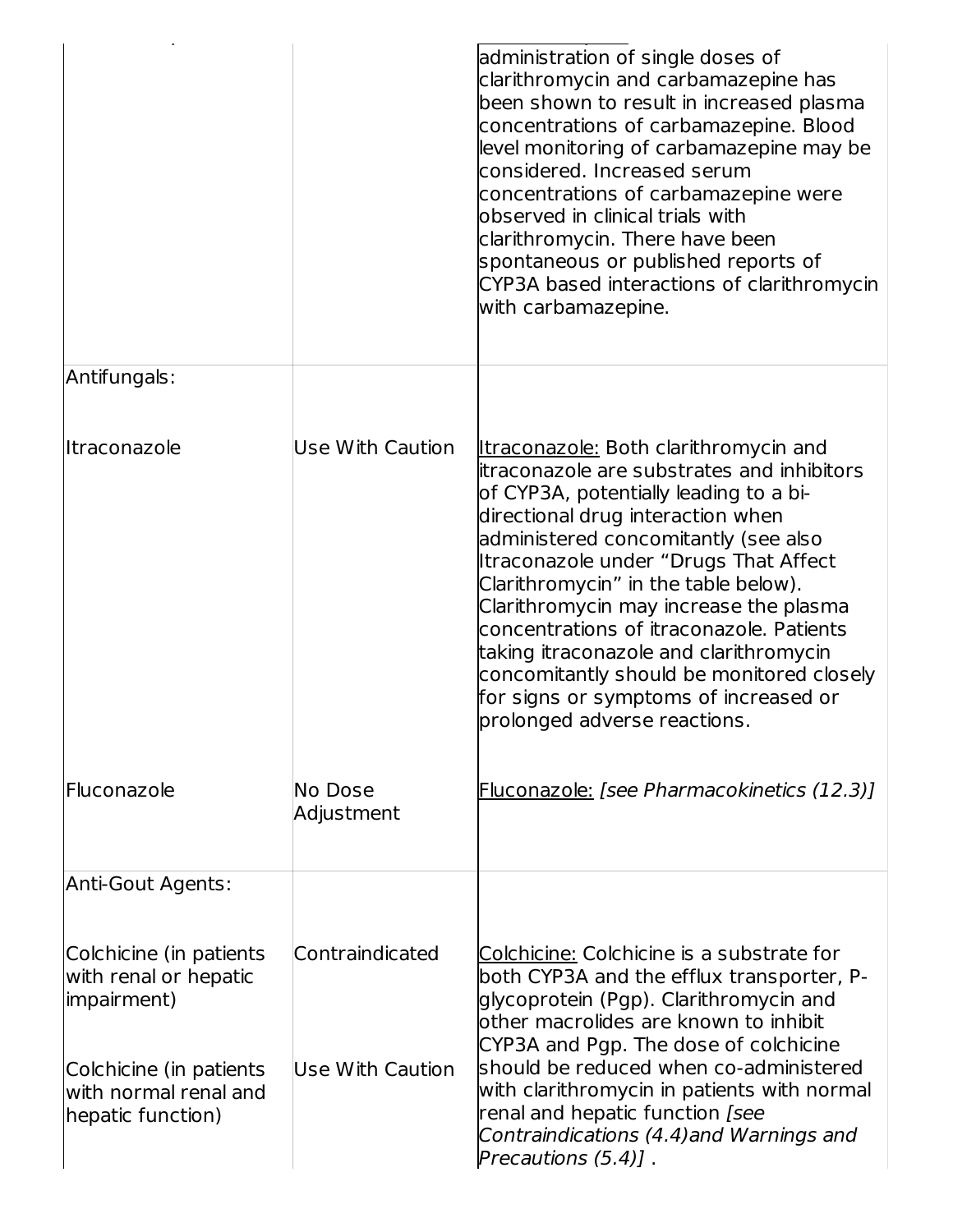| Antipsychotics:                                           |                         |                                                                                                                                                                                                                                                                                                                                                                                                                                                                                                                                                                                                                              |
|-----------------------------------------------------------|-------------------------|------------------------------------------------------------------------------------------------------------------------------------------------------------------------------------------------------------------------------------------------------------------------------------------------------------------------------------------------------------------------------------------------------------------------------------------------------------------------------------------------------------------------------------------------------------------------------------------------------------------------------|
| <b>IPimozide</b>                                          | Contraindicated         | Pimozide: [See Contraindications (4.2)]                                                                                                                                                                                                                                                                                                                                                                                                                                                                                                                                                                                      |
| Quetiapine                                                |                         | Quetiapine: Quetiapine is a substrate for<br>CYP3A4, which is inhibited by<br>clarithromycin. Co-administration with<br>clarithromycin could result in increased<br>quetiapine exposure and possible<br>quetiapine related toxicities. There have<br>been postmarketing reports of<br>somnolence, orthostatic hypotension,<br>altered state of consciousness, neuroleptic<br>malignant syndrome, and QT prolongation<br>during concomitant administration. Refer to<br>quetiapine prescribing information for<br>recommendations on dose reduction if co-<br>ladministered with CYP3A4 inhibitors such<br>as clarithromycin. |
| Antispasmodics:                                           |                         |                                                                                                                                                                                                                                                                                                                                                                                                                                                                                                                                                                                                                              |
| Tolterodine (patients<br>deficient in CYP2D6<br>activity) | Use With Caution        | <b>Tolterodine:</b> The primary route of<br>metabolism for tolterodine is via CYP2D6.<br>However, in a subset of the population<br>devoid of CYP2D6, the identified pathway of<br>metabolism is via CYP3A. In this population<br>subset, inhibition of CYP3A results in<br>significantly higher serum concentrations<br>of tolterodine. Tolterodine 1 mg twice daily<br>is recommended in patients deficient in<br>CYP2D6 activity (poor metabolizers) when<br>co-administered with clarithromycin.                                                                                                                          |
| Antivirals:                                               |                         |                                                                                                                                                                                                                                                                                                                                                                                                                                                                                                                                                                                                                              |
| <b>Atazanavir</b>                                         | <b>Use With Caution</b> | <u>Atazanavir:</u> Both clarithromycin and<br>atazanavir are substrates and inhibitors of<br>CYP3A, and there is evidence of a bi-<br>directional drug interaction (see Atazanavir<br>under "Drugs That Affect Clarithromycin" in                                                                                                                                                                                                                                                                                                                                                                                            |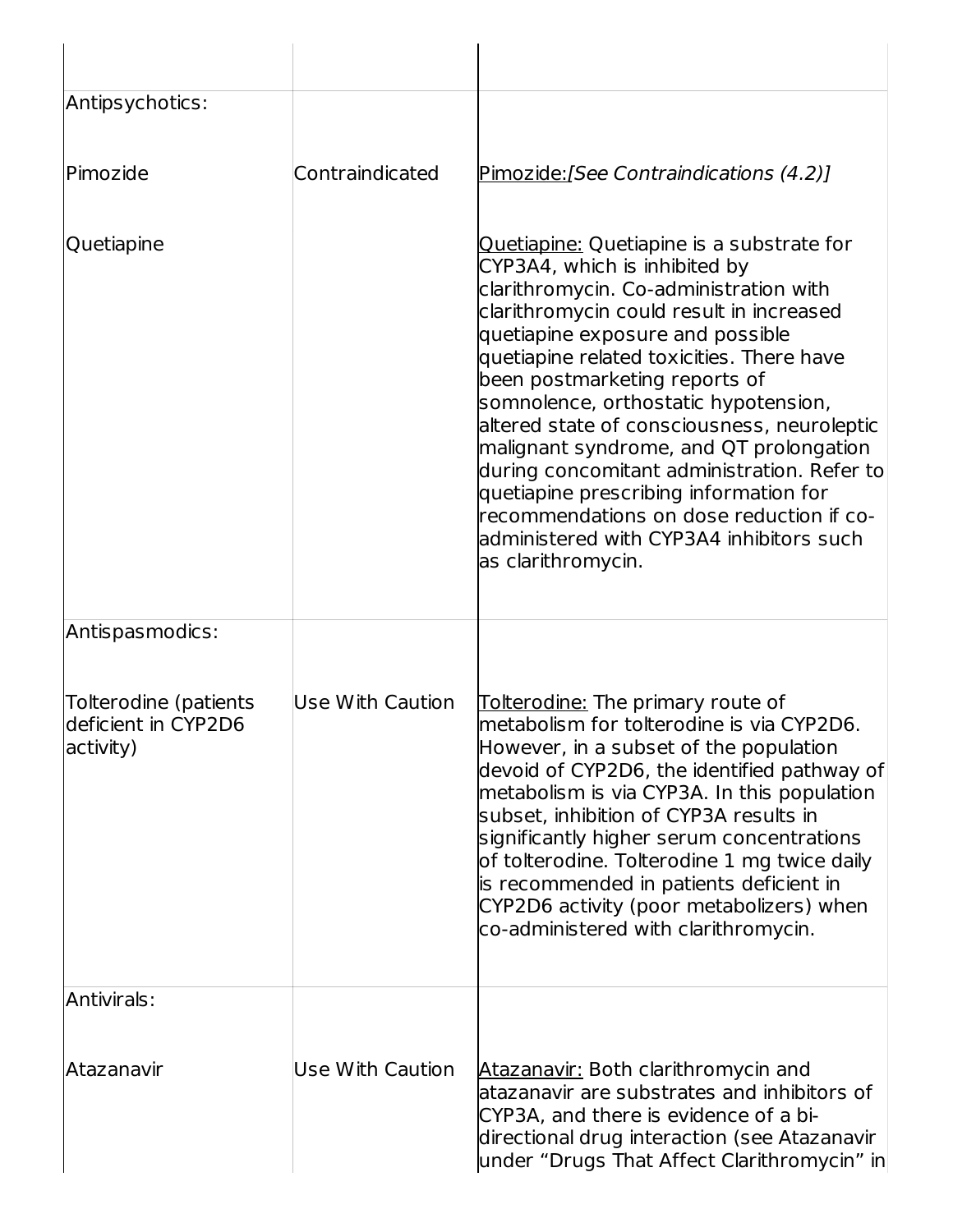|                                                              |                       | the table below) [see Pharmacokinetics<br>$(12.3)$ ].                                                                                                                                                                                                                                                                                                      |
|--------------------------------------------------------------|-----------------------|------------------------------------------------------------------------------------------------------------------------------------------------------------------------------------------------------------------------------------------------------------------------------------------------------------------------------------------------------------|
| Saquinavir (in patients<br>with decreased renal<br>function) |                       | Saquinavir: Both clarithromycin and<br>saquinavir are substrates and inhibitors of<br>CYP3A and there is evidence of a bi-<br>directional drug interaction (see Saguinavir<br>under "Drugs That Affect Clarithromycin" in<br>the table below) [see Pharmacokinetics<br>$(12.3)$ ].                                                                         |
| Ritonavir                                                    |                       | Ritonavir, Etravirine: (see Ritonavir and                                                                                                                                                                                                                                                                                                                  |
| Etravirine                                                   |                       | Etravirine under "Drugs That Affect<br>Clarithromycin" in the table below) [see<br>Pharmacokinetics (12.3)].                                                                                                                                                                                                                                               |
| <b>Maraviroc</b>                                             |                       | Maraviroc: Clarithromycin may result in<br>increases in maraviroc exposures by<br>linhibition of CYP3A metabolism. See<br>Selzentry $^{\circledR}$ prescribing information for<br>dose recommendation when given with<br>strong CYP3A inhibitors such as<br>clarithromycin.                                                                                |
| Boceprevir (in patients<br>with normal renal<br>function)    | No Dose<br>Adjustment | Boceprevir: Both clarithromycin and<br>boceprevir are substrates and inhibitors of<br>CYP3A, potentially leading to a bi-directional<br>drug interaction when co-administered. No<br>dose adjustments are necessary for<br>patients with normal renal function (see                                                                                        |
| Didanosine                                                   |                       | Victrelis $^\circledR$ prescribing information).                                                                                                                                                                                                                                                                                                           |
| Zidovudine                                                   |                       | Zidovudine: Simultaneous oral<br>administration of clarithromycin immediate-<br>release tablets and zidovudine to HIV-<br>infected adult patients may result in<br>decreased steady-state zidovudine<br>concentrations. Administration of<br>clarithromycin and zidovudine should be<br>separated by at least two hours [see<br>Pharmacokinetics (12.3)] . |
|                                                              |                       | The impact of co-administration of                                                                                                                                                                                                                                                                                                                         |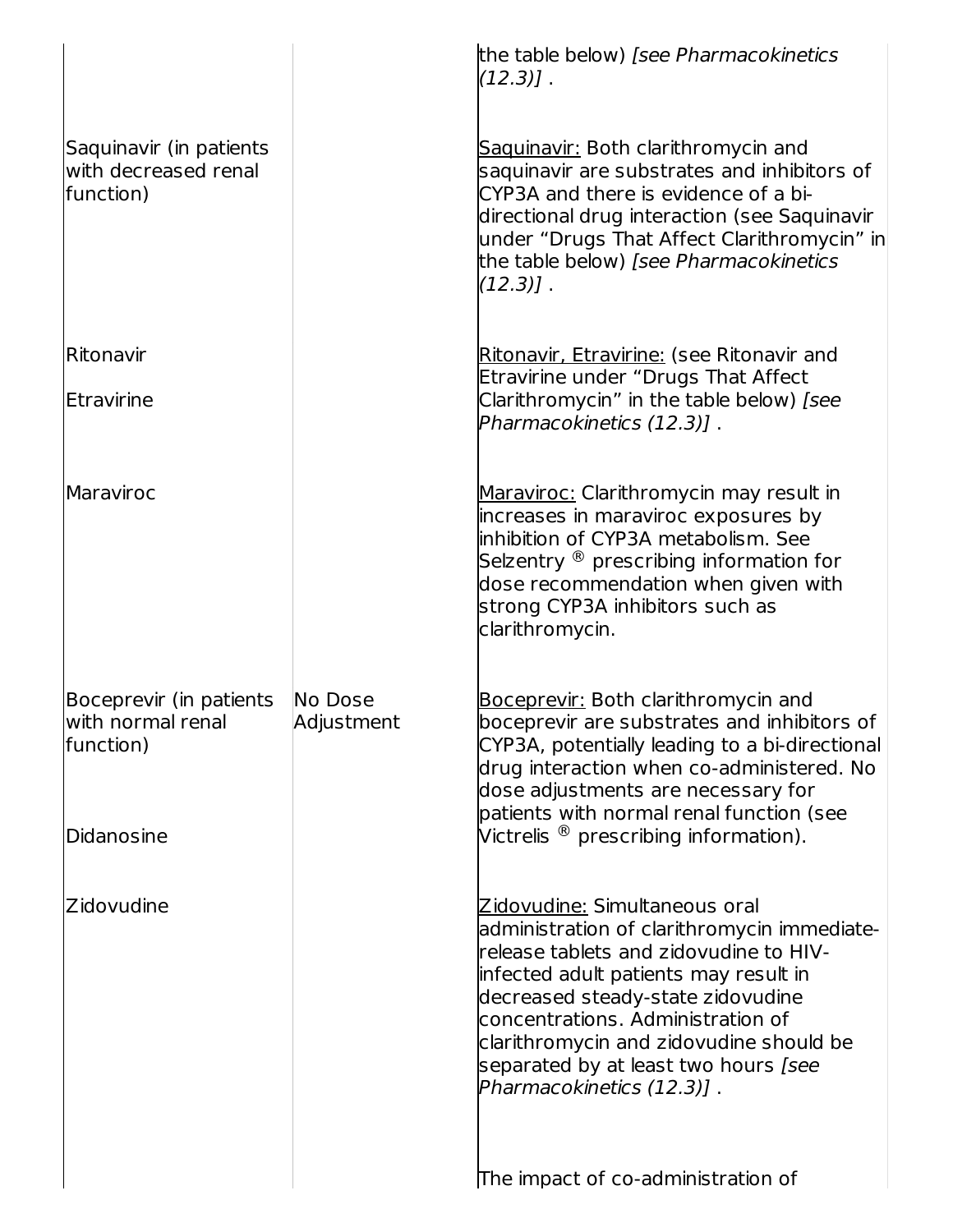|                                     |                  | clarithromycin extended-release tablets or<br>granules and zidovudine has not been<br>evaluated.                                                                                                                                                                                                                                                                                  |
|-------------------------------------|------------------|-----------------------------------------------------------------------------------------------------------------------------------------------------------------------------------------------------------------------------------------------------------------------------------------------------------------------------------------------------------------------------------|
| Calcium Channel<br><b>Blockers:</b> |                  |                                                                                                                                                                                                                                                                                                                                                                                   |
| Verapamil                           | Use With Caution | Verapamil: Hypotension, bradyarrhythmias,<br>land lactic acidosis have been observed in<br>patients receiving concurrent verapamil,<br>[see Warnings and Precautions (5.4)].                                                                                                                                                                                                      |
| Amlodipine                          |                  | <u> Amlodipine, Diltiazem:</u> [See Warnings and<br>Precautions (5.4)]                                                                                                                                                                                                                                                                                                            |
| Diltiazem                           |                  |                                                                                                                                                                                                                                                                                                                                                                                   |
| Nifedipine                          |                  | Nifedipine: Nifedipine is a substrate for<br>CYP3A. Clarithromycin and other<br>macrolides are known to inhibit CYP3A.<br>There is potential of CYP3A-mediated<br>interaction between nifedipine and<br>clarithromycin. Hypotension and peripheral<br>edema were observed when clarithromycin<br>was taken concomitantly with nifedipine<br>[see Warnings and Precautions (5.4)]. |
| Ergot Alkaloids:                    |                  |                                                                                                                                                                                                                                                                                                                                                                                   |
| Ergotamine                          | Contraindicated  | <u>Ergotamine, Dihydroergotamine:</u>                                                                                                                                                                                                                                                                                                                                             |
| Dihydroergotamine                   |                  | Postmarketing reports indicate that<br>coadministration of clarithromycin with<br>ergotamine or dihydroergotamine has been<br>associated with acute ergot toxicity<br>characterized by vasospasm and ischemia<br>of the extremities and other tissues<br>including the central nervous system <i>[see</i><br>Contraindications (4.6)].                                            |
| Gastroprokinetic<br>Agents:         |                  |                                                                                                                                                                                                                                                                                                                                                                                   |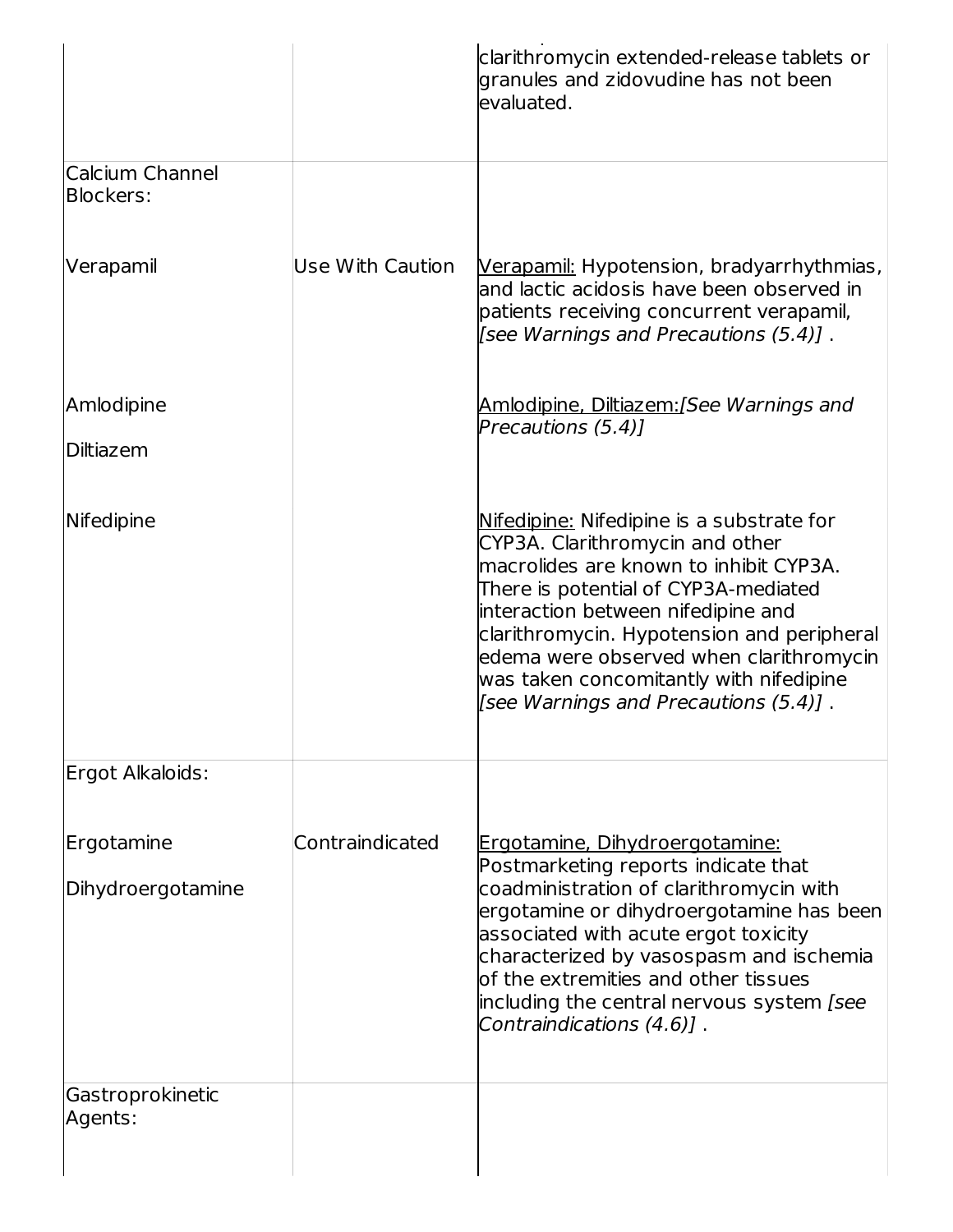| Cisapride                                                         | Contraindicated                           | Cisapride: [See Contraindications (4.2)]                                                                                                                                                                                                                                              |
|-------------------------------------------------------------------|-------------------------------------------|---------------------------------------------------------------------------------------------------------------------------------------------------------------------------------------------------------------------------------------------------------------------------------------|
| Lipid-lowering agents:<br>Lomitapide<br>Lovastatin<br>Simvastatin | Contraindicated                           | <u> Lomitapide, Lovastatin, Simvastatin:</u><br>Clarithromycin may increase the exposure<br>of these drugs by inhibition of CYP3A<br>metabolism, thereby increasing the risk of<br>toxicities from these drugs [See<br>Contraindications (4.5) and Warnings and<br>Precautions (5.4)] |
| Atorvastatin<br>Pravastatin<br>Fluvastatin                        | Use With Caution<br>No Dose<br>Adjustment | <u> Atorvastatin, Pravastatin, Fluvastatin: [See</u><br>Warnings and Precautions (5.4)]                                                                                                                                                                                               |
| Hypoglycemic Agents:                                              |                                           |                                                                                                                                                                                                                                                                                       |
| Nateglinide<br>Pioglitazone<br>Repaglinide<br>Rosiglitazone       | <b>Use With Caution</b>                   | <u>Nateglinide, Pioglitazone, Repaglinide,</u><br>Rosiglitazone: [See Warnings and<br>Precautions (5.4) and Adverse Reactions<br>$(6.2)$ ]                                                                                                                                            |
| <b>Insulin</b>                                                    |                                           | Insulin: [See Warnings and Precautions (5.4)<br>and Adverse Reactions (6.2)1                                                                                                                                                                                                          |
| Immunosuppressants:                                               |                                           |                                                                                                                                                                                                                                                                                       |
| Cyclosporine                                                      | Use With Caution                          | Cyclosporine: There have been<br>spontaneous or published reports of<br>CYP3A based interactions of clarithromycin<br>with cyclosporine.                                                                                                                                              |
| <b>Tacrolimus</b>                                                 |                                           | <u> Tacrolimus:</u> There have been spontaneous<br>or published reports of CYP3A based<br>interactions of clarithromycin with<br>tacrolimus.                                                                                                                                          |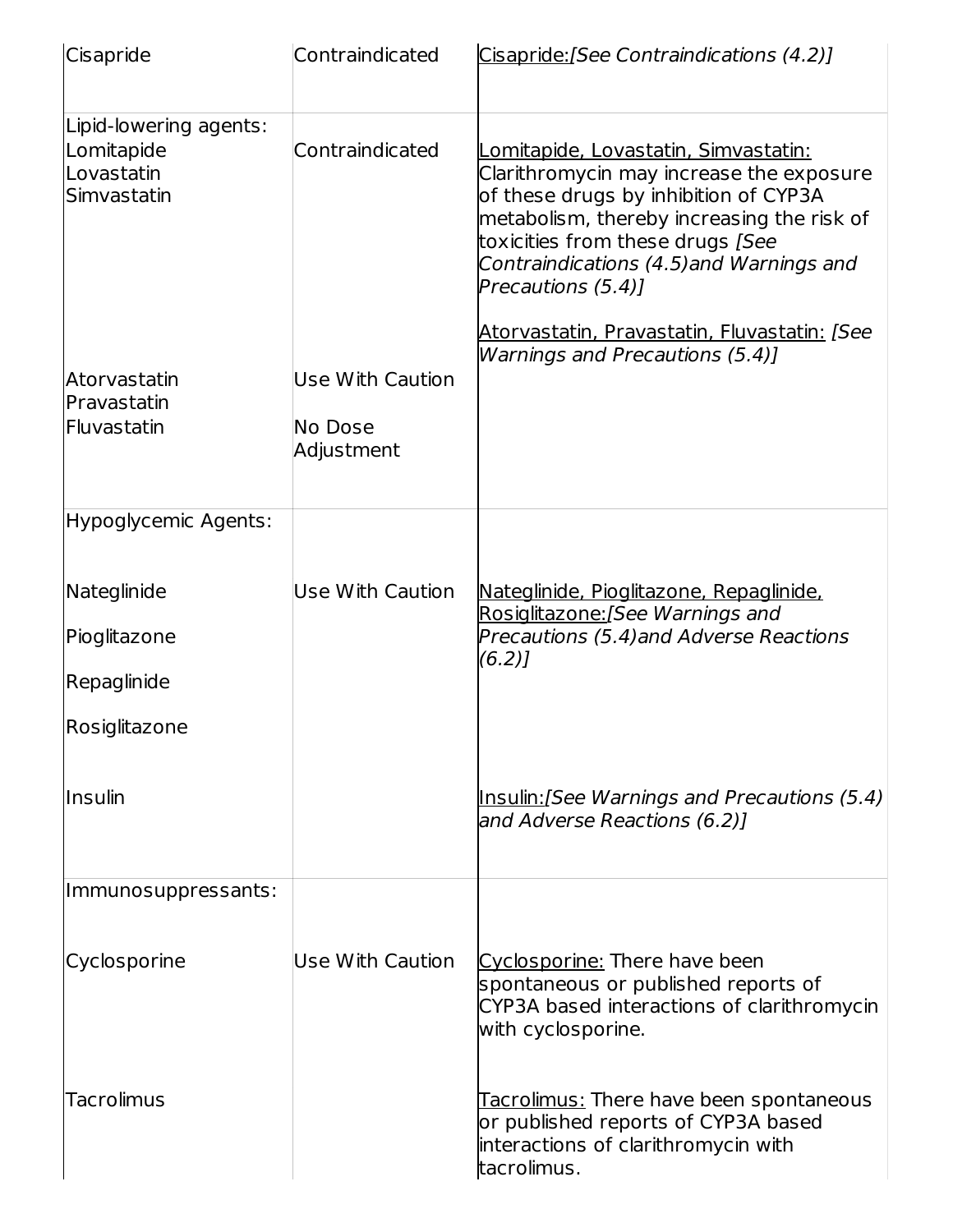| Phosphodiesterase<br>linhibitors: |                         |                                                                                                                                                                                                                                                                                                                                                                                                                                                                                                              |
|-----------------------------------|-------------------------|--------------------------------------------------------------------------------------------------------------------------------------------------------------------------------------------------------------------------------------------------------------------------------------------------------------------------------------------------------------------------------------------------------------------------------------------------------------------------------------------------------------|
| <b>Sildenafil</b>                 | Use With Caution        | Sildenafil, Tadalafil, Vardenafil: Each of these<br>phosphodiesterase inhibitors is primarily                                                                                                                                                                                                                                                                                                                                                                                                                |
| Tadalafil                         |                         | metabolized by CYP3A, and CYP3A will be<br>inhibited by concomitant administration of                                                                                                                                                                                                                                                                                                                                                                                                                        |
| <b>Vardenafil</b>                 |                         | clarithromycin. Co-administration of<br>clarithromycin with sildenafil, tadalafil, or<br>vardenafil will result in increased exposure<br>of these phosphodiesterase inhibitors. Co-<br>administration of these phosphodiesterase<br>inhibitors with clarithromycin is not<br>recommended. Increased systemic<br>exposure of these drugs may occur with<br>clarithromycin; reduction of dosage for<br>phosphodiesterase inhibitors should be<br>considered (see their respective prescribing<br>information). |
| Proton Pump Inhibitors:           |                         |                                                                                                                                                                                                                                                                                                                                                                                                                                                                                                              |
| Omeprazole                        | No Dose<br>Adjustment   | Omeprazole: The mean 24-hour gastric pH<br>value was 5.2 when omeprazole was<br>administered alone and 5.7 when<br>coadministered with clarithromycin as a<br>result of increased omeprazole exposures<br>[see Pharmacokinetics (12.3)] (see also<br>Omeprazole under "Drugs That Affect<br>Clarithromycin" in the table below).                                                                                                                                                                             |
| <b>Xanthine Derivatives:</b>      |                         |                                                                                                                                                                                                                                                                                                                                                                                                                                                                                                              |
| Theophylline                      | <b>Use With Caution</b> | Theophylline: Clarithromycin use in patients<br>who are receiving theophylline may be<br>associated with an increase of serum<br>theophylline concentrations [see<br>Pharmacokinetics (12.3)]. Monitoring of<br>serum theophylline concentrations should<br>be considered for patients receiving high<br>doses of theophylline or with baseline<br>concentrations in the upper therapeutic                                                                                                                   |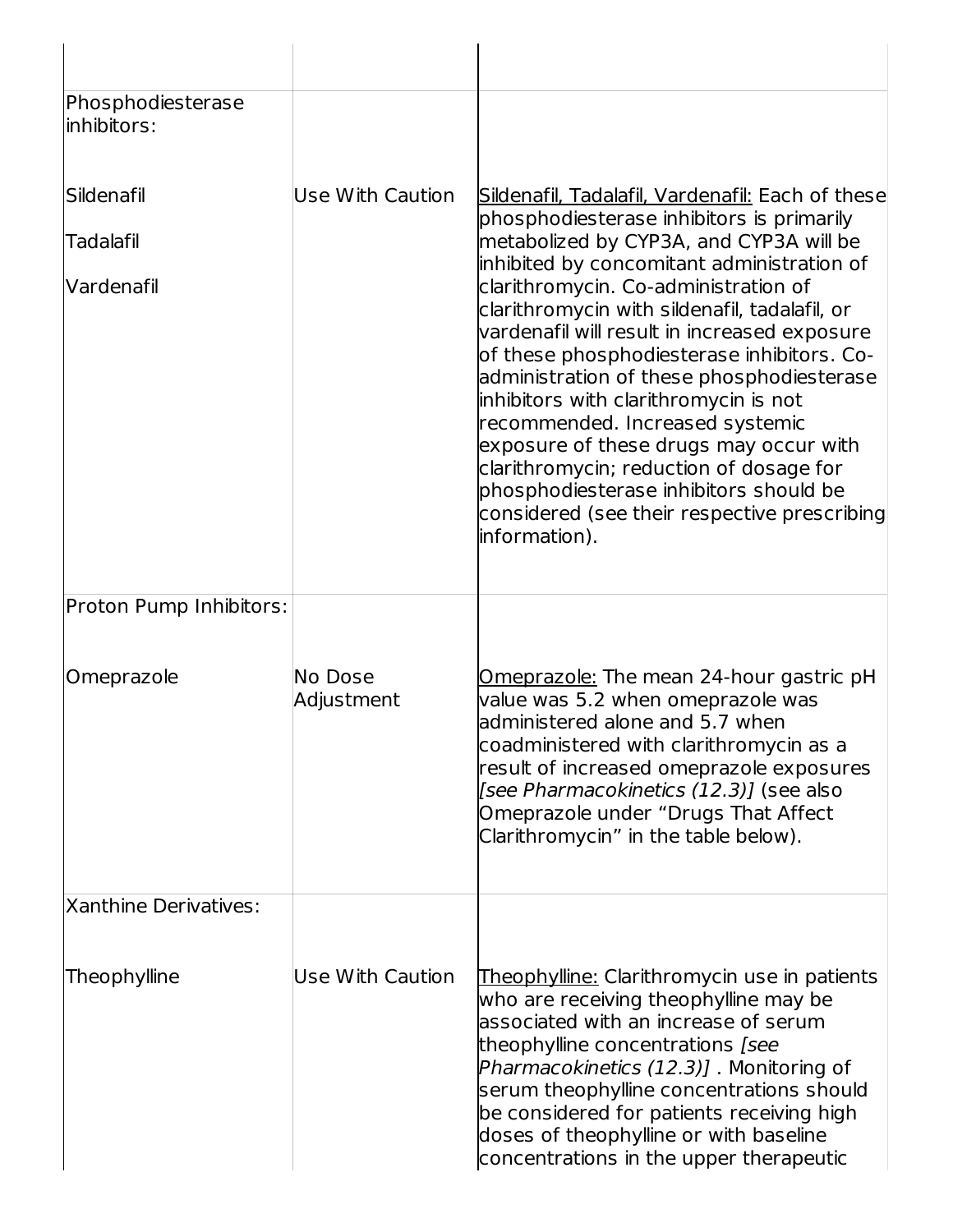|                                                                         |                  | range.                                                                                                                                                                                                                                                                                                                                                                                                                                                                |
|-------------------------------------------------------------------------|------------------|-----------------------------------------------------------------------------------------------------------------------------------------------------------------------------------------------------------------------------------------------------------------------------------------------------------------------------------------------------------------------------------------------------------------------------------------------------------------------|
| <b>Triazolobenzodiazepines</b><br>and Other Related<br>Benzodiazepines: |                  |                                                                                                                                                                                                                                                                                                                                                                                                                                                                       |
| Midazolam                                                               | Use With Caution | Midazolam: When oral midazolam is co-<br>administered with clarithromycin, dose<br>adjustments may be necessary and<br>possible prolongation and intensity of effect<br>should be anticipated [see Warnings and<br>Precautions (5.4) and Pharmacokinetics<br>$(12.3)$ ].                                                                                                                                                                                              |
| Alprazolam<br>Triazolam                                                 |                  | Triazolam, Alprazolam: Caution and<br>appropriate dose adjustments should be<br>considered when triazolam or alprazolam is<br>co-administered with clarithromycin. There<br>have been postmarketing reports of drug<br>interactions and central nervous system<br>(CNS) effects (e.g., somnolence and<br>confusion) with the concomitant use of<br>clarithromycin and triazolam. Monitoring<br>the patient for increased CNS<br>pharmacological effects is suggested. |
|                                                                         |                  | In postmarketing experience, erythromycin<br>has been reported to decrease the<br>clearance of triazolam and midazolam, and<br>thus, may increase the pharmacologic<br>effect of these benzodiazepines.                                                                                                                                                                                                                                                               |
| Temazepam                                                               | No Dose          | <u>Temazepam, Nitrazepam, Lorazepam:</u> For                                                                                                                                                                                                                                                                                                                                                                                                                          |
| Nitrazepam                                                              | Adjustment       | benzodiazepines which are not metabolized<br>by CYP3A (e.g., temazepam, nitrazepam,<br>lorazepam), a clinically important interaction                                                                                                                                                                                                                                                                                                                                 |
| Lorazepam                                                               |                  | with clarithromycin is unlikely.                                                                                                                                                                                                                                                                                                                                                                                                                                      |
| Cytochrome P450<br>Inducers:                                            |                  |                                                                                                                                                                                                                                                                                                                                                                                                                                                                       |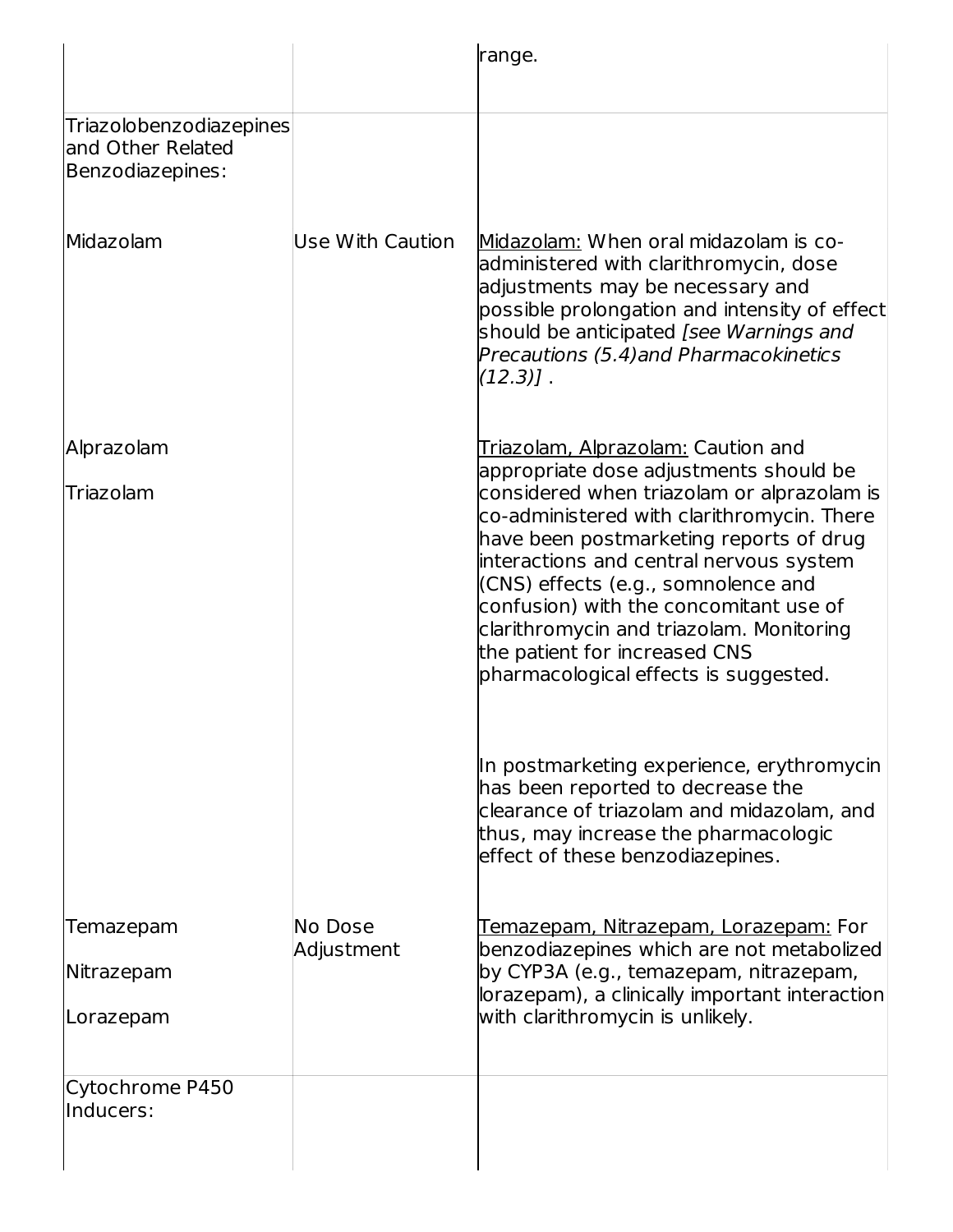| Rifabutin                                                                    | <b>Use With Caution</b> | Rifabutin: Concomitant administration of<br>rifabutin and clarithromycin resulted in an<br>lincrease in rifabutin, and decrease in<br>clarithromycin serum levels together with<br>an increased risk of uveitis (see Rifabutin<br>under "Drugs That Affect Clarithromycin" in<br>the table below). |
|------------------------------------------------------------------------------|-------------------------|----------------------------------------------------------------------------------------------------------------------------------------------------------------------------------------------------------------------------------------------------------------------------------------------------|
| Other Drugs<br>Metabolized by CYP3A:                                         |                         |                                                                                                                                                                                                                                                                                                    |
| Alfentanil                                                                   | Use With Caution        | There have been spontaneous or published                                                                                                                                                                                                                                                           |
| <b>Bromocriptine</b>                                                         |                         | reports of CYP3A based interactions of<br>clarithromycin with alfentanil,                                                                                                                                                                                                                          |
| Cilostazol                                                                   |                         | methylprednisolone, cilostazol,<br>bromocriptine, vinblastine, phenobarbital,<br>and St. John's Wort.                                                                                                                                                                                              |
| Methylprednisole                                                             |                         |                                                                                                                                                                                                                                                                                                    |
| Vinblastine                                                                  |                         |                                                                                                                                                                                                                                                                                                    |
| Phenobarbital                                                                |                         |                                                                                                                                                                                                                                                                                                    |
| St. John's Wort                                                              |                         |                                                                                                                                                                                                                                                                                                    |
| Other Drugs<br>Metabolized by CYP450<br><b>Isoforms Other than</b><br>CYP3A: |                         |                                                                                                                                                                                                                                                                                                    |
| Hexobarbital                                                                 | Use With Caution        | There have been postmarketing reports of                                                                                                                                                                                                                                                           |
| Phenytoin                                                                    |                         | interactions of clarithromycin with drugs<br>not thought to be metabolized by CYP3A,<br>including hexobarbital, phenytoin, and                                                                                                                                                                     |
| Valproate                                                                    |                         | valproate.                                                                                                                                                                                                                                                                                         |
| <b>Drugs that Affect Clarithromycin</b>                                      |                         |                                                                                                                                                                                                                                                                                                    |
| Drug(s) that Affect<br>the<br><b>Pharmacokinetics of</b><br>Clarithromycin   | <b>Recommendation</b>   | <b>Comments</b>                                                                                                                                                                                                                                                                                    |
| Antifungals:                                                                 |                         |                                                                                                                                                                                                                                                                                                    |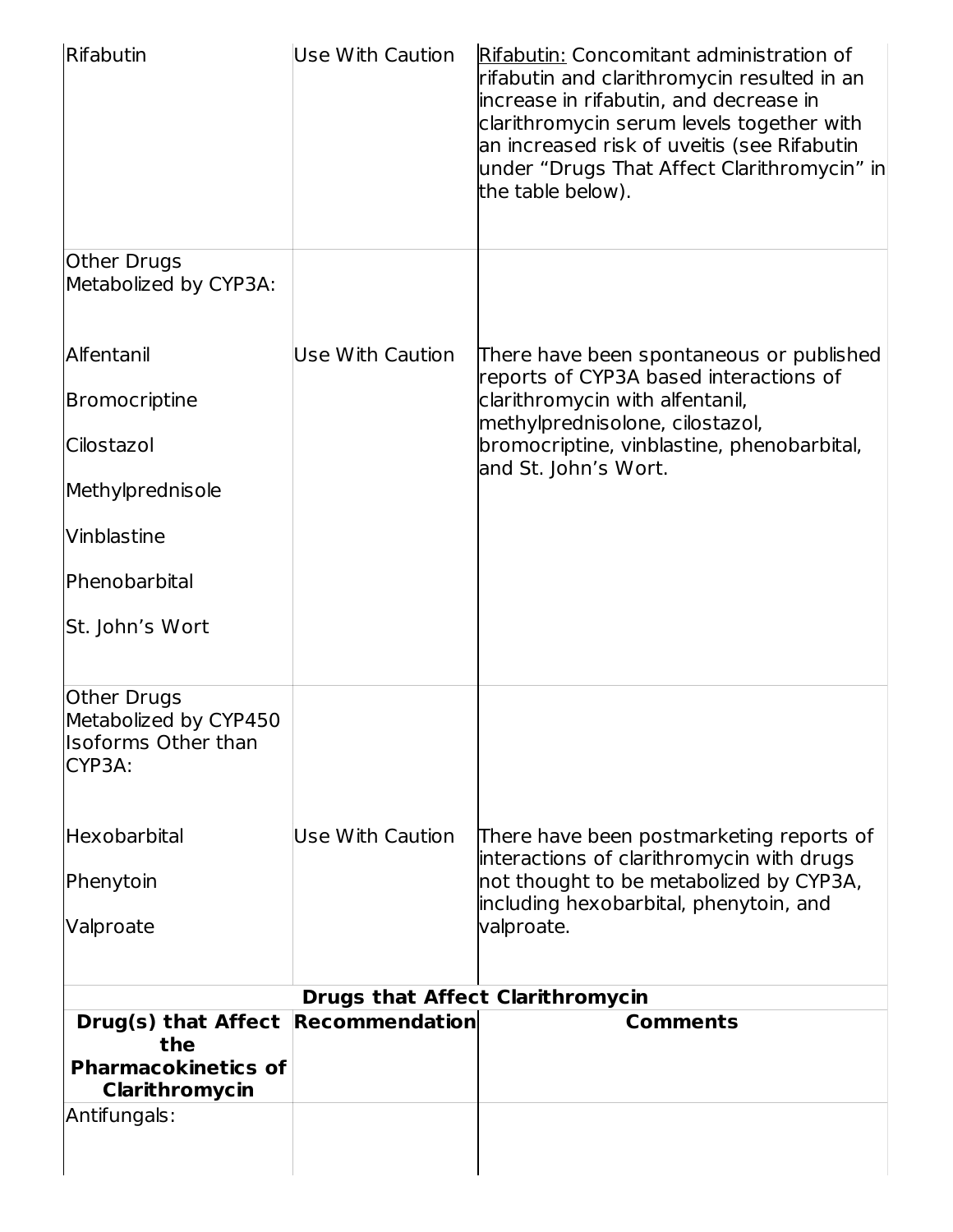| lItraconazole                                                | <b>Use With Caution</b> | <b>Itraconazole:</b> Itraconazole may increase the<br>plasma concentrations of clarithromycin.<br>Patients taking itraconazole and<br>clarithromycin concomitantly should be<br>monitored closely for signs or symptoms<br>of increased or prolonged adverse<br>reactions (see also Itraconazole under<br>"Drugs That Are Affected By<br>Clarithromycin" in the table above).                        |
|--------------------------------------------------------------|-------------------------|------------------------------------------------------------------------------------------------------------------------------------------------------------------------------------------------------------------------------------------------------------------------------------------------------------------------------------------------------------------------------------------------------|
| Antivirals:                                                  |                         |                                                                                                                                                                                                                                                                                                                                                                                                      |
| lAtazanavir                                                  | Use With Caution        | Atazanavir: When clarithromycin is co-<br>administered with atazanavir, the dose of<br>clarithromycin should be decreased by 50%<br>[see Clinical Pharmacology (12.3)] .                                                                                                                                                                                                                             |
|                                                              |                         | Since concentrations of 14-OH<br>clarithromycin are significantly reduced<br>when clarithromycin is co-administered with<br>atazanavir, alternative antibacterial therapy<br>should be considered for indications other<br>than infections due to Mycobacterium<br>avium complex. Doses of clarithromycin<br>greater than 1000 mg per day should not<br>be co-administered with protease inhibitors. |
| Ritonavir (in patients<br>with decreased renal<br>function)  |                         | Ritonavir: Since concentrations of 14-OH<br>clarithromycin are significantly reduced<br>when clarithromycin is co-administered with<br>ritonavir, alternative antibacterial therapy<br>should be considered for indications other<br>than infections due to Mycobacterium<br> avium[see Pharmacokinetics (12.3)] .                                                                                   |
|                                                              |                         | Doses of clarithromycin greater than 1000<br>mg per day should not be co-administered<br>with protease inhibitors.                                                                                                                                                                                                                                                                                   |
| Saquinavir (in patients<br>with decreased renal<br>function) |                         | Saquinavir: When saquinavir is co-<br>administered with ritonavir, consideration<br>should be given to the potential effects of                                                                                                                                                                                                                                                                      |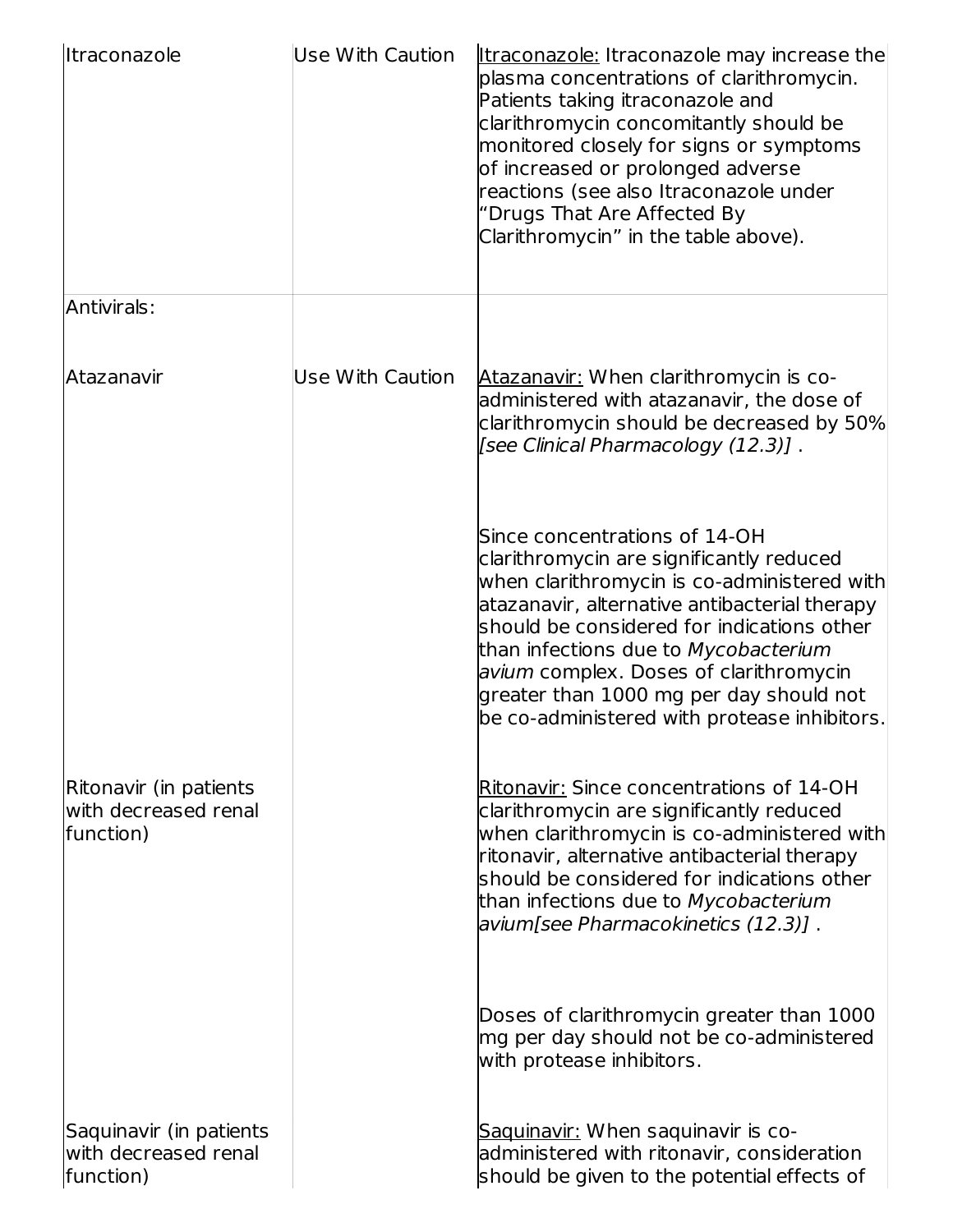|                                                                                                                       |                         | ritonavir on clarithromycin (refer to<br>ritonavir above) [see Pharmacokinetics<br>$(12.3)$ ].                                                                                                                                                                                                                                                                                                                                          |
|-----------------------------------------------------------------------------------------------------------------------|-------------------------|-----------------------------------------------------------------------------------------------------------------------------------------------------------------------------------------------------------------------------------------------------------------------------------------------------------------------------------------------------------------------------------------------------------------------------------------|
| Etravirine                                                                                                            |                         | <u>Etravirine:</u> Clarithromycin exposure was<br>decreased by etravirine; however,<br>concentrations of the active metabolite, 14-<br>OH-clarithromycin, were increased.<br>Because 14-OH-clarithromycin has reduced<br>activity against Mycobacterium avium<br>complex (MAC), overall activity against this<br>pathogen may be altered; therefore<br>alternatives to clarithromycin should be<br>considered for the treatment of MAC. |
| Saquinavir (in patients<br>with normal renal<br>function)<br>Ritonavir (in patients<br>with normal renal<br>function) | No Dose<br>Adjustment   |                                                                                                                                                                                                                                                                                                                                                                                                                                         |
| Proton Pump Inhibitors:                                                                                               |                         |                                                                                                                                                                                                                                                                                                                                                                                                                                         |
| Omeprazole                                                                                                            | Use With Caution        | Omeprazole: Clarithromycin concentrations<br>in the gastric tissue and mucus were also<br>increased by concomitant administration of<br>omeprazole [see Pharmacokinetics (12.3)].                                                                                                                                                                                                                                                       |
| Miscellaneous<br>Cytochrome P450<br>lInducers:                                                                        |                         |                                                                                                                                                                                                                                                                                                                                                                                                                                         |
| Efavirenz                                                                                                             | <b>Use With Caution</b> | Inducers of CYP3A enzymes, such as<br>efavirenz, nevirapine, rifampicin, rifabutin,                                                                                                                                                                                                                                                                                                                                                     |
| Nevirapine                                                                                                            |                         | and rifapentine will increase the metabolism<br>of clarithromycin, thus decreasing plasma                                                                                                                                                                                                                                                                                                                                               |
| Rifampicin                                                                                                            |                         | concentrations of clarithromycin, while<br>increasing those of 14-OH-clarithromycin.                                                                                                                                                                                                                                                                                                                                                    |
| <b>IRifabutin</b>                                                                                                     |                         | Since the microbiological activities of<br>clarithromycin and 14-OH-clarithromycin                                                                                                                                                                                                                                                                                                                                                      |
| Rifapentine                                                                                                           |                         | are different for different bacteria, the<br>intended therapeutic effect could be                                                                                                                                                                                                                                                                                                                                                       |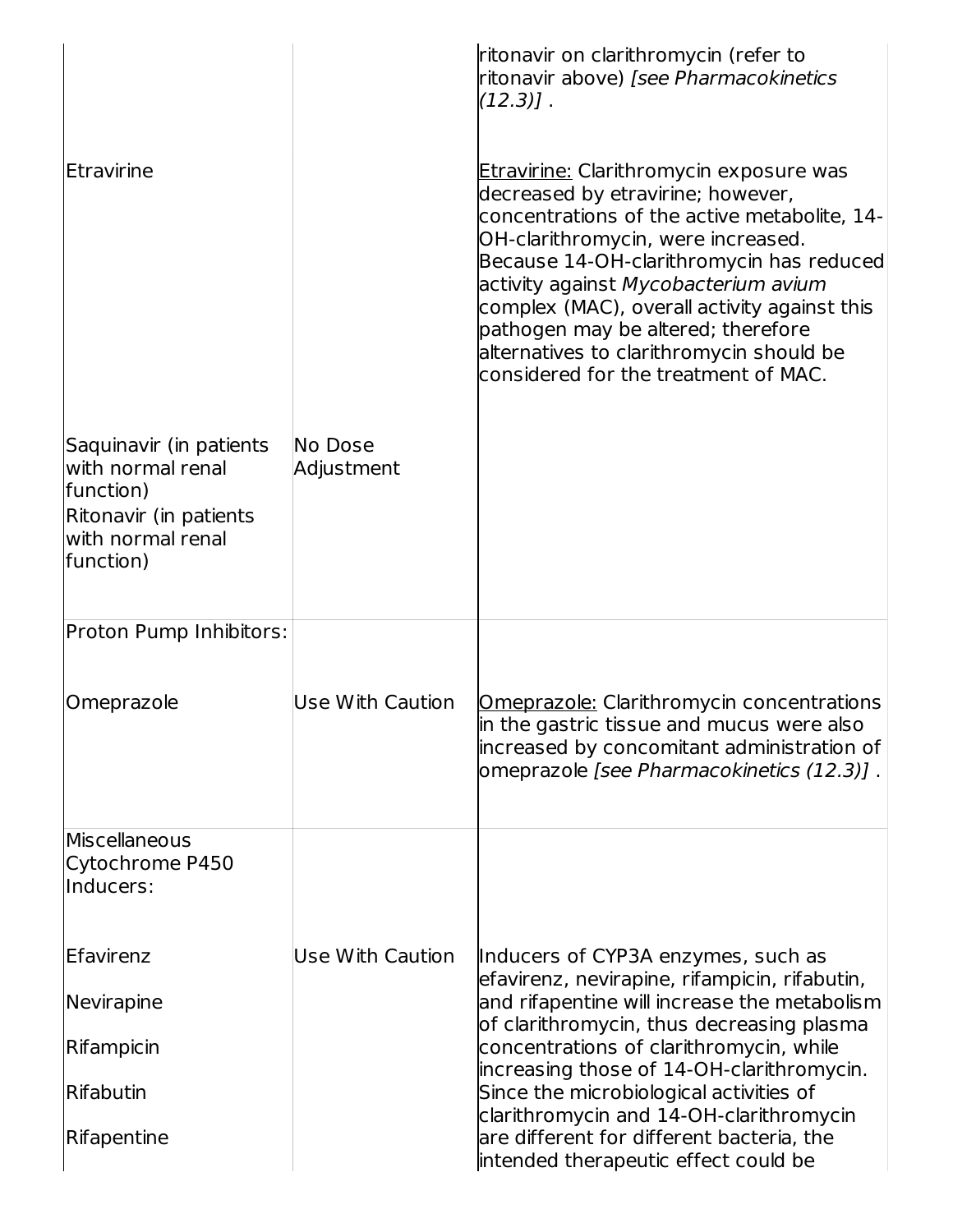| impaired during concomitant administration<br>of clarithromycin and enzyme inducers.<br>Alternative antibacterial treatment should<br>be considered when treating patients<br>receiving inducers of CYP3A. There have<br>been spontaneous or published reports of<br>CYP3A based interactions of clarithromycin<br>with rifabutin (see Rifabutin under "Drugs"<br>That Are Affected By Clarithromycin" in the |
|---------------------------------------------------------------------------------------------------------------------------------------------------------------------------------------------------------------------------------------------------------------------------------------------------------------------------------------------------------------------------------------------------------------|
| table above).                                                                                                                                                                                                                                                                                                                                                                                                 |

# **8 USE IN SPECIFIC POPULATIONS**

### **8.1 Pregnancy**

#### Risk Summary

Based on findings from animal studies, clarithromycin is not recommended for use in pregnant women except in clinical circumstances where no alternative therapy is appropriate. If pregnancy occurs while taking clarithromycin, the patient should be apprised of the potential hazard to the fetus [see Warnings and Precautions (5.7)] .

Limited data from a small number of published human studies with clarithromycin use during pregnancy are insufficient to inform drug-associated risks of major birth defects, miscarriage, or adverse maternal or fetal outcomes. In animal reproduction studies, administration of oral clarithromycin to pregnant mice, rats, rabbits, and monkeys during the period of organogenesis produced malformations in rats (cardiovascular anomalies) and mice (cleft palate) at clinically relevant doses based on body surface area comparison. Fetal effects in mice, rats, and monkeys (e.g., reduced fetal survival, body weight, body weight gain) and implantation losses in rabbits were generally considered to be secondary to maternal toxicity (see Data).

The estimated background risk of major birth defects and miscarriage for the indicated population is unknown. All pregnancies have a background risk of birth defect, loss, or other adverse outcomes. In the U.S. general population, the estimated background risk of major birth defects and miscarriage in clinically recognized pregnancies is 2% to 4% and 15% to 20%, respectively.

### Data

### Animal Data

Animal reproduction studies were conducted in mice, rats, rabbits, and monkeys with oral and intravenously administered clarithromycin. In pregnant mice, clarithromycin was administered during organogenesis (gestation day [GD] 6 to 15)at oral doses of 15, 60, 250, 500, or 1000 mg/kg/day. Reduced body weight observed in dams at 1000 mg/kg/day (3 times the maximum recommended human dose [MRHD] based on body surface area comparison) resulted in reduced survival and body weight of the fetuses. At  $\geq$  500 mg/kg/day, increases in the incidence of post-implantation loss and cleft palate in the fetuses were observed. No adverse developmental effects were observed in mice at  $≤$  250 mg/kg/day ( $≤$  1 times MRHD based on body surface area comparison).

In pregnant Sprague Dawley rats, clarithromycin was administered during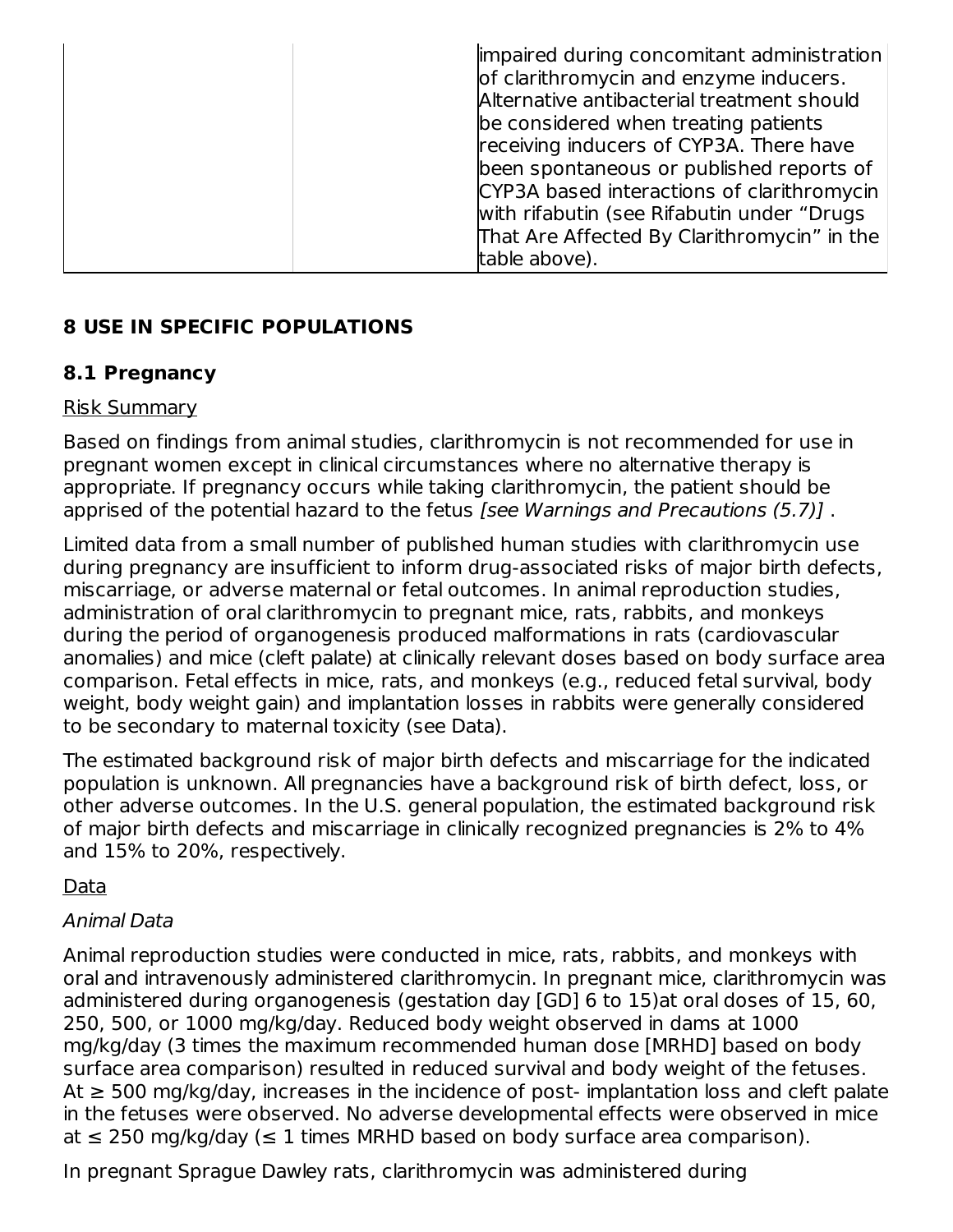organogenesis (GD 6 to 15) at oral doses of 15, 50, or 150 mg/kg/day. Reductions in body weight and food consumption was observed in dams at 150 mg/kg/day. Increased resorptions and reduced body weight of the fetuses at this dose were considered secondary to maternal toxicity. Additionally, at 150 mg/kg/day (1 times MRHD based on body surface area comparison), a low incidence of cardiovascular anomalies (complete situs inversus, undivided truncus, IV septal defect) was observed in the fetuses. Clarithromycin did not cause adverse developmental effects in rats at 50 mg/kg/day (0.3 times MRHD based on body surface area comparison). Intravenous dosing of clarithromycin during organogenesis in rats (GD 6 to 15) at 15, 50, or 160 mg/kg/day was associated with maternal toxicity (reduced body weight, body-weight gain, and food consumption) at 160 mg/kg/day but no evidence of adverse developmental effects at any dose ( $\leq 1$  times MRHD based on body surface area comparison).

In pregnant Wistar rat, clarithromycin was administered during organogenesis (GD 7 to 17) at oral doses of 10, 40, or 160 mg/kg/day. Reduced body weight and food consumption were observed in dams at 160 mg/kg/day but there was no evidence of adverse developmental effects at any dose  $(\leq 1)$  times MRHD based on body surface area comparison).

In pregnant rabbits, clarithromycin administered during organogenesis (GD 6 to 18) at oral doses of 10, 35, or 125 mg/kg/day resulted in reduced maternal food consumption and decreased body weight at the highest dose, with no evidence of any adverse developmental effects at any dose ( $\leq$  2 times MRHD based on body surface area comparison). Intravenously administered clarithromycin to pregnant rabbits during organogenesis (GD 6 to 18) in rabbits at 20, 40, 80, or 160 mg/kg/day ( $\geq 0.3$  times MRHD based on body surface area comparison) resulted in maternal toxicity and implantation losses at all doses.

In pregnant monkeys, clarithromycin was administered (GD 20 to 50) at oral doses of 35 or 70 mg/kg/day. Dose-dependent emesis, poor appetite, fecal changes, and reduced body weight were observed in dams at all doses ( $\geq$  0.5 times MRHD based on body surface area comparison).

Growth retardation in 1 fetus at 70 mg/kg/day was considered secondary to maternal toxicity. There was no evidence of primary drug related adverse developmental effects at any dose tested.

In a reproductive toxicology study in rats administered oral clarithromycin late in gestation through lactation (GD 17 to post-natal day 21) at doses of 10, 40, or 160  $mg/kg/day$  ( $\leq 1$  times MRHD based on body surface area comparison), reductions in maternal body weight and food consumption were observed at 160 mg/kg/day. Reduced body-weight gain observed in offspring at 160 mg/kg/day was considered secondary to maternal toxicity. No adverse developmental effects were observed with clarithromycin at any dose tested.

# **8.2 Lactation**

# Risk Summary

Based on limited human data, clarithromycin and its active metabolite 14-OH clarithromycin are present in human milk at less than 2% of the maternal weightadjusted dose (see Data). In a separate observational study, reported adverse effects on breast-fed children (rash, diarrhea, loss of appetite, somnolence) were comparable to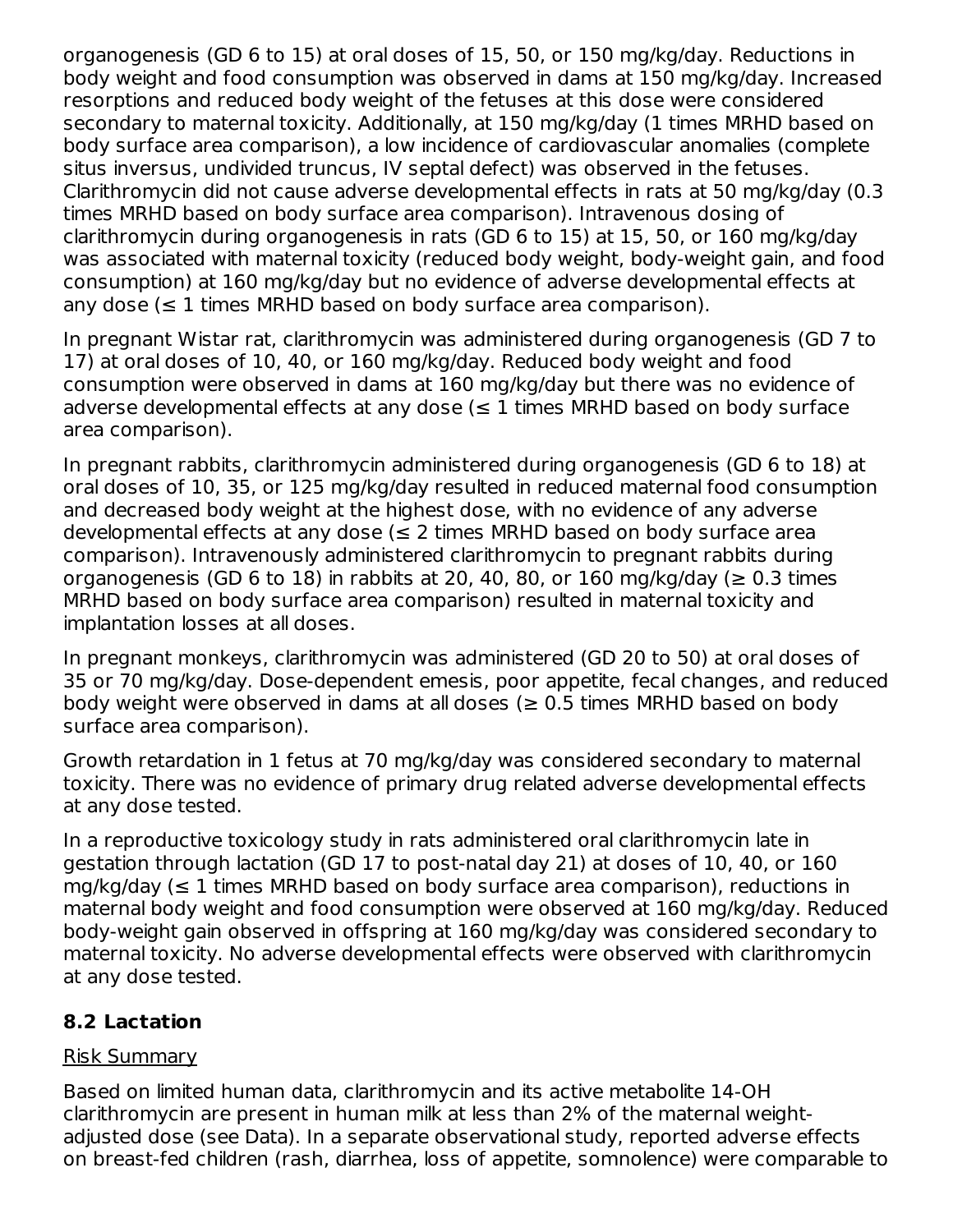amoxicillin (see Data). No data are available to assess the effects of clarithromycin or 14- OH clarithromycin on milk production.

The development and health benefits of breastfeeding should be considered along with the mother's clinical need for clarithromycin and any potential adverse effects on the breast-fed child from clarithromycin or from the underlying maternal condition.

# Data

### Human

Serum and milk samples were obtained after 3 days of treatment, at steady state, from one published study of 12 lactating women who were taking clarithromycin 250 mg orally twice daily. Based on the limited data from this study, and assuming milk consumption of 150 mL/kg/day, an exclusively human milk fed infant would receive an estimated average of 136 mcg/kg/day of clarithromycin and its active metabolite, with this maternal dosage regimen. This is less than 2% of the maternal weight-adjusted dose (7.8 mg/kg/day, based on the average maternal weight of 64 kg), and less than 1% of the pediatric dose (15 mg/kg/day) for children greater than 6 months of age.

A prospective observational study of 55 breastfed infants of mothers taking a macrolide antibacterial (6 were exposed to clarithromycin) were compared to 36 breastfed infants of mothers taking amoxicillin. Adverse reactions were comparable in both groups. Adverse reactions occurred in 12.7% of infants exposed to macrolides and included rash, diarrhea, loss of appetite, and somnolence.

# **8.3 Females and Males of Reproductive Potential**

# Males

Administration of clarithromycin resulted in testicular atrophy in rats, dogs and monkeys Administration of clarithromycin resulted in testicular atrophy in rats, dogs and monkeys [see Nonclinical Toxicology (13.1)].

# **8.4 Pediatric Use**

The safety and effectiveness of clarithromycin tablets have been established for the treatment of the following conditions or diseases in pediatric patients 6 months and older. Use in these indications is based on clinical trials in pediatric patients or adequate and well-controlled studies in adults with additional pharmacokinetic and safety data in pediatric patients:

- Pharyngitis/Tonsillitis
- Community-Acquired Pneumonia
- Acute maxillary sinusitis
- Acute otitis media [see Clinical Studies (14.2)]
- Uncomplicated skin and skin structure infections

The safety and effectiveness of clarithromycin tablets have been established for the prevention of disseminated Mycobacterium avium complex (MAC) disease in pediatric patients 20 months and older with advanced HIV infection. No studies of clarithromycin for MAC prophylaxis have been performed in pediatric populations and the doses recommended for prophylaxis are derived from MAC pediatric treatment studies.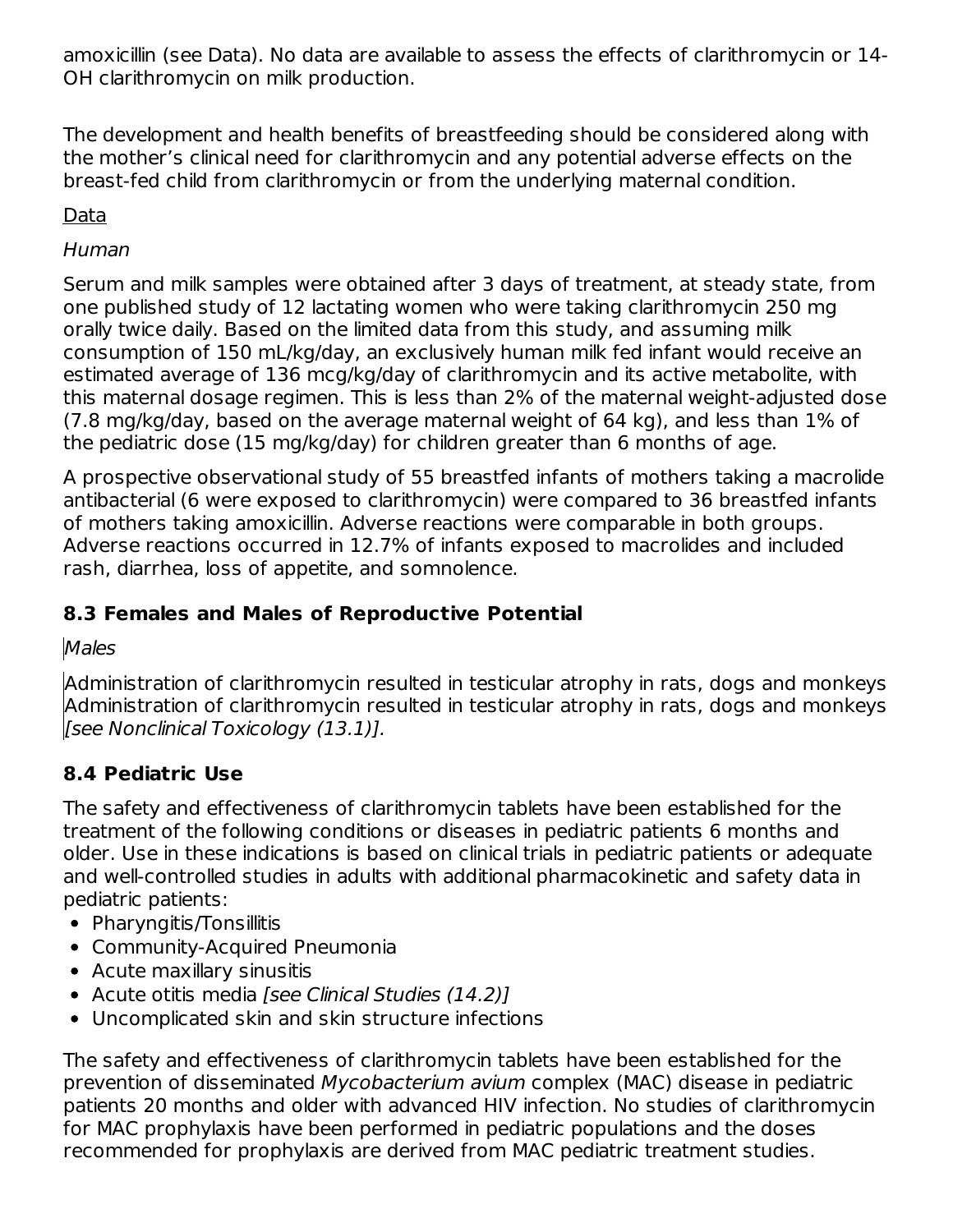Safety and effectiveness of clarithromycin in pediatric patients under 6 months of age have not been established. The safety of clarithromycin has not been studied in MAC patients under the age of 20 months.

# **8.5 Geriatric Use**

In a steady-state study in which healthy elderly subjects (65 years to 81 years of age) were given 500 mg of clarithromycin every 12 hours, the maximum serum concentrations and area under the curves of clarithromycin and 14-OH clarithromycin were increased compared to those achieved in healthy young adults. These changes in pharmacokinetics parallel known age-related decreases in renal function. In clinical trials, elderly patients did not have an increased incidence of adverse reactions when compared to younger patients. Consider dosage adjustment in elderly patients with severe renal impairment. Elderly patients may be more susceptible to development of torsades de pointes arrhythmias than younger patients [see Warnings and Precautions  $(5.3)$ ].

Most reports of acute kidney injury with calcium channel blockers metabolized by CYP3A4 (e.g., verapamil, amlodipine, diltiazem, nifedipine) involved elderly patients 65 years of age or older [see Warnings and Precautions (5.4)] .

Especially in elderly patients, there have been reports of colchicine toxicity with concomitant use of clarithromycin and colchicine, some of which occurred in patients with renal insufficiency. Deaths have been reported in some patients [see Contraindications (4.4)and Warnings and Precautions (5.4)] .

# **8.6 Renal and Hepatic Impairment**

Clarithromycin is principally excreted via the liver and kidney. Clarithromycin may be administered without dosage adjustment to patients with hepatic impairment and normal renal function. However, in the presence of severe renal impairment with or without coexisting hepatic impairment, decreased dosage or prolonged dosing intervals may be appropriate [see Dosage and Administration (2.5)] .

# **10 OVERDOSAGE**

Overdosage of clarithromycin can cause gastrointestinal symptoms such as abdominal pain, vomiting, nausea, and diarrhea.

Treat adverse reactions accompanying overdosage by the prompt elimination of unabsorbed drug and supportive measures. As with other macrolides, clarithromycin serum concentrations are not expected to be appreciably affected by hemodialysis or peritoneal dialysis.

# **11 DESCRIPTION**

Clarithromycin is a semi-synthetic macrolide antimicrobial for oral use. Chemically, it is 6- 0-methylerythromycin. The molecular formula is C  $_{\rm 38}$ H  $_{\rm 69}$ NO  $_{\rm 13}$ , and the molecular weight is 747.96. The structural formula is: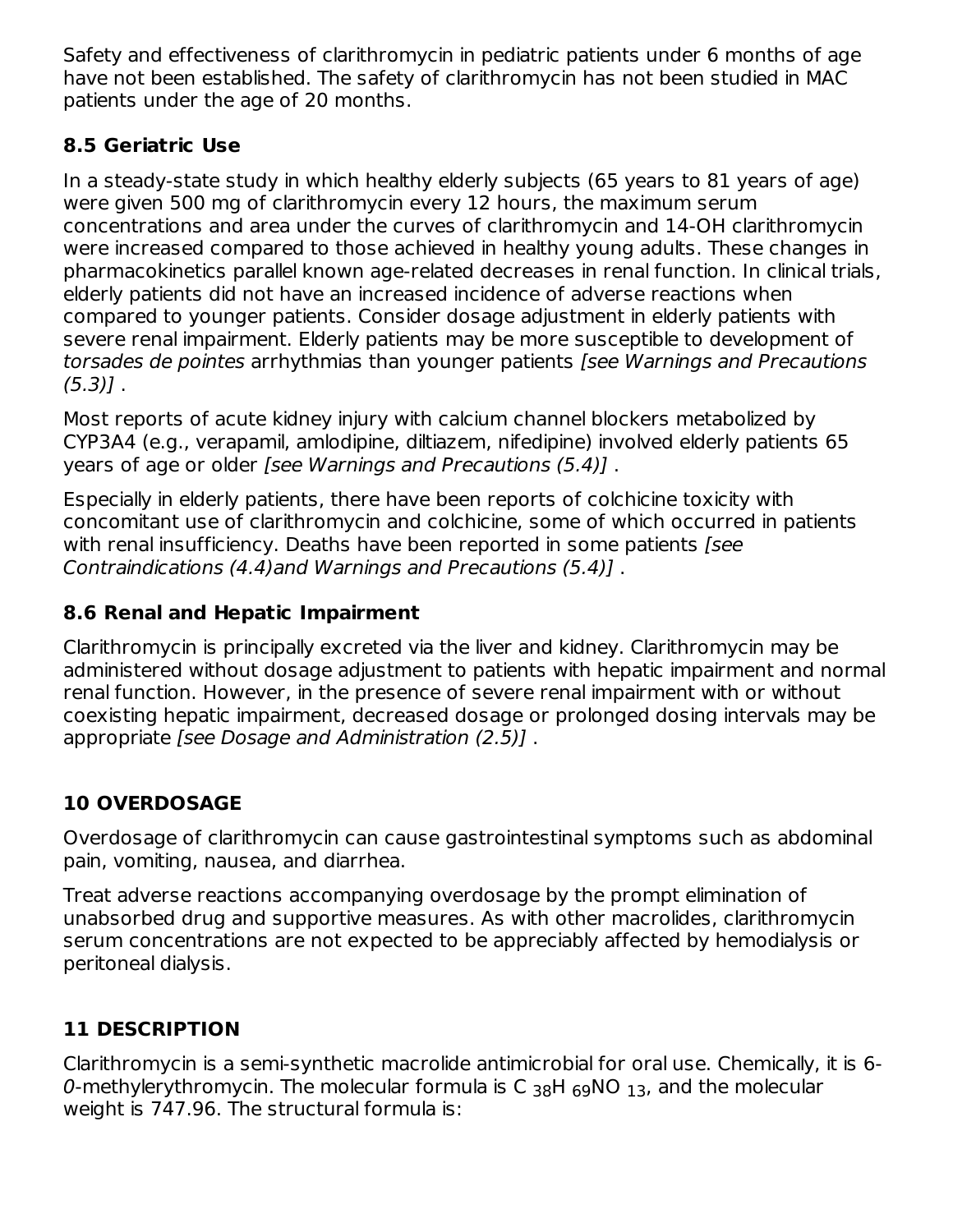

### **Figure 1: Structure of Clarithromycin**

Clarithromycin is a white to off-white crystalline powder. It is soluble in acetone, slightly soluble in methanol, ethanol, and acetonitrile, and practically insoluble in water.

Each white to off-white oval film-coated immediate-release clarithromycin tablet, USP contains 250 mg or 500 mg of clarithromycin and the following inactive ingredients: croscarmellose sodium, magnesium stearate, microcrystalline cellulose, povidone, silicon dioxide, hypromellose, titanium dioxide and polyethylene glycol.

# **12 CLINICAL PHARMACOLOGY**

### **12.1 Mechanism of Action**

Clarithromycin is a macrolide antimicrobial drug [see Microbiology (12.4)] .

### **12.3 Pharmacokinetics**

#### Absorption

The absolute bioavailability of 250 mg clarithromycin tablets was approximately 50%. For a single 500 mg dose of clarithromycin, food slightly delays the onset of clarithromycin absorption, increasing the peak time from approximately 2 to 2.5 hours. Food also increases the clarithromycin peak plasma concentration by about 24%, but does not affect the extent of clarithromycin bioavailability. Food does not affect the onset of formation of the active metabolite, 14-OH clarithromycin or its peak plasma concentration but does slightly decrease the extent of metabolite formation, indicated by an 11% decrease in area under the plasma concentration-time curve (AUC). Therefore, clarithromycin tablets may be given without regard to food. In non-fasting healthy human subjects (males and females), peak plasma concentrations were attained within 2 to 3 hours after oral dosing.

#### **Distribution**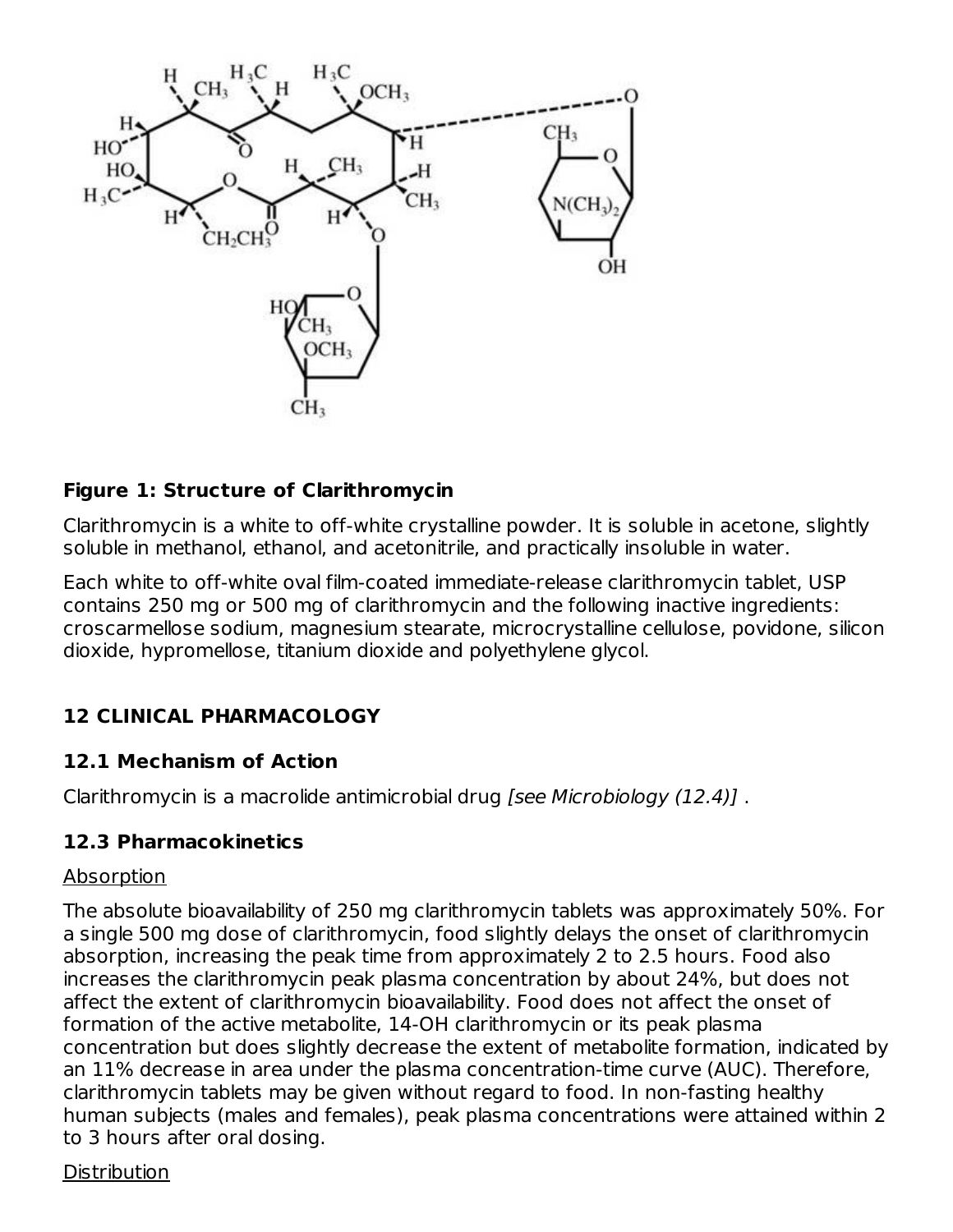Clarithromycin and the 14-OH clarithromycin metabolite distribute readily into body tissues and fluids. There are no data available on cerebrospinal fluid penetration. Because of high intracellular concentrations, tissue concentrations are higher than serum concentrations. Examples of tissue and serum concentrations are presented below.

| CONCENTRATION (after 250 mg every 12 nours) |                   |                          |  |
|---------------------------------------------|-------------------|--------------------------|--|
| <b>Tissue Type</b>                          | Tissue<br>(mcg/g) | <b>Serum</b><br>(mcg/mL) |  |
| Tonsil                                      | 1.6               | 0.8                      |  |
| Lung                                        |                   |                          |  |

# **Table 9. Tissue and Serum Concentrations of Clarithromycin**

# **CONCENTRATION (after 250 mg every 12 hours)**

# Metabolism and Elimination

Steady-state peak plasma clarithromycin concentrations were attained within 3 days and were approximately 1 mcg/mL to 2 mcg/mL with a 250 mg dose administered every 12 hours and 3 mcg/mL to 4 mcg/mL with a 500 mg dose administered every 8 hours to 12 hours. The elimination half-life of clarithromycin was about 3 hours to 4 hours with 250 mg administered every 12 hours but increased to 5 hours to 7 hours with 500 mg administered every 8 hours to 12 hours. The nonlinearity of clarithromycin pharmacokinetics is slight at the recommended doses of 250 mg and 500 mg administered every 8 hours to 12 hours. With a 250 mg every 12 hours dosing, the principal metabolite, 14-OH clarithromycin, attains a peak steady-state concentration of about 0.6 mcg/mL and has an elimination half-life of 5 hours to 6 hours. With a 500 mg every 8 hours to 12 hours dosing, the peak steady-state concentration of 14-OH clarithromycin is slightly higher (up to 1 mcg/mL), and its elimination half-life is about 7 hours to 9 hours. With any of these dosing regimens, the steady-state concentration of this metabolite is generally attained within 3 days to 4 days.

After a 250 mg tablet every 12 hours, approximately 20% of the dose is excreted in the urine as clarithromycin, while after a 500 mg tablet every 12 hours, the urinary excretion of clarithromycin is somewhat greater, approximately 30%. In comparison, after an oral dose of 250 mg (125 mg/5 mL) suspension every 12 hours, approximately 40% is excreted in urine as clarithromycin. The renal clearance of clarithromycin is, however, relatively independent of the dose size and approximates the normal glomerular filtration rate. The major metabolite found in urine is 14-OH clarithromycin, which accounts for an additional 10% to 15% of the dose with either a 250 mg or a 500 mg tablet administered every 12 hours.

### Specific Populations

# Pediatric Patients

Clarithromycin penetrates into the middle ear fluid of pediatric patients with secretory otitis media.

# **Table 10. Middle Ear Fluid and Serum Concentrations of Clarithromycin and 14-OH-Clarithromycin in Pediatric Patients**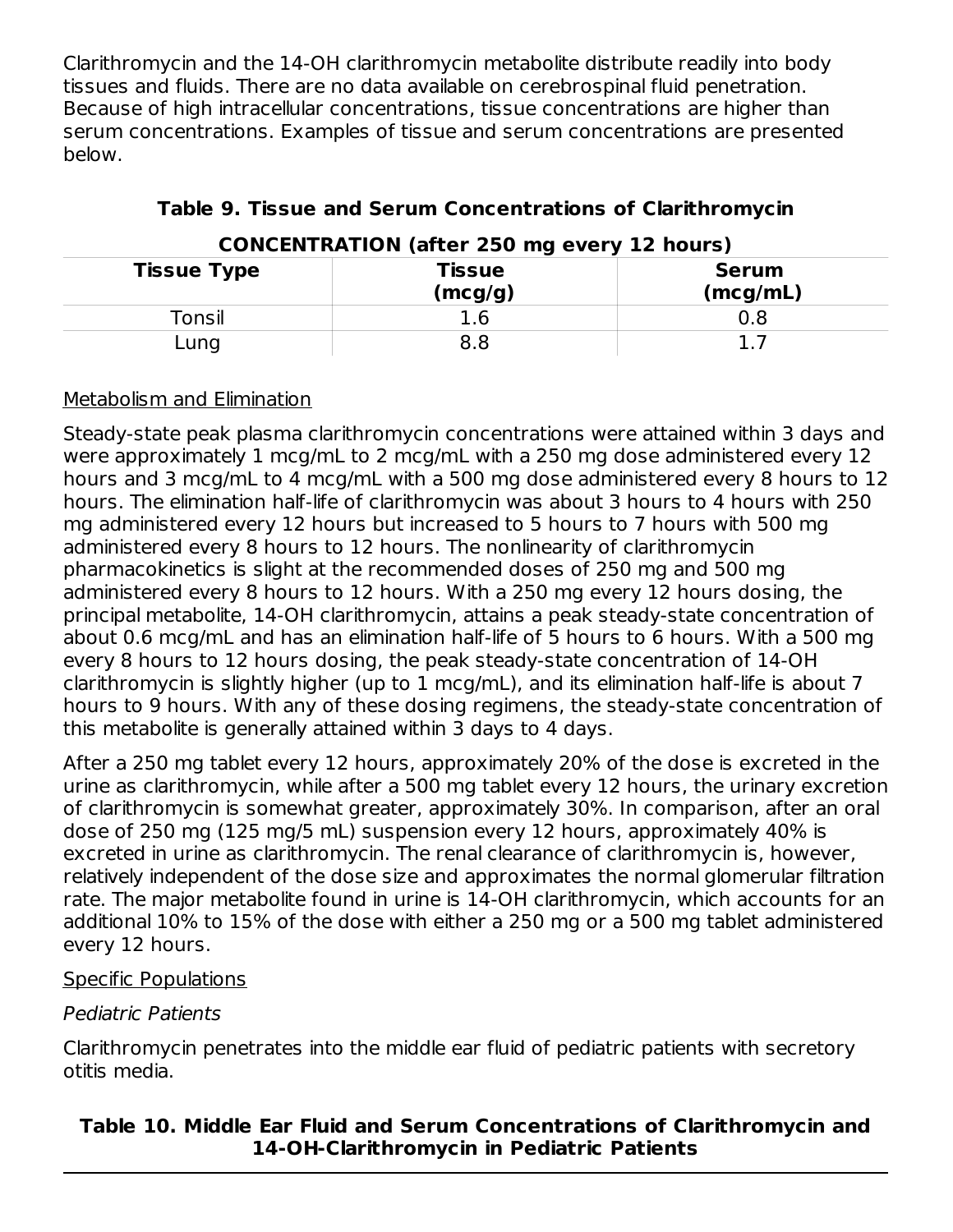| <b>CONCENTRATION (after 7.5 mg/kg every 12 hours for 5 doses)</b> |                                     |                          |  |
|-------------------------------------------------------------------|-------------------------------------|--------------------------|--|
| <b>Analyte</b>                                                    | <b>Middle Ear Fluid</b><br>(mcg/mL) | <b>Serum</b><br>(mcg/mL) |  |
| Clarithromycin                                                    | 2.5                                 |                          |  |
| 14-OH Clarithromycin                                              | 1.3                                 | 0.8                      |  |

When pediatric patients ( $n = 10$ ) were administered a single oral dose of 7.5 mg/kg clarithromycin as an oral suspension, food increased mean peak plasma clarithromycin concentrations from 3.6 ( $\pm$  1.5) mcg/mL to 4.6 ( $\pm$  2.8) mcg/mL and the extent of absorption from 10.0 ( $\pm$  5.5) hr•mcg/mL to 14.2 ( $\pm$  9.4) hr•mcg/mL.

In pediatric patients requiring antibacterial therapy, administration of 7.5 mg/kg every 12 hours of clarithromycin as an oral suspension generally resulted in steady-state peak plasma concentrations of 3 mcg/mL to 7 mcg/mL for clarithromycin and 1 mcg/mL to 2 mcg/mL for 14-OH clarithromycin.

In HIV-infected pediatric patients taking 15 mg/kg of clarithromycin as an oral suspension every 12 hours, steady-state clarithromycin peak concentrations generally ranged from 6 mcg/mL to 15 mcg/mL.

### HIV Infection

Steady-state concentrations of clarithromycin and 14-OH clarithromycin observed following administration of 500 mg doses of clarithromycin every 12 hours to adult patients with HIV infection were similar to those observed in healthy volunteers. In adult HIV-infected patients taking 500-mg or 1000-mg doses of clarithromycin every 12 hours, steady-state clarithromycin C <sub>max</sub> values ranged from 2 mcg/mL to 4 mcg/mL and 5 mcg/mL to 10 mcg/mL, respectively.

### Hepatic Impairment

The steady-state concentrations of clarithromycin in subjects with impaired hepatic function did not differ from those in normal subjects; however, the 14-OH clarithromycin concentrations were lower in the hepatically impaired subjects. The decreased formation of 14-OH clarithromycin was at least partially offset by an increase in renal clearance of clarithromycin in the subjects with impaired hepatic function when compared to healthy subjects.

### Renal Impairment

The pharmacokinetics of clarithromycin was also altered in subjects with impaired renal function [see Use in Specific Populations (8.6)and Dosage and Administration (2.5)] .

### Drug Interactions

### Fluconazole

Following administration of fluconazole 200 mg daily and clarithromycin 500 mg twice daily to 21 healthy volunteers, the steady-state clarithromycin C <sub>min</sub> and AUC increased 33% and 18%, respectively. Clarithromycin exposures were increased and steady-state concentrations of 14-OH clarithromycin were not significantly affected by concomitant administration of fluconazole.

### Colchicine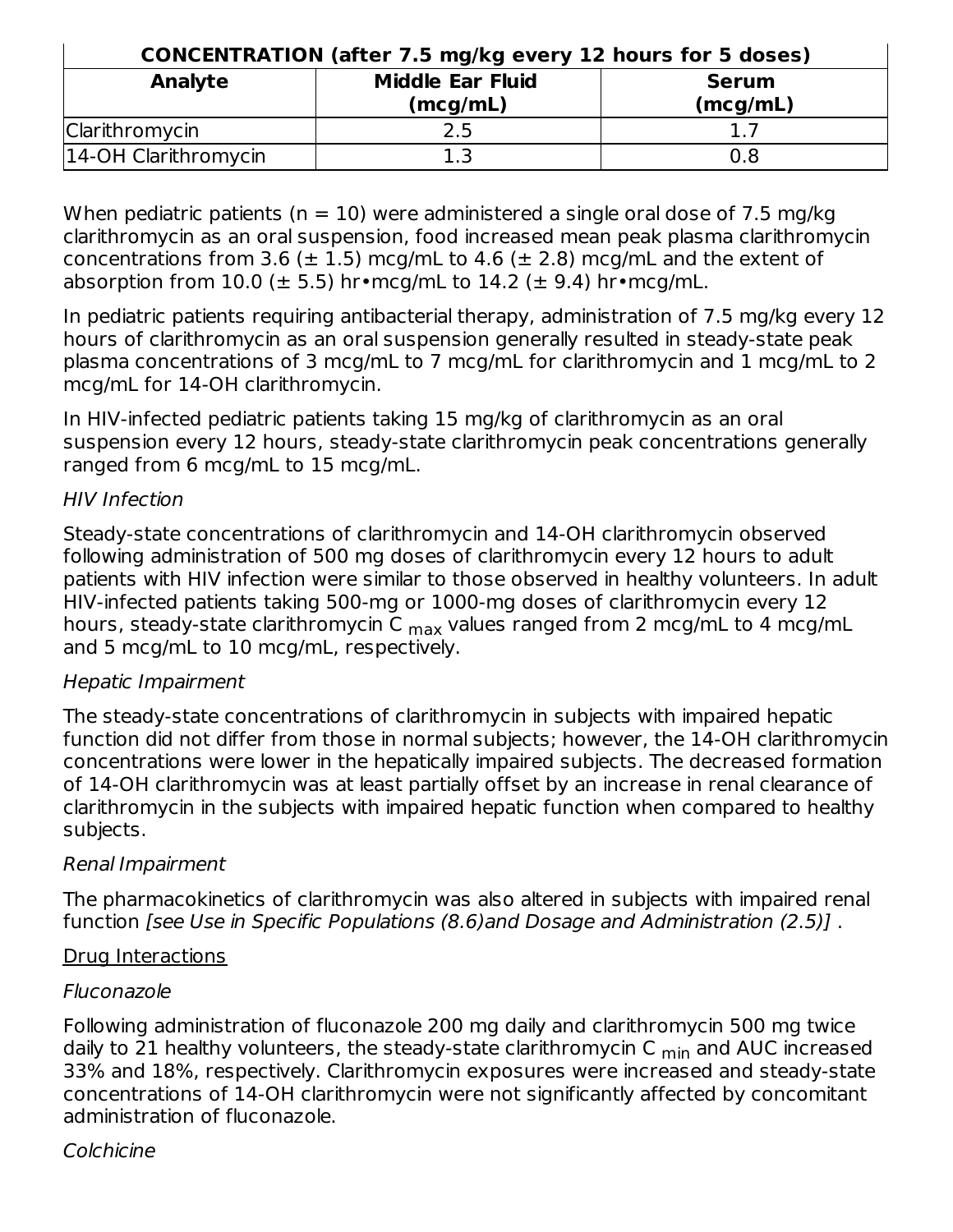When a single dose of colchicine 0.6 mg was administered with clarithromycin 250 mg BID for 7 days, the colchicine C  $_{\sf max}$  increased 197% and the AUC  $_{\sf 0\text{-}\infty}$  increased 239% compared to administration of colchicine alone.

### Atazanavir

Following administration of clarithromycin (500 mg twice daily) with atazanavir (400 mg once daily), the clarithromycin AUC increased 94%, the 14-OH clarithromycin AUC decreased 70% and the atazanavir AUC increased 28%.

### Ritonavir

Concomitant administration of clarithromycin and ritonavir ( $n = 22$ ) resulted in a 77% increase in clarithromycin AUC and a 100% decrease in the AUC of 14-OH clarithromycin.

# Saquinavir

Following administration of clarithromycin (500 mg bid) and saquinavir (soft gelatin capsules, 1200 mg tid) to 12 healthy volunteers, the steady-state saquinavir AUC and C  $_{\sf max}$  increased 177% and 187% respectively compared to administration of saquinavir alone. Clarithromycin AUC and C <sub>max</sub> increased 45% and 39% respectively, whereas the 14-OH clarithromycin AUC and C <sub>max</sub> decreased 24% and 34% respectively, compared to administration with clarithromycin alone.

### Didanosine

Simultaneous administration of clarithromycin tablets and didanosine to 12 HIV-infected adult patients resulted in no statistically significant change in didanosine pharmacokinetics.

# Zidovudine

Following administration of clarithromycin 500 mg tablets twice daily with zidovudine 100 mg every 4 hours, the steady-state zidovudine AUC decreased 12% compared to administration of zidovudine alone (n=4). Individual values ranged from a decrease of 34% to an increase of 14%. When clarithromycin tablets were administered two to four hours prior to zidovudine, the steady-state zidovudine C <sub>max</sub> increased 100% whereas the AUC was unaffected (n=24).

# Omeprazole

Clarithromycin 500 mg every 8 hours was given in combination with omeprazole 40 mg daily to healthy adult subjects. The steady-state plasma concentrations of omeprazole were increased (C  $_{\sf max}$ , AUC  $_{\sf 0\text{-}24}$ , and t½ increases of 30%, 89%, and 34%, respectively), by the concomitant administration of clarithromycin.

The plasma levels of clarithromycin and 14–OH clarithromycin were increased by the concomitant administration of omeprazole. For clarithromycin, the mean C  $_{\sf max}$  was  $10\%$ greater, the mean C <sub>min</sub> was 27% greater, and the mean AUC <sub>0-8</sub> was 15% greater when clarithromycin was administered with omeprazole than when clarithromycin was administered alone. Similar results were seen for 14-OH clarithromycin, the mean C <sub>max</sub> was 45% greater, the mean C  $_{\sf min}$  was 57% greater, and the mean AUC  $_{\sf 0\text{-}8}$  was 45% greater. Clarithromycin concentrations in the gastric tissue and mucus were also increased by concomitant administration of omeprazole.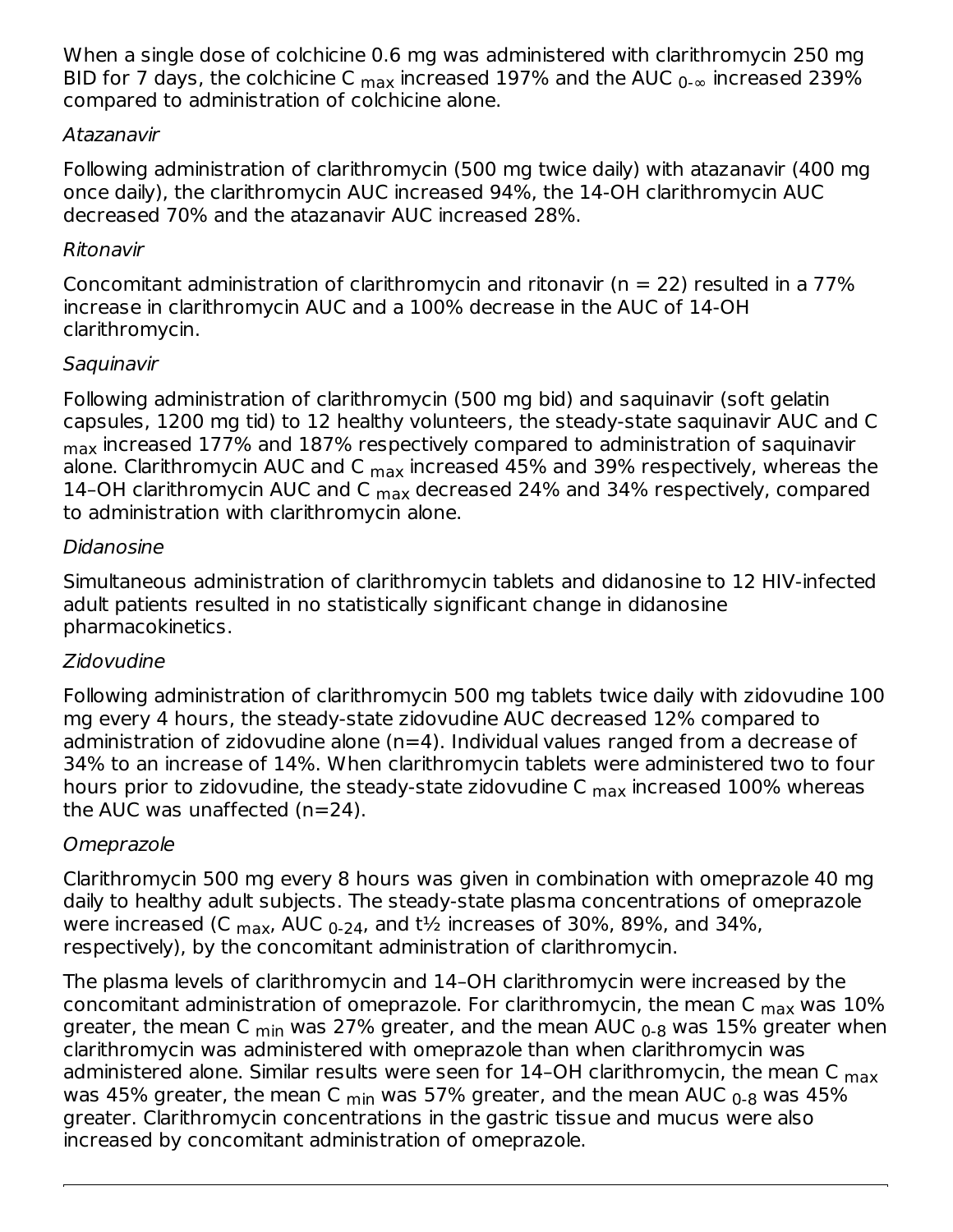| Clarithromycin Tissue Concentrations 2 hours after Dose (mcg/mL)/(mcg/g) |  |  |  |  |
|--------------------------------------------------------------------------|--|--|--|--|
|--------------------------------------------------------------------------|--|--|--|--|

| <b>Treatment</b>            | IN. | antrum | fundus                                       | <b>N</b> | <b>Mucus</b>                                         |
|-----------------------------|-----|--------|----------------------------------------------|----------|------------------------------------------------------|
| Clarithromycin              |     |        | $ 5 $ 10.48 $\pm$ 2.01   20.81 $\pm$ 7.64  4 |          | $4.15 \pm 7.74$                                      |
| Clarithromycin + Omeprazole |     |        |                                              |          | $ 5 $ 19.96 ± 4.71   24.25 ± 6.37  4   39.29 ± 32.79 |

### **Theophylline**

In two studies in which theophylline was administered with clarithromycin (a theophylline sustained-release formulation was dosed at either 6.5 mg/kg or 12 mg/kg together with 250 or 500 mg q12h clarithromycin), the steady-state levels of C <sub>max</sub>, C <sub>min</sub>, and the area under the serum concentration time curve (AUC) of theophylline increased about 20%.

### Midazolam

When a single dose of midazolam was co-administered with clarithromycin tablets (500 mg twice daily for 7 days), midazolam AUC increased 174% after intravenous administration of midazolam and 600% after oral administration.

For information about other drugs indicated in combination with clarithromycin, refer to their full prescribing information, CLINICAL PHARMACOLOGY section.

# **12.4 Microbiology**

# **Mechanism of Action**

Clarithromycin exerts its antibacterial action by binding to the 50S ribosomal subunit of susceptible bacteria resulting in inhibition of protein synthesis.

### Resistance

The major routes of resistance are modification of the 23S rRNA in the 50S ribosomal subunit to insensitivity or drug efflux pumps. Beta-lactamase production should have no effect on clarithromycin activity.

Most isolates of methicillin-resistant and oxacillin-resistant staphylococci are resistant to clarithromycin.

If H. pylori is not eradicated after treatment with clarithromycin-containing combination regimens, patients may develop clarithromycin resistance in H. pylori isolates. Therefore, for patients who fail therapy, clarithromycin susceptibility testing should be done, if possible. Patients with clarithromycin-resistant H. pylori should not be treated with any of the following: omeprazole/clarithromycin dual therapy;

omeprazole/clarithromycin/amoxicillin triple therapy;

lansoprazole/clarithromycin/amoxicillin triple therapy; or other regimens which include clarithromycin as the sole antibacterial agent.

# **Antimicrobial Activity**

Clarithromycin has been shown to be active against most of the isolates of the following microorganisms both *in vitro* and in clinical infections *[see Indications and Usage (1)]*.

Gram-Positive Bacteria

- Staphylococcus aureus
- Streptococcus pneumoniae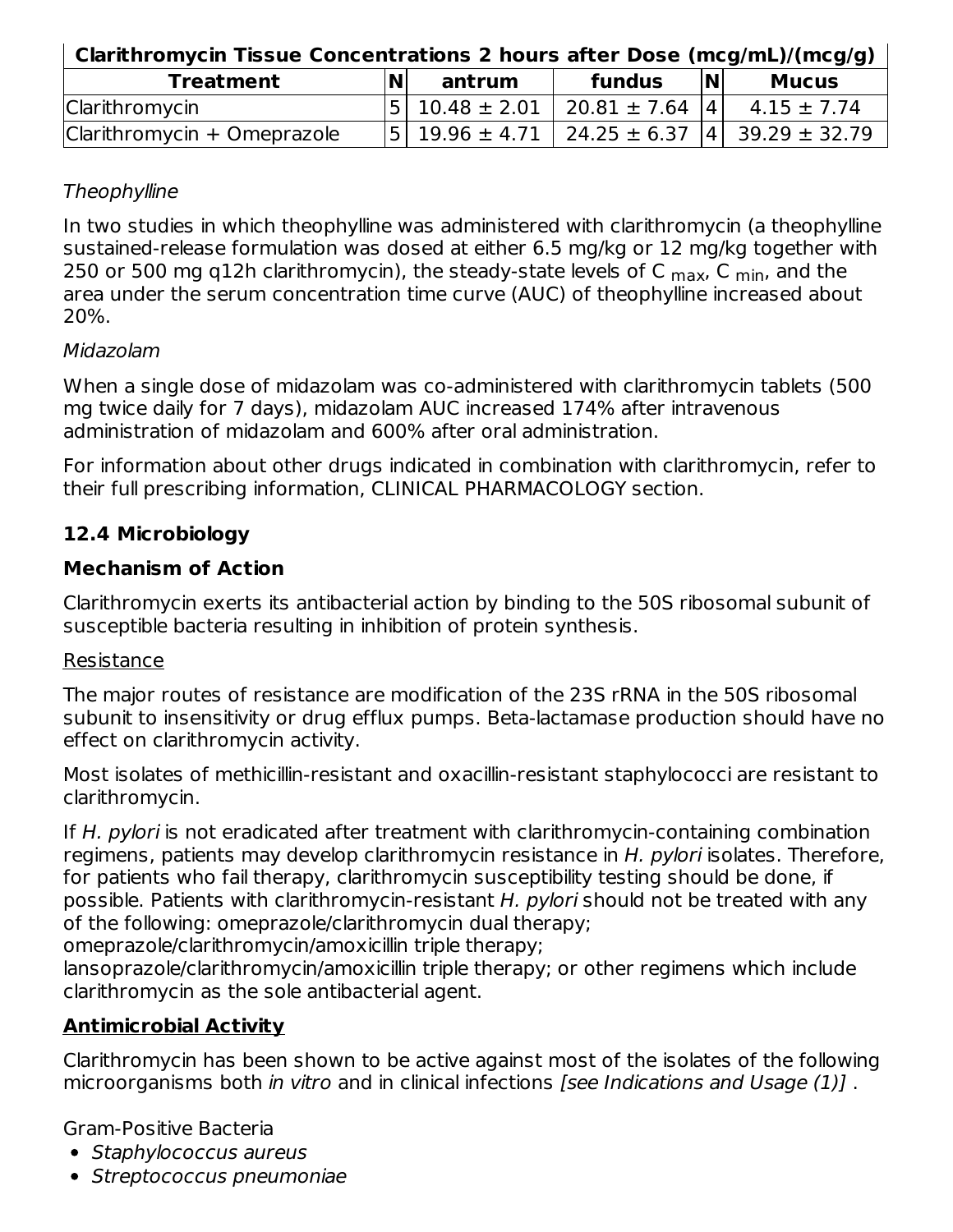• Streptococcus pyogenes

Gram-Negative Bacteria

- Haemophilus influenzae
- Haemophilus parainfluenzae
- Moraxella catarrhalis

Other Microorganisms

- Chlamydophila pneumoniae
- Helicobacter pylori
- Mycobacterium avium complex (MAC) consisting of M. avium and M. intracellulare
- Mycoplasma pneumoniae

At least 90 percent of the microorganisms listed below exhibit in vitro minimum inhibitory concentrations (MICs) less than or equal to the clarithromycin susceptible MIC breakpoint for organisms of similar type to those shown in Table 11. However, the efficacy of clarithromycin in treating clinical infections due to these microorganisms has not been established in adequate and well-controlled clinical trials.

Gram-Positive Bacteria

- Streptococcus agalactiae
- Streptococci (Groups C, F, G)
- Viridans group streptococci

# Gram-Negative Bacteria

- Legionella pneumophila
- Pasteurella multocida

### Anaerobic Bacteria

- Clostridium perfringens
- Peptococcus niger
- Prevotella melaninogenica
- Propionibacterium acnes

# Susceptibility Testing

For specific information regarding susceptibility test interpretive criteria, and associated test methods and quality control standards recognized by FDA for this drug, please see: http://www.fda.gov/STIC

# **13 NONCLINICAL TOXICOLOGY**

# **13.1 Carcinogenesis, Mutagenesis, Impairment of Fertility**

# **Mutagenesis**

The following in vitro mutagenicity tests have been conducted with clarithromycin:

- Salmonella/Mammalian Microsomes Test
- Bacterial Induced Mutation Frequency Test
- In Vitro Chromosome Aberration Test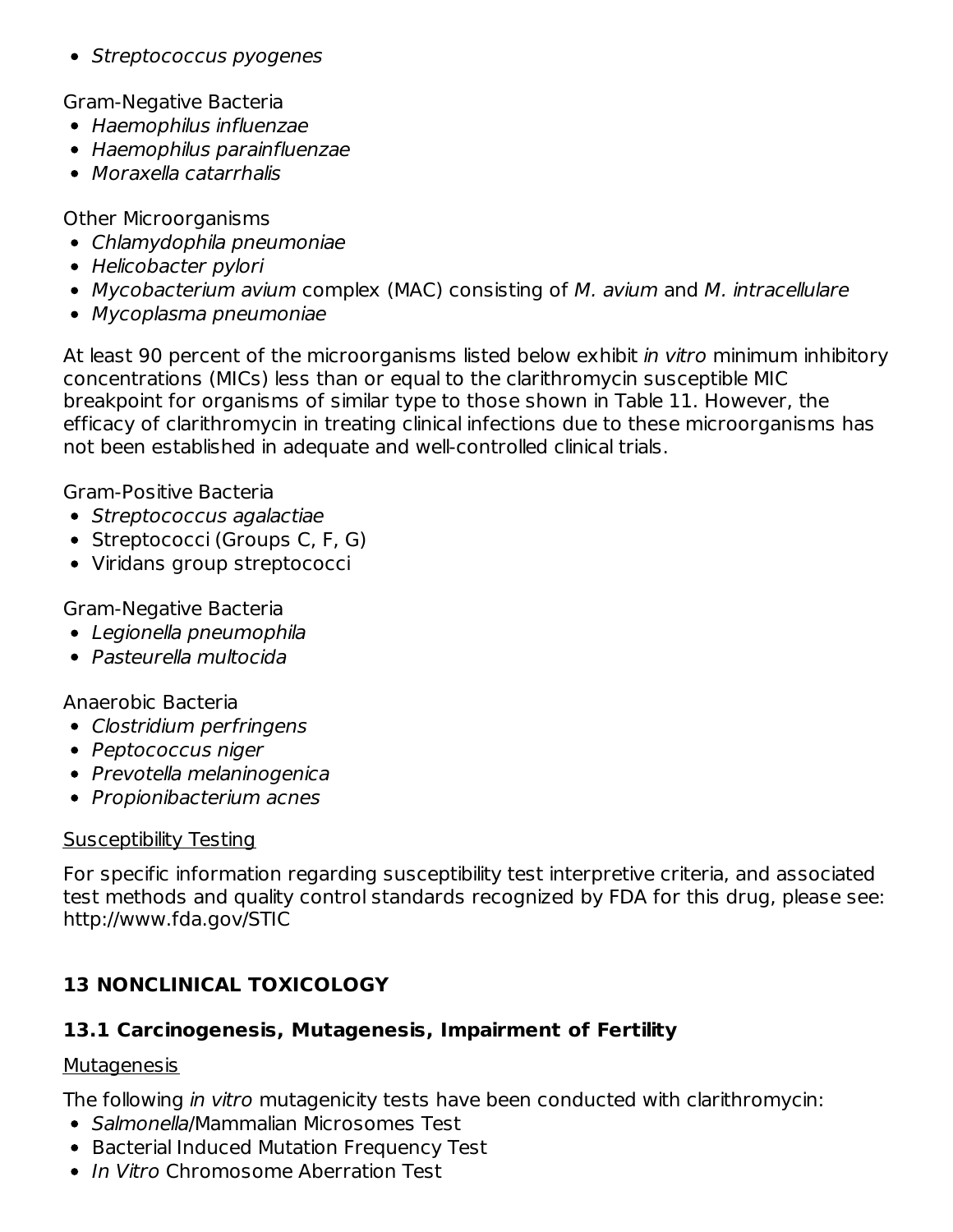- Rat Hepatocyte DNA Synthesis Assay
- Mouse Lymphoma Assay
- Mouse Dominant Lethal Study
- Mouse Micronucleus Test

All tests had negative results except the *in vitro* chromosome aberration test which was positive in one test and negative in another. In addition, a bacterial reverse-mutation test (Ames test) has been performed on clarithromycin metabolites with negative results.

#### Impairment of Fertility

Fertility and reproduction studies have shown that daily doses of up to 160 mg/kg/day to male and female rats caused no adverse effects on the estrous cycle, fertility, parturition, or number and viability of offspring. Plasma levels in rats after 150 mg/kg/day were twice the human serum levels.

Testicular atrophy occurred in rats at doses 7 times, in dogs at doses 3 times, and in monkeys at doses 8 times greater than the maximum human daily dose (on a body surface area basis).

# **13.2 Animal Toxicology and/or Pharmacology**

Corneal opacity occurred in dogs at doses 12 times and in monkeys at doses 8 times greater than the maximum human daily dose (on a body surface area basis). Lymphoid depletion occurred in dogs at doses 3 times greater than and in monkeys at doses 2 times greater than the maximum human daily dose (on a body surface area basis).

# **14 CLINICAL STUDIES**

# **14.1 Mycobacterial Infections**

### Prophylaxis of Mycobacterial Infections

A randomized, double-blind clinical trial (trial 3) compared clarithromycin 500 mg twice a day to placebo in patients with CDC-defined AIDS and CD  $_4$  counts less than 100  $\,$ cells/µL. This trial accrued 682 patients from November 1992 to January 1994, with a median CD  $_4$  cell count at entry of 30 cells/mcL. Median duration of clarithromycin was 10.6 months vs. 8.2 months for placebo. More patients in the placebo arm than the clarithromycin arm discontinued prematurely from the trial (75.6% and 67.4%, respectively). However, if premature discontinuations due to Mycobacterium avium complex (MAC) or death are excluded, approximately equal percentages of patients on each arm (54.8%) on clarithromycin and 52.5% on placebo) discontinued study drug early for other reasons. The trial was designed to evaluate the following endpoints:

- 1. MAC bacteremia, defined as at least one positive culture for Mycobacterium avium complex bacteria from blood or another normally sterile site
- 2. Survival
- 3. Clinically significant disseminated MAC disease, defined as MAC bacteremia accompanied by signs or symptoms of serious MAC infection, including fever, night sweats, weight loss, anemia, or elevations in liver function tests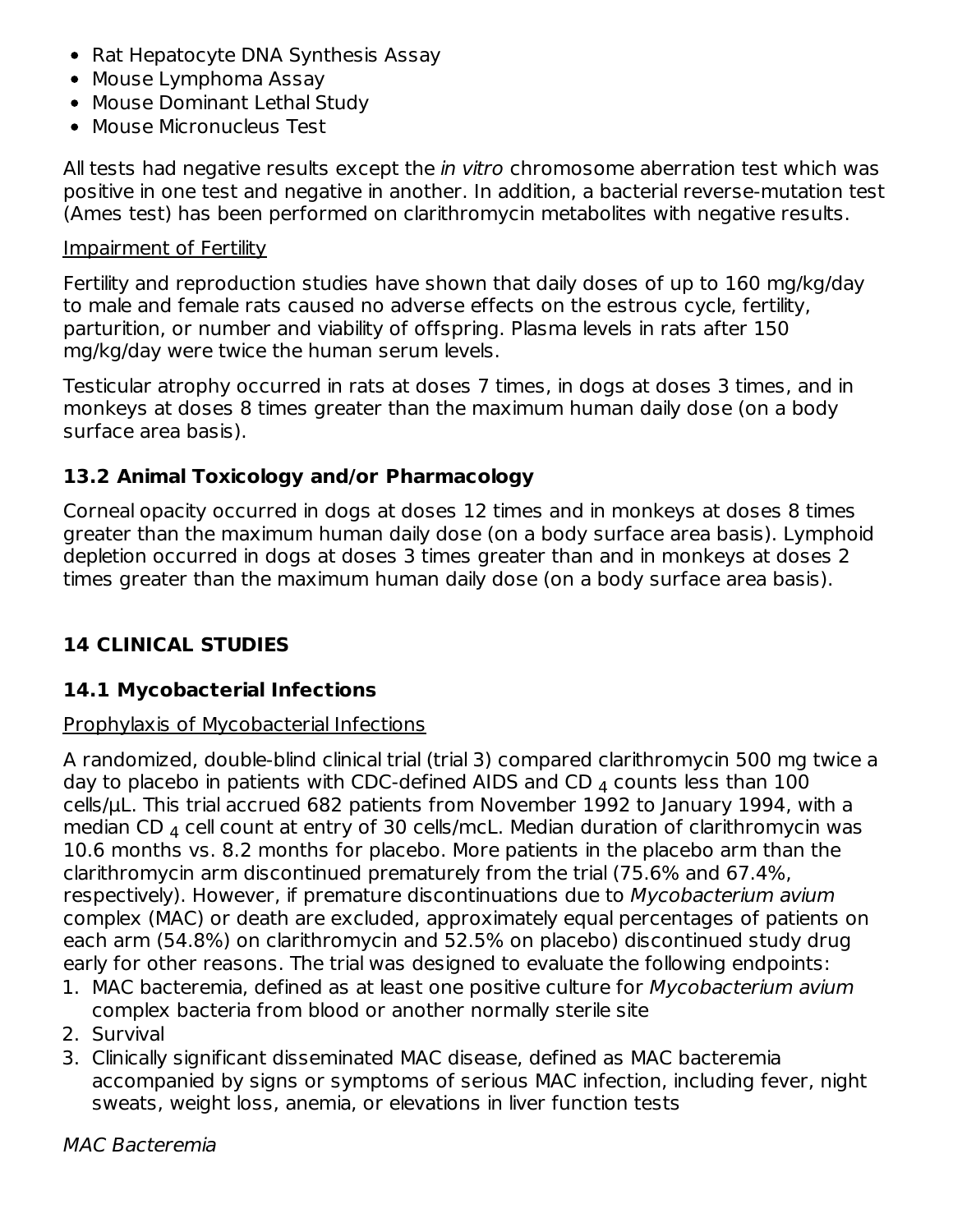In patients randomized to clarithromycin, the risk of MAC bacteremia was reduced by 69% compared to placebo. The difference between groups was statistically significant (p < 0.001). On an intent-to-treat basis, the one-year cumulative incidence of MAC bacteremia was 5.0% for patients randomized to clarithromycin and 19.4% for patients randomized to placebo. While only 19 of the 341 patients randomized to clarithromycin developed MAC, 11 of these cases were resistant to clarithromycin. The patients with resistant MAC bacteremia had a median baseline CD  $_4$  count of 10 cells/mm  $^3$  (range 2 cells/mm  $^3$  to 25 cells/mm  $^3$ ). Information regarding the clinical course and response to treatment of the patients with resistant MAC bacteremia is limited. The 8 patients who received clarithromycin and developed susceptible MAC bacteremia had a median baseline CD  $_4$  count of 25 cells/mm  $^3$  (range 10 cells/mm  $^3$  to 80 cells/mm  $^3$ ). Comparatively, 53 of the 341 placebo patients developed MAC; none of these isolates were resistant to clarithromycin. The median baseline CD  $_4$  count was 15 cells/mm  $^3$ (range 2 cells/mm  $3$  to 130 cells/mm  $3$ ) for placebo patients that developed MAC.

### **Survival**

A statistically significant survival benefit of clarithromycin compared to placebo was observed (see Figure 3 and Table 13). Since the analysis at 18 months includes patients no longer receiving prophylaxis the survival benefit of clarithromycin may be underestimated.



**Figure 3. Survival of All Randomized AIDS Patients Over Time in Trial 3**

|          |                | <b>Mortality Rates</b> | <b>Reduction inMortality Rates on</b> |
|----------|----------------|------------------------|---------------------------------------|
|          | <b>Placebo</b> | Clarithromycin         | Clarithromycin                        |
| 6 month  | 9.4%           | 6.5%                   | 31%                                   |
| 12 month | 29.7%          | 20.5%                  | 31%                                   |
| 18 month | 46.4%          | 37.5%                  | 20%                                   |

**Table 13. Mortality Rates at 18 months in Trial 3**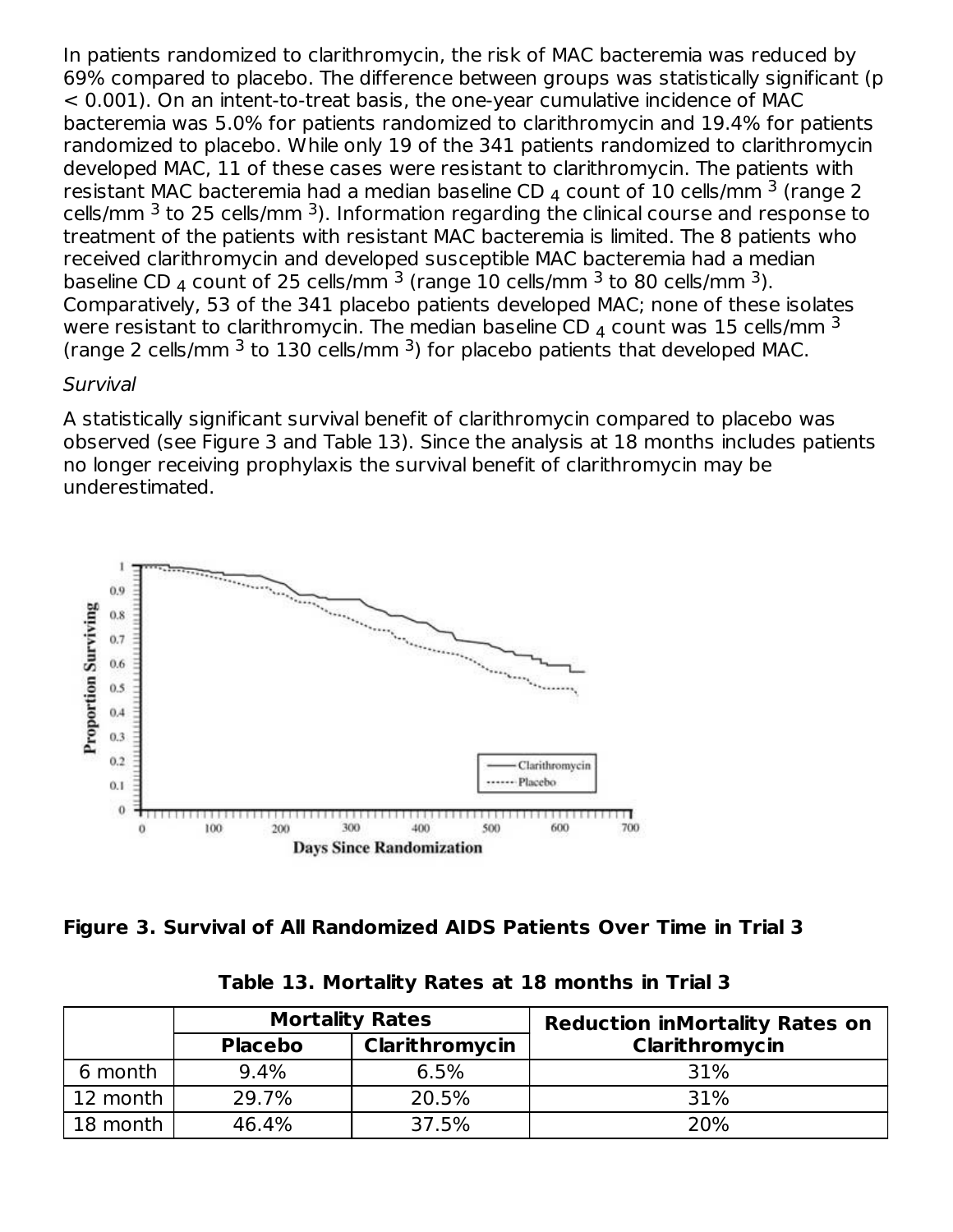# Clinically Significant Disseminated MAC Disease

In association with the decreased incidence of MAC bacteremia, patients in the group randomized to clarithromycin showed reductions in the signs and symptoms of disseminated MAC disease, including fever, night sweats, weight loss, and anemia.

### Treatment of Mycobacterial Infections

# Dose-Ranging Monotherapy Trials in Adult AIDS Patients with MAC

Two randomized clinical trials (Trials 1 and 2) compared different dosages of clarithromycin in patients with CDC-defined AIDS and CD  $_4$  counts less than100 cells/mcL. These trials accrued patients from May 1991 to March 1992. Trial 500 was a randomized, double-blind trial; trial 577 was an open-label compassionate use trial. Both trials used 500 mg and 1000 mg twice daily dosing of clarithromycin; trial 1 also had a 2000 mg twice daily clarithromycin group. Trial 1 enrolled 154 adult patients and trial 2 enrolled 469 adult patients. The majority of patients had CD  $_4$  cell counts less than 50  $\,$ cells/mcL at study entry. The trials were designed to evaluate the following end points:

- 1. Change in MAC bacteremia or blood cultures negative for M. avium.
- 2. Change in clinical signs and symptoms of MAC infection including one or more of the following: fever, night sweats, weight loss, diarrhea, splenomegaly, and hepatomegaly.

The results for trial 1 are described below. The trial 2 results were similar to the results of trial 1.

### MAC Bacteremia

Decreases in MAC bacteremia or negative blood cultures were seen in the majority of patients in all clarithromycin dosage groups. The mean reductions in MAC colony forming units (CFU) from baseline after 4 weeks of therapy in the 1000 mg (n=32) twice daily and 2000 mg (n=26) twice daily regimen was 2.3 Log CFU compared to 1.5 Log CFU in the clarithromycin 500 mg twice daily (n=35) regimen. A separate trial with a four drug regimen <sup>7</sup> (ciprofloxacin, ethambutol, rifampicin, and clofazimine) had a mean reduction of 1.4 Log CFU.

Clinical outcomes evaluated with the different dosing regimens of clarithromycin monotherapy are shown in Table 14. The 1000 mg and 2000 mg twice daily doses showed significantly better control of bacteremia during the first four weeks of therapy. No significant differences were seen beyond that point. All of the isolates had MIC less than 8 mcg/mL at pre-treatment. Relapse was almost always accompanied by an increase in MIC.

| <b>Outcome</b>                                                          | Clarithromycin Clarithromycin Clarithromycin <br>500 mg twice<br>daily | 1000 mg<br>twice daily | 2000 mg<br>twice daily |
|-------------------------------------------------------------------------|------------------------------------------------------------------------|------------------------|------------------------|
| One or more negative blood cultures<br>at any time during acute therapy | 61% (30/49)                                                            | 59% (29/49)            | 52% (25/48)            |
| Two or more negative blood cultures<br>during acute therapy sustained   | 25% (12/49)                                                            | 25% (12/49)            | 8% (4/48)              |

### **Table 14. Outcome with the Different Dosing Regimens of Clarithromycin**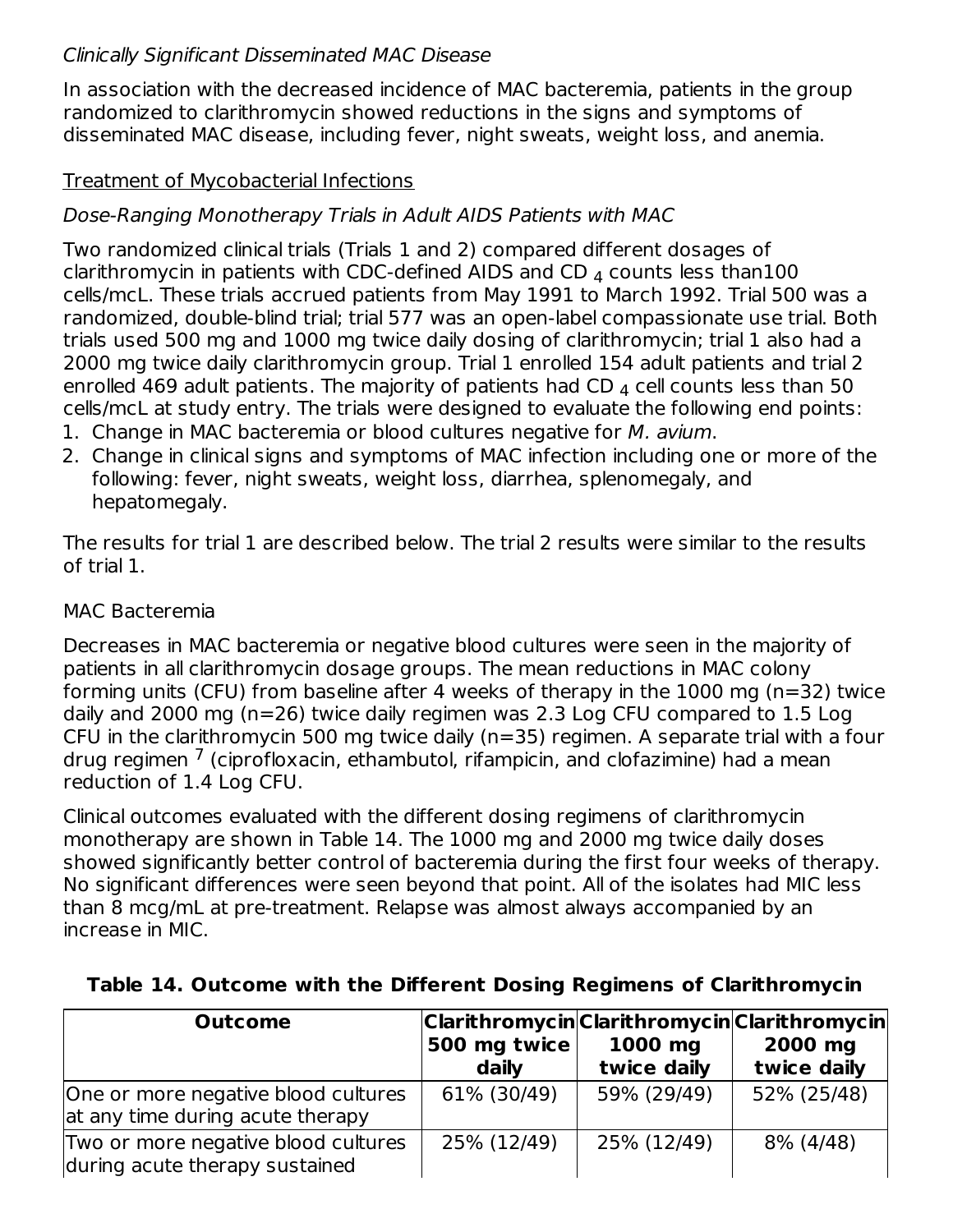| through study day 84                                                                                                |             |             |             |
|---------------------------------------------------------------------------------------------------------------------|-------------|-------------|-------------|
| Death or discontinuation by day 84                                                                                  | 23% (11/49) | 37% (18/49) | 56% (27/48) |
| Relapse by day 84                                                                                                   | 14% (7/49)  | 12% (6/49)  | 13% (6/48)  |
| Median time to first negative culture<br>$\left  \right $ (in days)                                                 | 54          | 41          | 29          |
| Median time to first decrease of at<br>least 1 log CFU (in days)                                                    | 29          | 16          | 15          |
| Median time to first positive culture or<br>study discontinuation following the<br>first negative culture (in days) | 43          | 59          | 43          |

Clinically Significant Disseminated MAC Disease

Among patients experiencing night sweats prior to therapy, 84% showed resolution or improvement at some point during the 12 weeks of clarithromycin at 500 mg to 2000 mg twice daily doses. Similarly, 77% of patients reported resolution or improvement in fevers at some point. Response rates for clinical signs of MAC are given in Table 15 below.

The median duration of response, defined as improvement or resolution of clinical signs and symptoms, was 2 weeks to 6 weeks.

Since the trial was not designed to determine the benefit of monotherapy beyond 12 weeks, the duration of response may be underestimated for the 25% to 33% of patients who continued to show clinical response after 12 weeks.

**Table 15. Response Rates for Clinical Signs of MAC During 6 Weeks to 12 Weeks of Treatment**

| <b>Resolution of Fever</b>    |                      |                          | <b>Resolution of Night Sweats</b> |                     |                           |  |
|-------------------------------|----------------------|--------------------------|-----------------------------------|---------------------|---------------------------|--|
| Clarithromycin<br>twice daily | $%$ ever<br>afebrile | % afebrile<br>6 weeks or | Clarithromycin<br>twice daily     | % ever<br>resolving | % resolving<br>6 weeks or |  |
| dose (mg)                     |                      | more                     | dose (mg)                         |                     | more                      |  |
| 500                           | 67%                  | 23%                      | 500                               | 85%                 | 42%                       |  |
| 1000                          | 67%                  | 12%                      | 1000                              | 70%                 | 33%                       |  |
| 2000                          | 62%                  | 22%                      | 2000                              | 72%                 | 36%                       |  |

|                       | <b>Weight Gain Greater Than 3%</b> |            |                | <b>Hemoglobin Increase Greater Than 1</b><br>gm |                |
|-----------------------|------------------------------------|------------|----------------|-------------------------------------------------|----------------|
| <b>Clarithromycin</b> | % ever                             | % gaining  | Clarithromycin | % ever                                          | $%$ increasing |
| twice daily           | gaining                            | 6 weeks or | twice daily    | increasing                                      | 6 weeks or     |
| dose (mg)             |                                    | more       | dose (mg)      |                                                 | more           |
| 500                   | 33%                                | 14%        | 500            | 58%                                             | 26%            |
| 1000                  | 26%                                | 17%        | 1000           | 37%                                             | 6%             |
| 2000                  | 26%                                | 12%        | 2000           | 62%                                             | 18%            |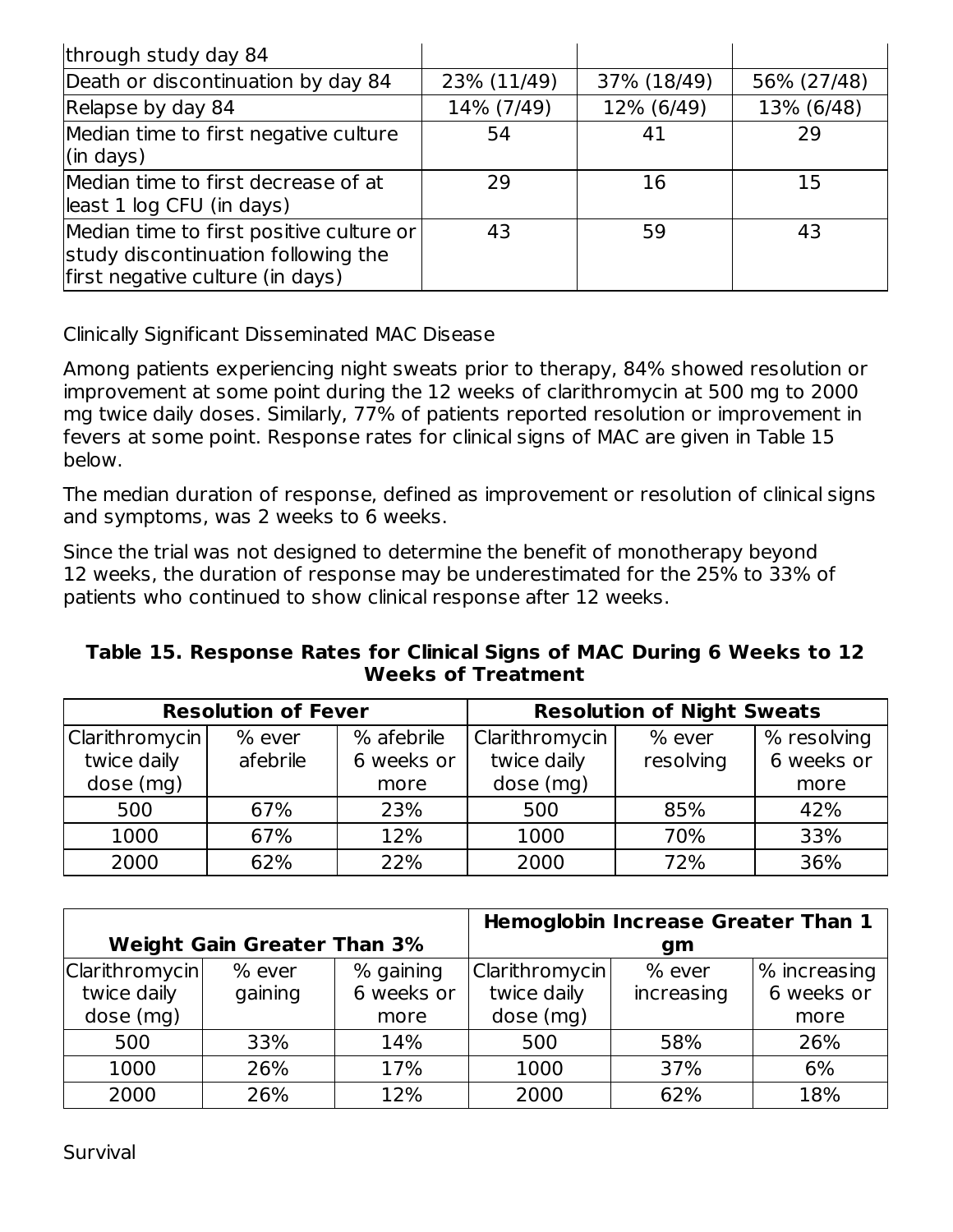Median survival time from trial entry (trial 1) was 249 days at the 500 mg twice daily dose compared to 215 days with the 1000 mg twice daily dose. However, during the first 12 weeks of therapy, there were 2 deaths in 53 patients in the 500 mg twice daily group versus 13 deaths in 51 patients in the 1000 mg twice daily group. The reason for this apparent mortality difference is not known. Survival in the two groups was similar beyond 12 weeks. The median survival times for these dosages were similar to recent historical controls with MAC when treated with combination therapies.  $^7$ 

Median survival time from entry in trial 2 was 199 days for the 500 mg twice a day dose and 179 days for the 1000 mg twice a day dose. During the first four weeks of therapy, while patients were maintained on their originally assigned dose, there were 11 deaths in 255 patients taking 500 mg twice daily and 18 deaths in 214 patients taking 1000 mg twice daily.

### Dosage-Ranging Monotherapy Trials in Pediatric AIDS Patients with MAC

Trial 4 was a pediatric trial of 3.75 mg/kg, 7.5 mg/kg, and 15 mg/kg of clarithromycin twice daily in patients with CDC-defined AIDS and CD  $_4$  counts less than 100 cells/mcL. The trial enrolled 25 patients between the ages of 1 to 20. The trial evaluated the same endpoints as in the adult trials 1 and 2. Results with the 7.5 mg/kg twice daily dose in the pediatric trial were comparable to those for the 500 mg twice daily regimen in the adult trials.

# Combination Therapy in AIDS Patients with Disseminated MAC

Trial 5 compared the safety and efficacy of clarithromycin in combination with ethambutol versus clarithromycin in combination with ethambutol and clofazimine for the treatment of disseminated MAC (dMAC) infection. This 24-week trial enrolled 106 patients with AIDS and dMAC, with 55 patients randomized to receive clarithromycin and ethambutol, and 51 patients randomized to receive clarithromycin, ethambutol, and clofazime. Baseline characteristics between treatment arms were similar with the exception of median CFU counts being at least 1 log higher in the clarithromycin, ethambutol, and clofazime arm.

Compared to prior experience with clarithromycin monotherapy, the two-drug regimen of clarithromycin and ethambutol extended the time to microbiologic relapse, largely through suppressing the emergence of clarithromycin resistant strains. However, the addition of clofazimine to the regimen added no additional microbiologic or clinical benefit. Tolerability of both multidrug regimens was comparable with the most common adverse events being gastrointestinal in nature. Patients receiving the clofaziminecontaining regimen had reduced survival rates; however, their baseline mycobacterial colony counts were higher. The results of this trial support the addition of ethambutol to clarithromycin for the treatment of initial dMAC infections but do not support adding clofazimine as a third agent.

# **14.2 Otitis Media**

# Otitis Media Trial of Clarithromycin vs. Oral Cephalosporin

In a controlled clinical trial of pediatric patients with acute otitis media performed in the United States, where significant rates of beta-lactamase producing organisms were found, clarithromycin was compared to an oral cephalosporin. In this trial, strict evaluability criteria were used to determine clinical response. For the 223 patients who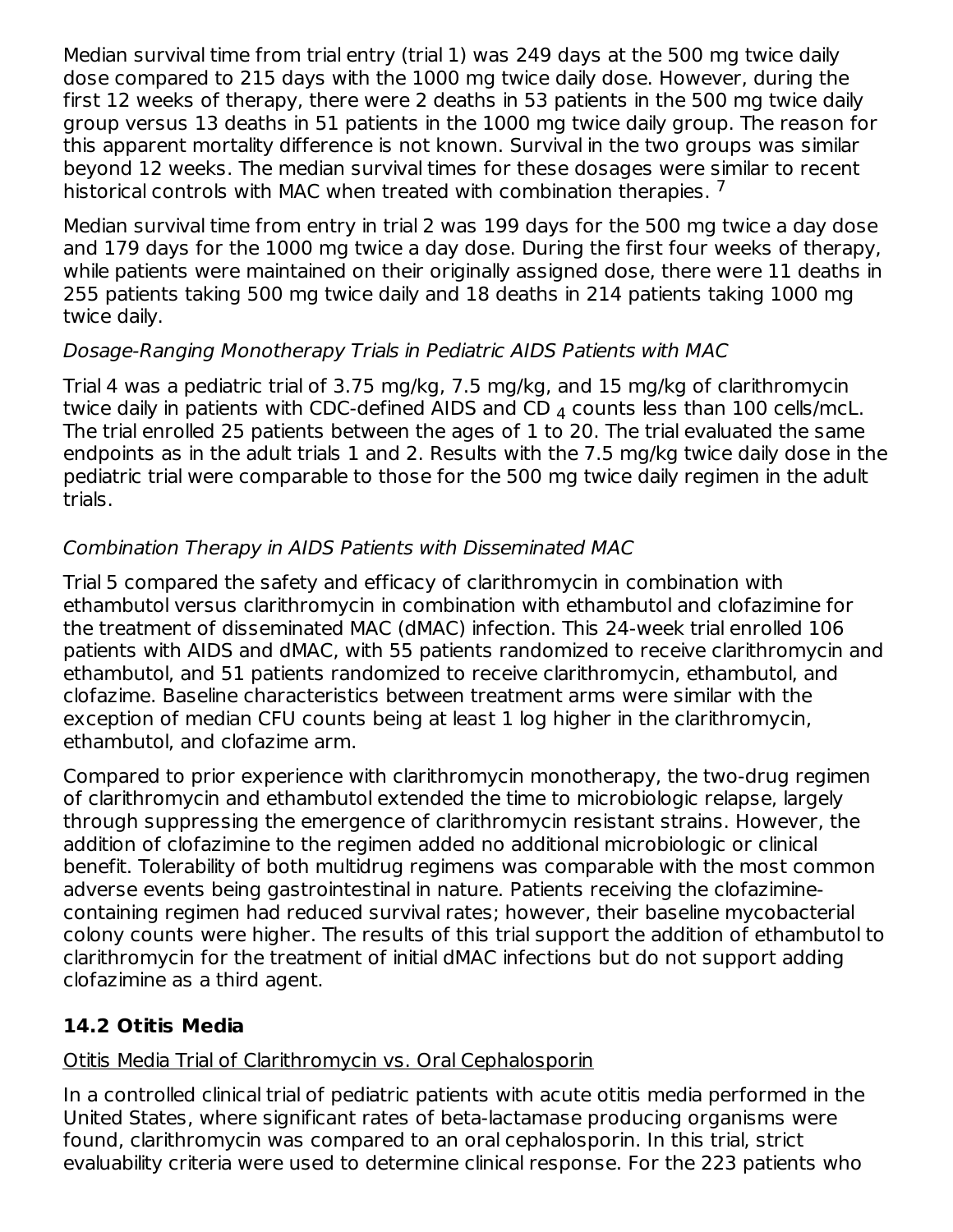were evaluated for clinical efficacy, the clinical success rate (i.e., cure plus improvement) at the post-therapy visit was 88% for clarithromycin and 91% for the cephalosporin.

In a smaller number of patients, microbiologic determinations were made at the pretreatment visit. The presumptive bacterial eradication/clinical cure outcomes (i.e., clinical success) are shown in Table 16.

| <b>Pathogen</b>                                                                                                                | <b>Clinical Success Rates</b> |                           |  |  |  |
|--------------------------------------------------------------------------------------------------------------------------------|-------------------------------|---------------------------|--|--|--|
|                                                                                                                                | Clarithromycin                | <b>Oral Cephalosporin</b> |  |  |  |
| S. pneumoniae                                                                                                                  | 13/15 (87%)                   | 4/5                       |  |  |  |
| H. influenzae <sup>a</sup>                                                                                                     | 10/14 (71%)                   | 3/4                       |  |  |  |
| M. catarrhalis                                                                                                                 | 4/5                           | 1/1                       |  |  |  |
| S. pyogenes                                                                                                                    | 3/3                           | 0/1                       |  |  |  |
| All Pathogens<br>Combined                                                                                                      | 30/37 (81%)                   | 8/11 (73%)                |  |  |  |
| a None of the H. influenzae isolated pre-treatment was resistant to clarithromycin; 6%<br>were resistant to the control agent. |                               |                           |  |  |  |

# **Table 16. Clinical Success Rates of Otitis Media Treatment by Pathogen**

Otitis Media Trials of Clarithromycin vs. Antimicrobial/Beta-lactamase Inhibitor

In two other controlled clinical trials of acute otitis media performed in the United States, where significant rates of beta-lactamase producing organisms were found, clarithromycin was compared to an oral antimicrobial agent that contained a specific beta-lactamase inhibitor. In these trials, strict evaluability criteria were used to determine the clinical responses. In the 233 patients who were evaluated for clinical efficacy, the combined clinical success rate (i.e., cure and improvement) at the post-therapy visit was 91% for both clarithromycin and the control.

For the patients who had microbiologic determinations at the pre-treatment visit, the presumptive bacterial eradication/clinical cure outcomes (i.e., clinical success) are shown in Table 17.

| Table 17. Clinical Success Rates of Acute Otitis Media Treatment by |                 |  |  |
|---------------------------------------------------------------------|-----------------|--|--|
|                                                                     | <b>Pathogen</b> |  |  |

|                                                                                                                                    | <b>Clinical Success Rates</b> |                                                   |  |  |  |
|------------------------------------------------------------------------------------------------------------------------------------|-------------------------------|---------------------------------------------------|--|--|--|
| <b>PATHOGEN</b>                                                                                                                    | Clarithromycin                | <b>Antimicrobial/Beta-</b><br>lactamase Inhibitor |  |  |  |
| S. pneumoniae                                                                                                                      | 43/51 (84%)                   | 55/56 (98%)                                       |  |  |  |
| H. influenzae <sup>a</sup>                                                                                                         | 36/45 (80%)                   | 31/33 (94%)                                       |  |  |  |
| M. catarrhalis                                                                                                                     | 9/10 (90%)                    | 6/6                                               |  |  |  |
| S. pyogenes                                                                                                                        | 3/3                           | 5/5                                               |  |  |  |
| All Pathogens<br>Combined                                                                                                          | 91/109 (83%)                  | 97/100 (97%)                                      |  |  |  |
| a Of the H. influenzae isolated pre-treatment, 3% were resistant to clarithromycin and<br>10% were resistant to the control agent. |                               |                                                   |  |  |  |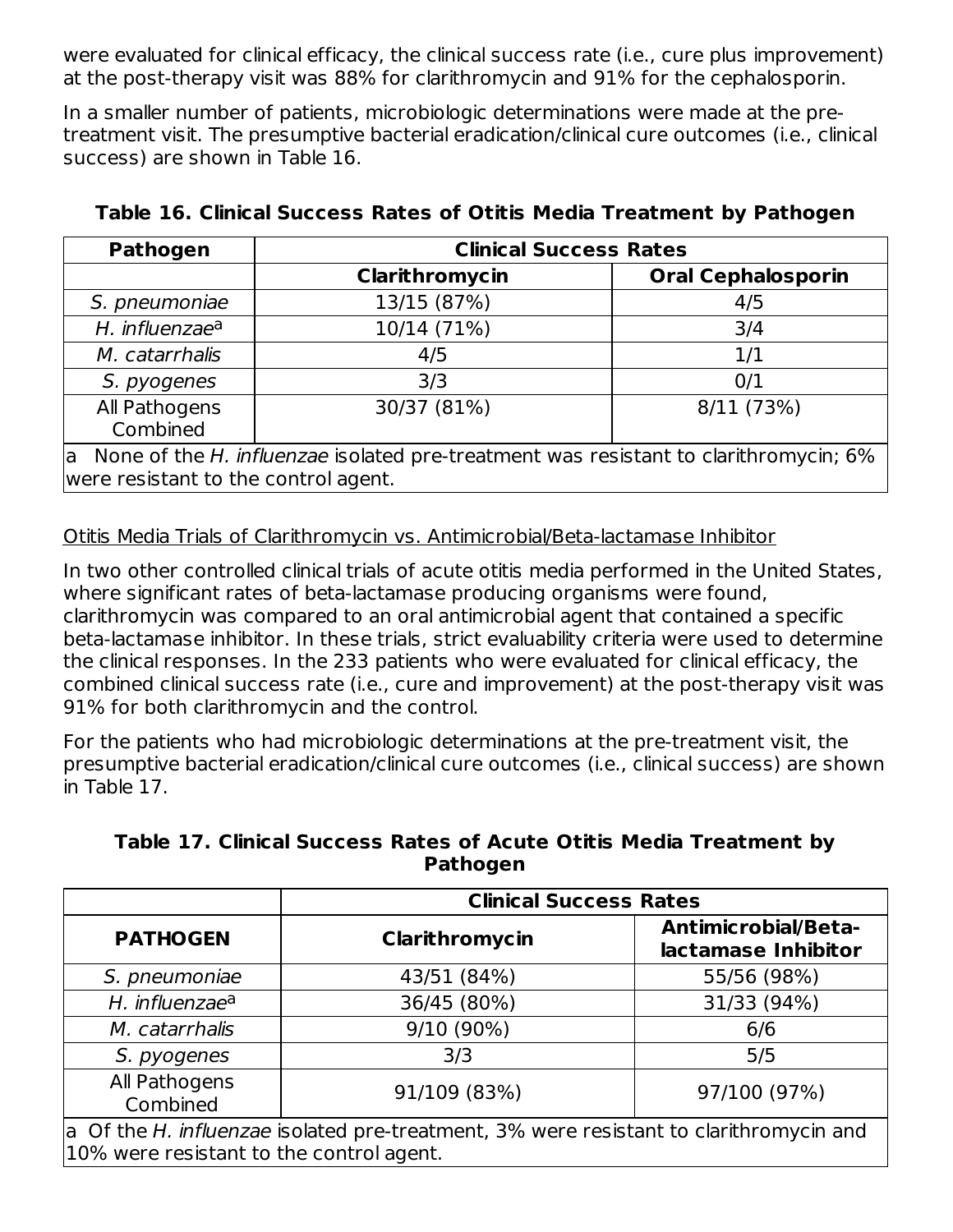# **14.3 H. pylori Eradication to Decrease the Risk of Duodenal Ulcer Recurrence**

Clarithromycin + Lansoprazole and Amoxicillin

Two U.S. randomized, double-blind clinical trials (trial 6 and trial 7) in patients with H. pylori and duodenal ulcer disease (defined as an active ulcer or history of an active ulcer within one year) evaluated the efficacy of clarithromycin 500 mg twice daily in combination with lansoprazole 30 mg twice daily and amoxicillin 1 gm twice daily as 14 day triple therapy for eradication of H. pylori.

H. pylori eradication was defined as two negative tests (culture and histology) at 4 weeks to 6 weeks following the end of treatment.

The combination of clarithromycin plus lansoprazole and amoxicillin as triple therapy was effective in eradication of H, pylori (see results in Table 18). Eradication of H, pylori has been shown to reduce the risk of duodenal ulcer recurrence.

A randomized, double-blind clinical trial (trial 8) performed in the U.S. in patients with H. pylori and duodenal ulcer disease (defined as an active ulcer or history of an ulcer within one year) compared the efficacy of clarithromycin in combination with lansoprazole and amoxicillin as triple therapy for 10 days and 14 days. This trial established that the 10 day triple therapy was equivalent to the 14-day triple therapy in eradicating H. pylori (see results in Table 18).

#### **Table 18. H. pylori Eradication Rates-Triple Therapy (clarithromycin/lansoprazole/amoxicillin) Percent of Patients Cured [95% Confidence Interval] (number of patients)**

| <b>Trial</b>         | <b>Duration</b> | <b>Triple Therapy</b><br><b>Evaluable Analysis a</b> | <b>Triple Therapy</b><br>Intent-to-Treat Analysis b |
|----------------------|-----------------|------------------------------------------------------|-----------------------------------------------------|
| Trial 6              | 14 days         | 92 ° [80-97.7]<br>$(n = 48)$                         | 86 ° [73.3-93.5]<br>$(n = 55)$                      |
| Trial 7              | 14 days         | $86d$ [75.7-93.6]<br>$(n = 66)$                      | 83 $d$ [72-90.8]<br>$(n = 70)$                      |
| Trial 8 <sup>e</sup> | 14 days         | 85 [77-91]<br>$(N = 113)$                            | 82 [73.9-88.1]<br>$(N = 126)$                       |
|                      | 10 days         | 84 [76-89.8]<br>$(N = 123)$                          | 81 [73.9-87.6]<br>$(N = 135)$                       |

a Based on evaluable patients with confirmed duodenal ulcer (active or within one year) and H. pylori infection at baseline defined as at least two of three positive endoscopic tests from CLOtest (Delta West LTD., Bentley, Australia), histology, and/or culture. Patients were included in the analysis if they completed the trial. Additionally, if patients were dropped out of the trial due to an adverse reaction related to the drug, they were included in the analysis as evaluable failures of therapy.

b Patients were included in the analysis if they had documented H. pylori infection at baseline as defined above and had a confirmed duodenal ulcer (active or within one year). All dropouts were included as failures of therapy.

 $\rm |c|$  (p  $<$  0.05) versus clarithromycin/lansoprazole and lansoprazole/amoxicillin dual therapy.

d (p < 0.05) versus clarithromycin/amoxicillin dual therapy.

e The 95% confidence interval for the difference in eradication rates, 10-day minus 14-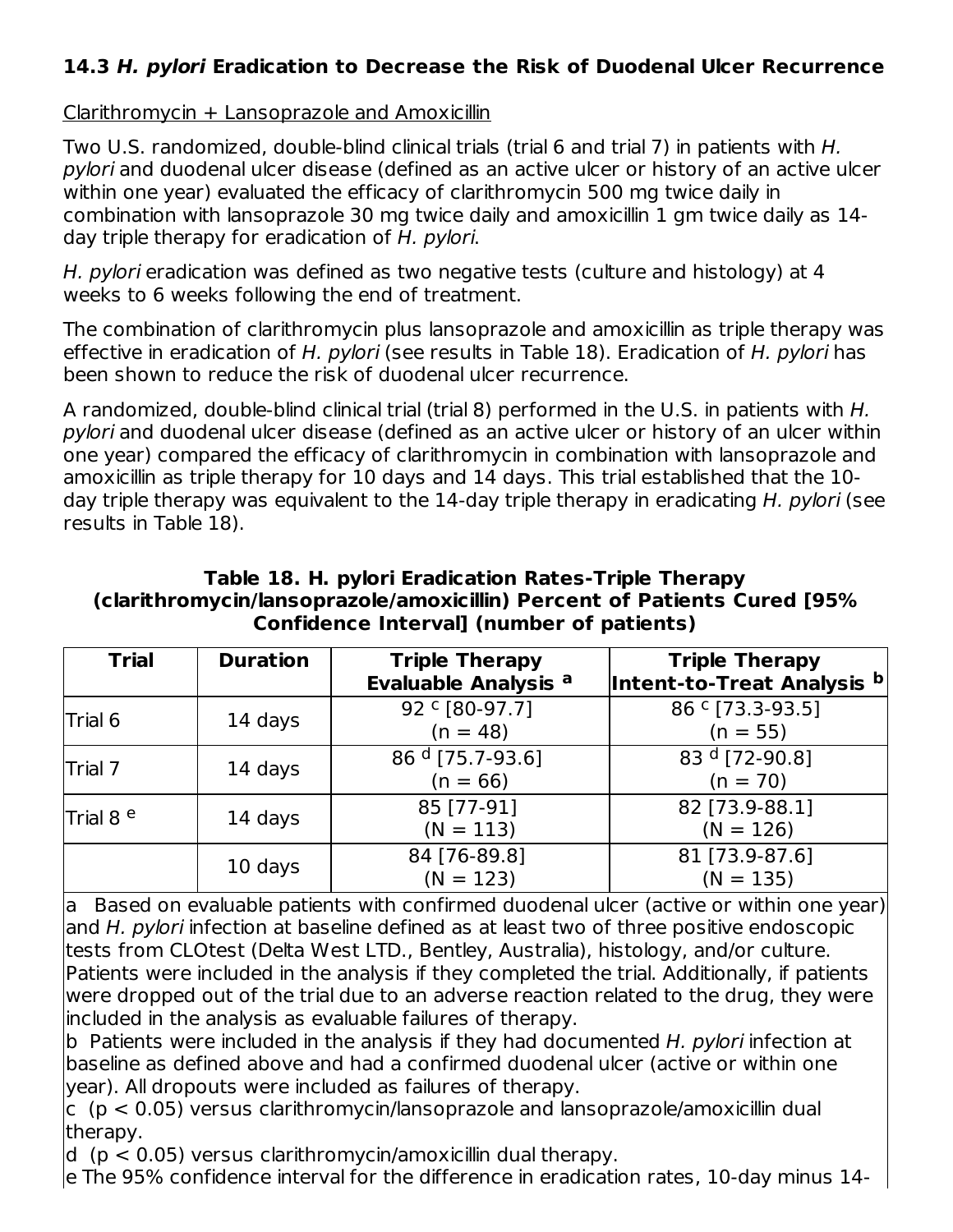# Clarithromycin + Omeprazole and Amoxicillin Therapy

Three U.S., randomized, double-blind clinical trials in patients with H. pylori infection and duodenal ulcer disease ( $n = 558$ ) compared clarithromycin plus omeprazole and amoxicillin to clarithromycin plus amoxicillin. Two trials (trials 9 and 10) were conducted in patients with an active duodenal ulcer, and the third trial (trial 11) was conducted in patients with a duodenal ulcer in the past 5 years, but without an ulcer present at the time of enrollment. The dosage regimen in the trials was clarithromycin 500 mg twice a day plus omeprazole 20 mg twice a day plus amoxicillin 1 gram twice a day for 10 days. In trials 9 and 10, patients who took the omeprazole regimen also received an additional 18 days of omeprazole 20 mg once a day. Endpoints studied were eradication of H. pylori and duodenal ulcer healing (trials 9 and 10 only). H. pylori status was determined by CLOtest  $^{\circledR}$ , histology, and culture in all three trials. For a given patient, H. pylori was considered eradicated if at least two of these tests were negative, and none was positive. The combination of clarithromycin plus omeprazole and amoxicillin was effective in eradicating H. pylori (see results in Table 19).

| Table 19. H. pylori Eradication Rates: % of Patients Cured [95% Confidence |           |  |
|----------------------------------------------------------------------------|-----------|--|
|                                                                            | Interval] |  |

|          |                           | Clarithromycin + omeprazole +<br>amoxicillin   |             | Clarithromycin + amoxicillin |
|----------|---------------------------|------------------------------------------------|-------------|------------------------------|
|          | Per-Protocol <sup>a</sup> | Intent-to-Treat Per-Protocol <sup>a</sup><br>b |             | Intent-to-Treat b            |
| Trial 9  | $C$ 77 [64, 86]           | 69 [57, 79]                                    | 43 [31, 56] | 37 [27, 48]                  |
|          | $(n = 64)$                | $(n = 80)$                                     | $(n = 67)$  | $(n = 84)$                   |
| Trial 10 | $C$ 78 [67, 88]           | 73 [61, 82]                                    | 41 [29, 54] | 36 [26, 47]                  |
|          | $(n = 65)$                | $(n = 77)$                                     | $(n = 68)$  | $(n = 84)$                   |
| Trial 11 | $C90$ [80, 96]            | 83 [74, 91]                                    | 33 [24, 44] | 32 [23, 42]                  |
|          | $(n = 69)$                | $(n = 84)$                                     | $(n = 93)$  | $(n = 99)$                   |

a Patients were included in the analysis if they had confirmed duodenal ulcer disease (active ulcer trials 9 and 10; history of ulcer within 5 years, trial 11) and H. pylori infection at baseline defined as at least two of three positive endoscopic tests from CLOtest  $\mathcal{B}$ , histology, and/or culture. Patients were included in the analysis if they completed the trial. Additionally, if patients dropped out of the trial due to an adverse reaction related to the study drug, they were included in the analysis as failures of therapy. The impact of eradication on ulcer recurrence has not been assessed in patients with a past history of ulcer.

b Patients were included in the analysis if they had documented H. pylori infection at baseline and had confirmed duodenal ulcer disease. All dropouts were included as failures of therapy.

 $\rm |c\, p < 0.05$  versus clarithromycin plus amoxicillin.

 $ClarithmeticMrycin + Omeprazole Therapy$ 

Four randomized, double-blind, multi-center trials (trials 12, 13, 14, and 15) evaluated clarithromycin 500 mg three times a day plus omeprazole 40 mg once a day for 14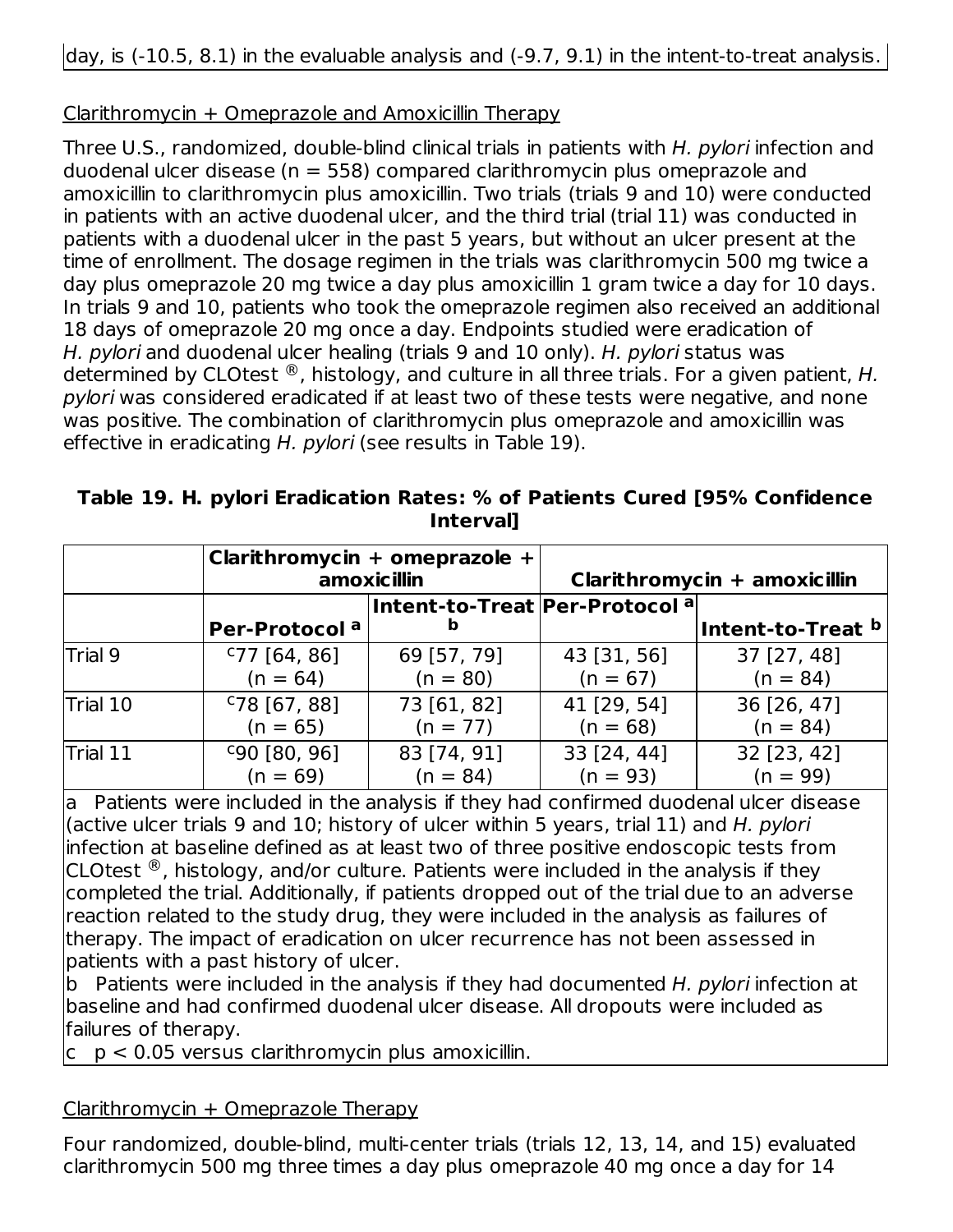days, followed by omeprazole 20 mg once a day (trials 12, 13, and 15) or by omeprazole 40 mg once a day (trial 14) for an additional 14 days in patients with active duodenal ulcer associated with H. pylori. Trials 12 and 13 were conducted in the U.S. and Canada and enrolled 242 and 256 patients, respectively. H. pylori infection and duodenal ulcer were confirmed in 219 patients in trial 12 and 228 patients in trial 13. These trials compared the combination regimen to omeprazole and clarithromycin monotherapies. Trials 14 and 15were conducted in Europe and enrolled 154 and 215 patients, respectively. H. pylori infection and duodenal ulcer were confirmed in 148 patients in trial 14 and 208 patients in trial 15. These trials compared the combination regimen to omeprazole monotherapy. The results for the efficacy analyses for these trials are described in Tables 20, 21, and 22.

### Duodenal Ulcer Healing

The combination of clarithromycin and omeprazole was as effective as omeprazole alone for healing duodenal ulcer (see Table 20).

| <b>Trial</b>    | Clarithromycin +<br><b>Omeprazole</b>                                                                                                                      | <b>Omeprazole</b>          | Clarithromycin |  |  |
|-----------------|------------------------------------------------------------------------------------------------------------------------------------------------------------|----------------------------|----------------|--|--|
| U.S. Trials     |                                                                                                                                                            |                            |                |  |  |
| Trial 13        | 94% (58/62) a                                                                                                                                              | 88% (60/68)                | 71% (49/69)    |  |  |
| Trial 12        | 88% (56/64) a                                                                                                                                              | 85% (55/65)<br>64% (44/69) |                |  |  |
| Non-U.S. Trials |                                                                                                                                                            |                            |                |  |  |
| Trial 15        | 99% (84/85)                                                                                                                                                | 95% (82/86)                | N/A            |  |  |
| Trial 14 b      | 100% (64/64)                                                                                                                                               | 99% (71/72)                | N/A            |  |  |
| la              | $p < 0.05$ for clarithromycin + omeprazole versus clarithromycin monotherapy.<br>b In trial 14 patients received omeprazole 40 mg daily for days 15 to 28. |                            |                |  |  |

#### **Table 20. End-of-Treatment Ulcer Healing Rates Percent of Patients Healed (n/N)**

Eradication of H. pylori Associated with Duodenal Ulcer

The combination of clarithromycin and omeprazole was effective in eradicating H. pylori (see Table 21). H. pylori eradication was defined as no positive test (culture or histology) at 4 weeks following the end of treatment, and two negative tests were required to be considered eradicated. In the per-protocol analysis, the following patients were excluded: dropouts, patients with major protocol violations, patients with missing H. pylori tests post-treatment, and patients that were not assessed for H. pylori eradication at 4 weeks after the end of treatment because they were found to have an unhealed ulcer at the end of treatment.

#### **Table 21. H. pylori Eradication Rates (Per-Protocol Analysis) at 4 to 6 weeks Percent of Patients Cured (n/N)**

| <b>Trial</b> | Clarithromycin $+$<br><b>Omeprazole</b> | <b>Omeprazole</b> | Clarithromycin |
|--------------|-----------------------------------------|-------------------|----------------|
| U.S. Trials  |                                         |                   |                |
| Trial 13     | 64% (39/61) a,b                         | 0% (0/59)         | 39% (17/44)    |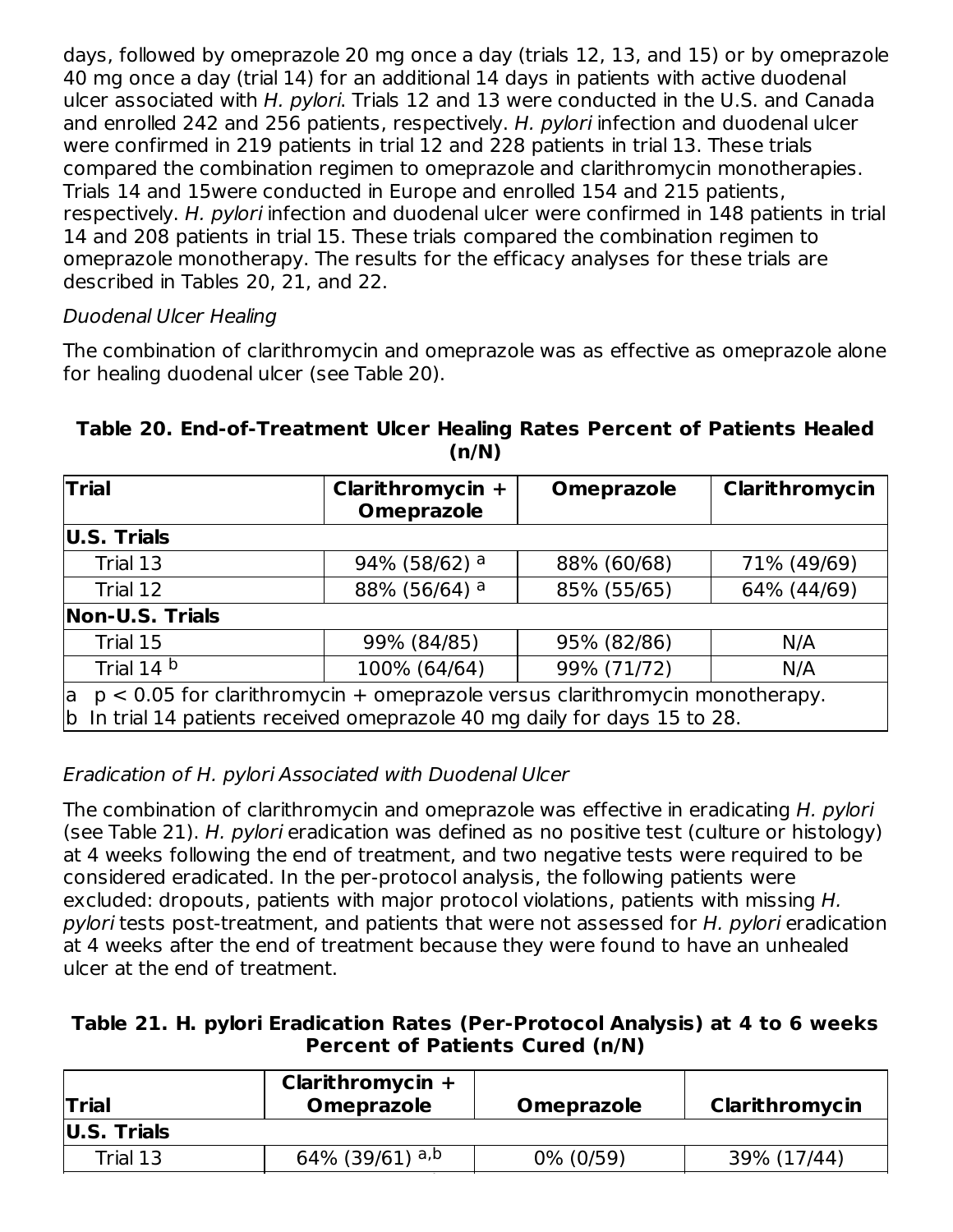| Trial 12                                                                         | 74% (39/53) <sup>a,b</sup><br>$0\%$ (0/54)<br>31% (13/42)                               |  |  |  |  |  |
|----------------------------------------------------------------------------------|-----------------------------------------------------------------------------------------|--|--|--|--|--|
| Non-U.S. Trials                                                                  |                                                                                         |  |  |  |  |  |
| Trial 15                                                                         | 74% (64/86) b<br>1% (1/90)<br>N/A                                                       |  |  |  |  |  |
| Trial 14                                                                         | 83% (50/60) b<br>$1\%$ (1/74)<br>N/A                                                    |  |  |  |  |  |
|                                                                                  | $ a$ Statistically significantly higher than clarithromycin monotherapy ( $p < 0.05$ ). |  |  |  |  |  |
| b Statistically significantly higher than omeprazole monotherapy ( $p < 0.05$ ). |                                                                                         |  |  |  |  |  |

### Duodenal Ulcer Recurrence

Ulcer recurrence at 6-months and at 12 months following the end of treatment was assessed for patients in whom ulcers were healed post-treatment (see the results in Table 22). Thus, in patients with duodenal ulcer associated with H. pylori infection, eradication of H. pylori reduced ulcer recurrence.

#### **Table 22. Duodenal Ulcer Recurrence at 6 months and 12 months in Patients with Healed Ulcers**

|                             | H. pylori Negative at<br>4-6 Weeks         | H. pylori Positive at<br>4-6 Weeks |
|-----------------------------|--------------------------------------------|------------------------------------|
|                             | <b>U.S. Trials</b>                         |                                    |
|                             | <b>Recurrence at 6 Months</b>              |                                    |
| Trial 100                   |                                            |                                    |
| Clarithromycin + Omeprazole | 6% (2/34)                                  | 56% (9/16)                         |
| Omeprazole                  | (0/0)                                      | 71% (35/49)                        |
| Clarithromycin              | 12% (2/17)                                 | 32% (7/22)                         |
| Trial 067                   |                                            |                                    |
| Clarithromycin + Omeprazole | 38% (11/29)                                | 50% (6/12)                         |
| Omeprazole                  | (0/0)                                      | 67% (31/46)                        |
| Clarithromycin              | 18% (2/11)                                 | 52% (14/27)                        |
|                             | <b>Non-U.S. Trials</b>                     |                                    |
|                             | <b>Recurrence at 6 Months</b>              |                                    |
| <b>Trial 058</b>            |                                            |                                    |
| Clarithromycin + Omeprazole | 6% (3/53)                                  | 24% (4/17)                         |
| Omeprazole                  | $0\%$ (0/3)                                | 55% (39/71)                        |
| Trial 812b                  |                                            |                                    |
| Clarithromycin + Omeprazole | 5% (2/42)                                  | $0\%$ (0/7)                        |
| Omeprazole                  | $0\%$ (0/1)                                | 54% (32/59)                        |
|                             | <b>Non-U.S. Trials</b>                     |                                    |
|                             | <b>Recurrence at 12-Months in Trial 14</b> |                                    |
| Clarithromycin + Omeprazole | 3% (1/40)                                  | $0\%$ (0/6)                        |
| Omeprazole                  | $0\% (0/1)$                                | 67% (29/43)                        |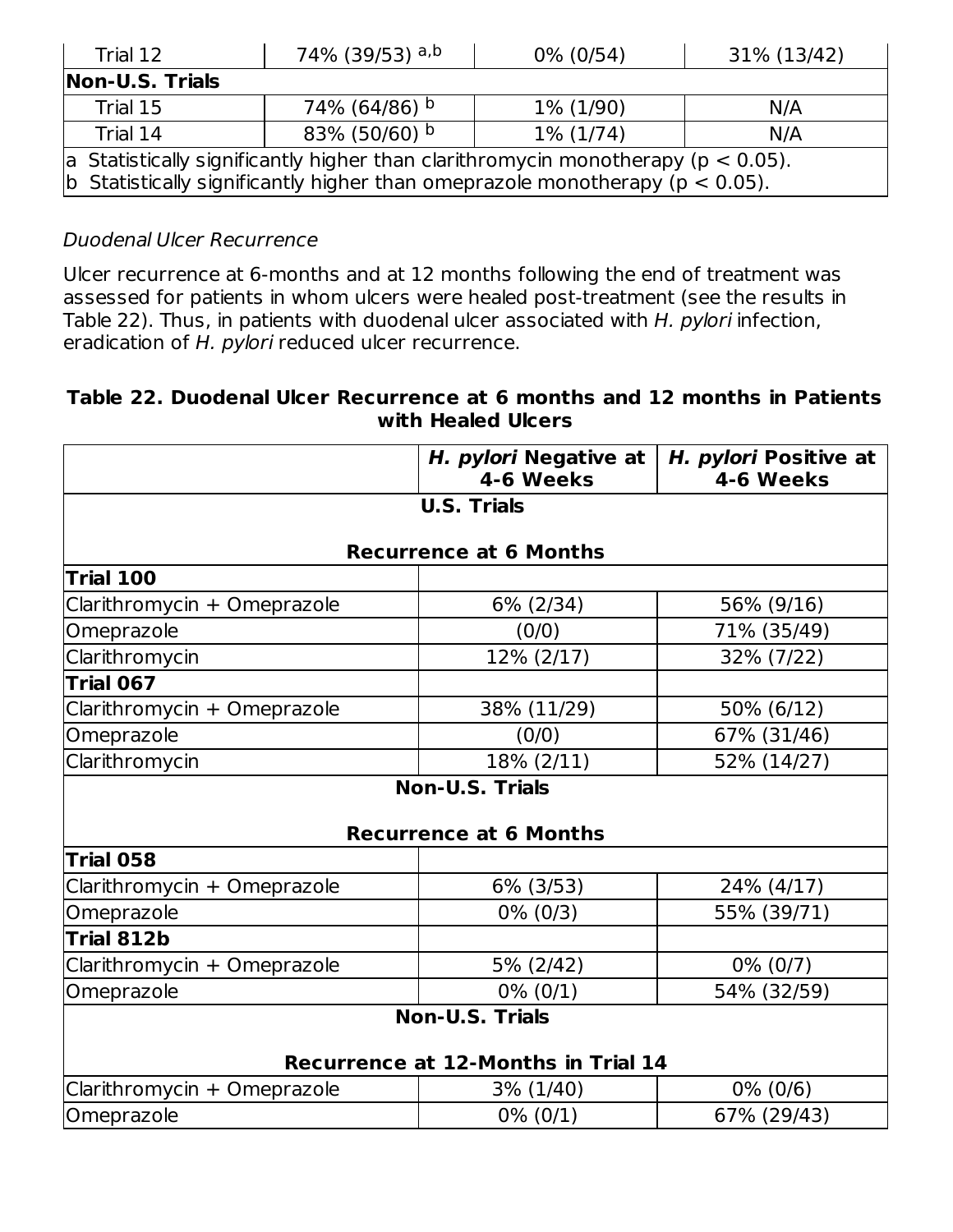# **15 REFERENCES**

- 1. Winkel P, Hilden J, Hansen JF, Kastrup J, Kolmos HJ, Kjøller E, et al. Clarithromycin for stable coronary heart disease increases all-cause and cardiovascular mortality and cerebrovascular morbidity over 10 years in the CLARICOR randomised, blinded clinical trial. Int J Cardiol 2015;182:459-65.
- 2. Kemper CA, et al. Treatment of Mycobacterium avium Complex Bacteremia in AIDS with a Four-Drug Oral Regimen. Ann Intern Med. 1992;116:466-472.

# **16 HOW SUPPLIED/STORAGE AND HANDLING**

Product: 50090-2441 NDC: 50090-2441-0 20 TABLET, FILM COATED in a BOTTLE Product: 50090-2515 NDC: 50090-2515-0 20 TABLET, FILM COATED in a BOTTLE NDC: 50090-2515-1 30 TABLET, FILM COATED in a BOTTLE NDC: 50090-2515-2 14 TABLET, FILM COATED in a BOTTLE

# **17 PATIENT COUNSELING INFORMATION**

Provide the following instructions or information about clarithromycin tablets to patients:

### Important Administration Instructions

Advise patients that clarithromycin tablets can be taken with or without food and can be taken with milk.

### Drug Interactions

Advise patients that clarithromycin may interact with some drugs; therefore, advise patients to report to their healthcare provider the use of any other medications.

# Diarrhea

Advise patients that diarrhea is a common problem caused by antibacterials including clarithromycin which usually ends when the antibacterial is discontinued. Sometimes after starting treatment with antibacterials, patients can develop watery and bloody stools (with or without stomach cramps and fever) even as late as two or more months after having taken the last dose of the antibacterial. If this occurs, instruct patients to contact their healthcare provider as soon as possible.

### Embryo-Fetal Toxicity

Advise females of reproductive potential that that if pregnancy occurs while taking this drug, there is a potential hazard to the fetus [see Warnings and Precautions (5.7) and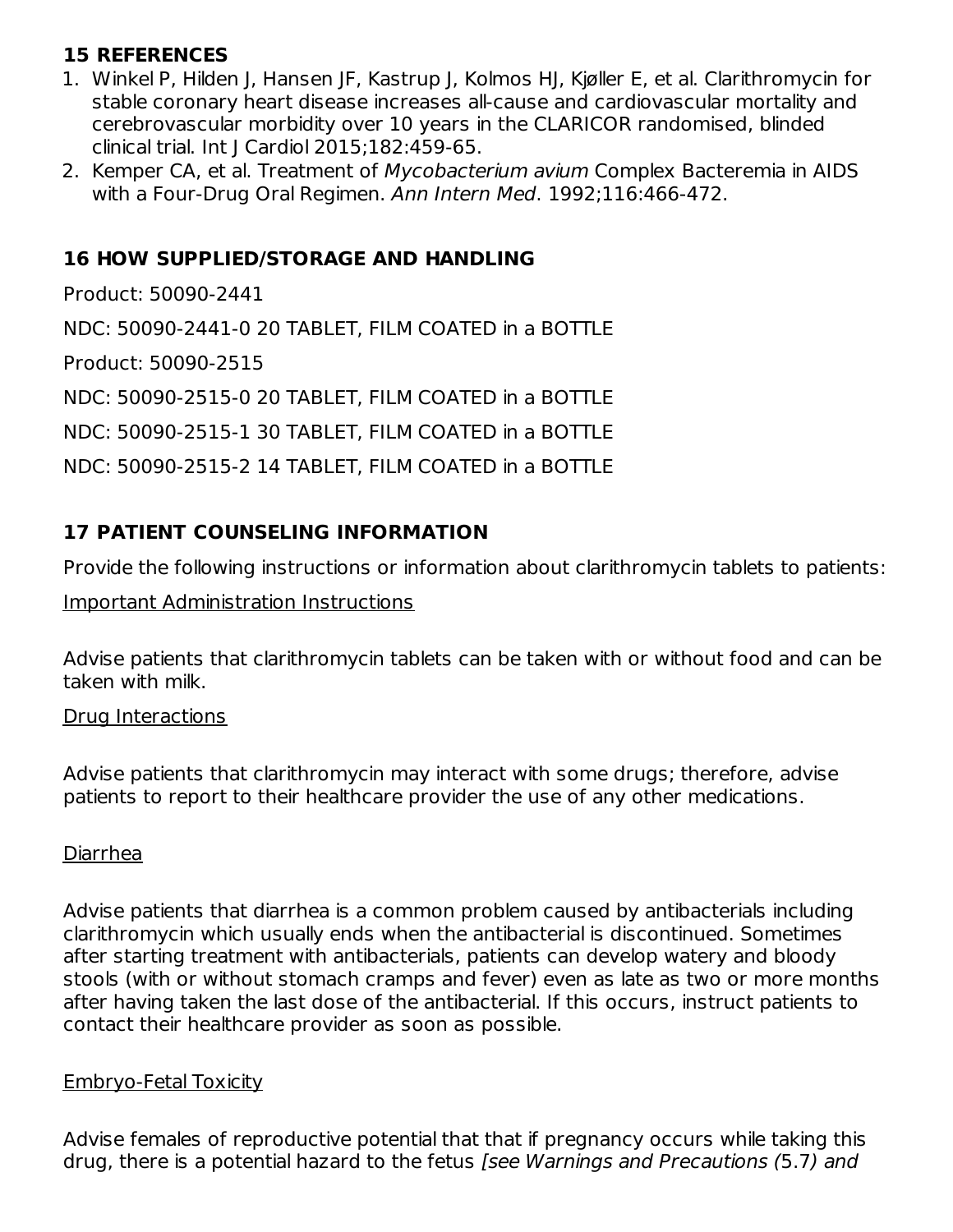### Use in Specific Populations (8.1)].

#### Antibacterial Resistance

Counsel patients that antibacterial drugs including clarithromycin should only be used to treat bacterial infections. They do not treat viral infections (e.g., the common cold). When clarithromycin tablets are prescribed to treat a bacterial infection, patients should be told that although it is common to feel better early in the course of therapy, the medication should be taken exactly as directed. Skipping doses or not completing the full course of therapy may (1) decrease the effectiveness of the immediate treatment and (2) increase the likelihood that bacteria will develop resistance and will not be treatable by clarithromycin tablets or other antibacterial drugs in the future.

#### Potential for Dizziness, Vertigo and Confusion

There are no data on the effect of clarithromycin on the ability to drive or use machines. However, counsel patients regarding the potential for dizziness, vertigo, confusion and disorientation, which may occur with the clarithromycin tablets. The potential for these adverse reactions should be taken into account before patients drive or use machines.

### Risk of Mortality in Patients with Coronary Disease Years After Clarithromycin Treatment

Advise patients who have coronary artery disease to continue medications and lifestyle modifications for their coronary artery disease because clarithromycin may be associated with increased risk for mortality years after the end of clarithromycin treatment.

\* All trademark names are the property of their respective owners.

Manufactured by:

HEC Sunshine Lake Pharma Co., Ltd.

No. 1, Northern Industry Road,

Northern Industry Park of Song Shan Lake

Dongguan 523808, Guangdong, China

Manufactured for: Lannett Company, Inc. Philadelphia, PA 19136 L6834B

Rev. 11/19

3616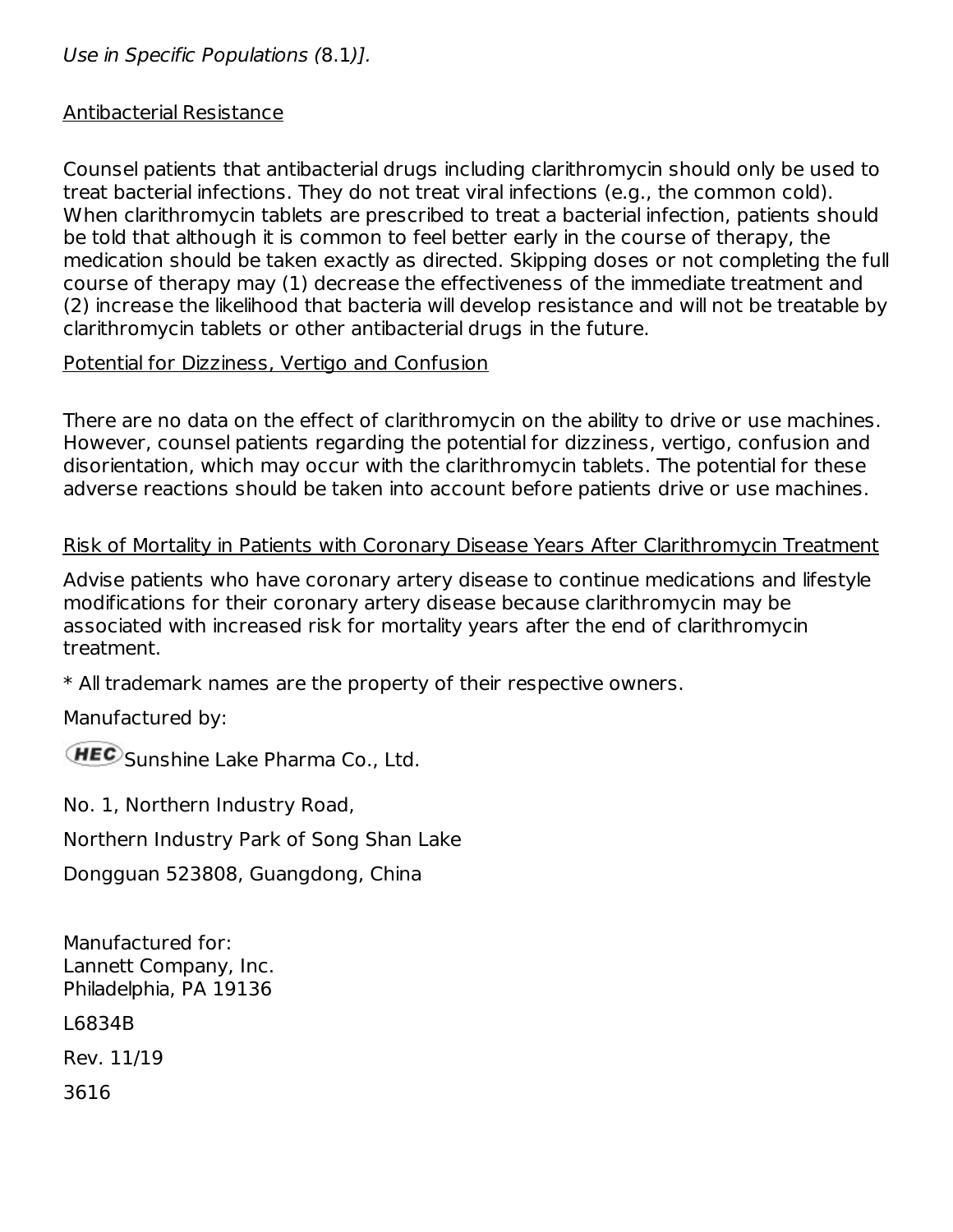# **Clarithromycin**

# **Clarithromycin**



| <b>CLARITHROMYCIN</b>                  |                                                                                                                |                              |       |                          |                 |
|----------------------------------------|----------------------------------------------------------------------------------------------------------------|------------------------------|-------|--------------------------|-----------------|
| clarithromycin tablet, film coated     |                                                                                                                |                              |       |                          |                 |
|                                        |                                                                                                                |                              |       |                          |                 |
| <b>Product Information</b>             |                                                                                                                |                              |       |                          |                 |
| <b>Product Type</b>                    | <b>HUMAN PRESCRIPTION</b><br><b>DRUG</b>                                                                       | <b>Item Code</b><br>(Source) | 1931) | NDC:50090-2441(NDC:0527- |                 |
| <b>Route of Administration</b>         | ORAL                                                                                                           |                              |       |                          |                 |
|                                        |                                                                                                                |                              |       |                          |                 |
|                                        |                                                                                                                |                              |       |                          |                 |
| <b>Active Ingredient/Active Moiety</b> |                                                                                                                |                              |       |                          |                 |
|                                        | <b>Ingredient Name</b>                                                                                         |                              |       | <b>Basis of Strength</b> | <b>Strength</b> |
|                                        | <b>CLARITHROMYCIN</b> (UNII: H1250JIK0A) (CLARITHROMYCIN - UNII:H1250JIK0A)<br><b>CLARITHROMYCIN</b><br>250 mg |                              |       |                          |                 |
|                                        |                                                                                                                |                              |       |                          |                 |
|                                        |                                                                                                                |                              |       |                          |                 |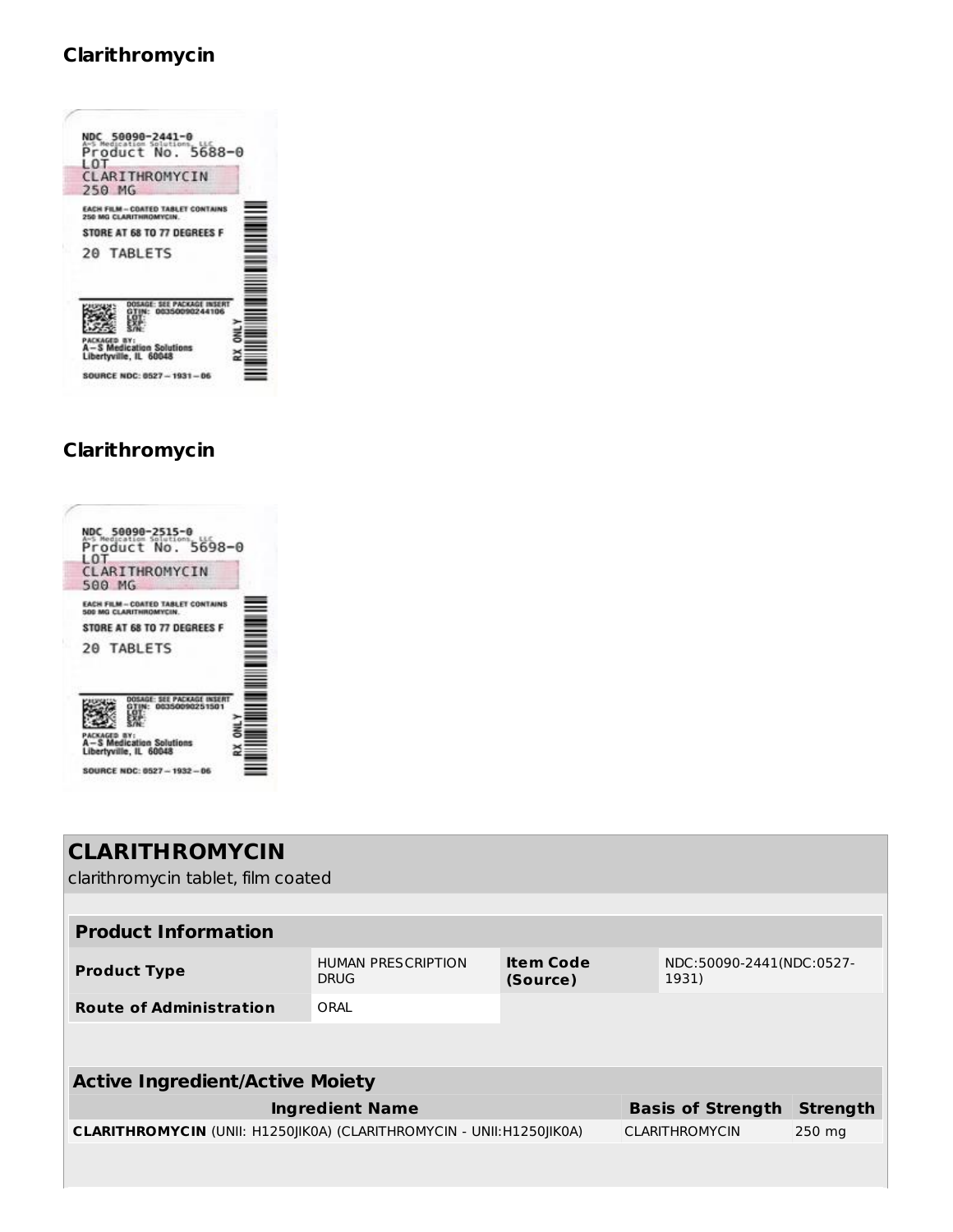| <b>Strength</b><br><b>Ingredient Name</b><br><b>CROSCARMELLOSE SODIUM (UNII: M280L1HH48)</b><br>MAGNESIUM STEARATE (UNII: 70097M6I30)<br>MICROCRYSTALLINE CELLULOSE (UNII: OP1R32D61U)<br><b>POVIDONE K29/32 (UNII: 390RMW2PEQ)</b><br><b>SILICON DIOXIDE (UNII: ETJ7Z6XBU4)</b><br>HYPROMELLOSE, UNSPECIFIED (UNII: 3NXW29V3WO)<br>TITANIUM DIOXIDE (UNII: 15FIX9V2JP)<br>POLYETHYLENE GLYCOL 400 (UNII: B697894SGQ)<br><b>Product Characteristics</b><br>Color<br>white<br><b>Score</b><br>no score<br><b>OVAL</b><br><b>Size</b><br>15 <sub>mm</sub><br><b>Shape</b><br><b>Flavor</b><br><b>Imprint Code</b><br>S:39<br><b>Contains</b><br><b>Packaging</b><br><b>Marketing Start</b><br><b>Package Description</b><br>#<br><b>Item Code</b><br><b>Date</b><br><b>Date</b><br>NDC:50090-<br>20 in 1 BOTTLE; Type 0: Not a Combination<br>1<br>07/29/2016<br>2441-0<br>Product<br><b>Marketing Information</b><br><b>Marketing</b><br><b>Application Number or Monograph</b><br><b>Marketing Start</b><br><b>Citation</b><br><b>Date</b><br>Category<br>Date<br><b>ANDA</b><br>ANDA203584<br>12/04/2015 |  |  |  |  |                      |
|-----------------------------------------------------------------------------------------------------------------------------------------------------------------------------------------------------------------------------------------------------------------------------------------------------------------------------------------------------------------------------------------------------------------------------------------------------------------------------------------------------------------------------------------------------------------------------------------------------------------------------------------------------------------------------------------------------------------------------------------------------------------------------------------------------------------------------------------------------------------------------------------------------------------------------------------------------------------------------------------------------------------------------------------------------------------------------------------------------------|--|--|--|--|----------------------|
|                                                                                                                                                                                                                                                                                                                                                                                                                                                                                                                                                                                                                                                                                                                                                                                                                                                                                                                                                                                                                                                                                                           |  |  |  |  |                      |
|                                                                                                                                                                                                                                                                                                                                                                                                                                                                                                                                                                                                                                                                                                                                                                                                                                                                                                                                                                                                                                                                                                           |  |  |  |  |                      |
|                                                                                                                                                                                                                                                                                                                                                                                                                                                                                                                                                                                                                                                                                                                                                                                                                                                                                                                                                                                                                                                                                                           |  |  |  |  |                      |
|                                                                                                                                                                                                                                                                                                                                                                                                                                                                                                                                                                                                                                                                                                                                                                                                                                                                                                                                                                                                                                                                                                           |  |  |  |  |                      |
|                                                                                                                                                                                                                                                                                                                                                                                                                                                                                                                                                                                                                                                                                                                                                                                                                                                                                                                                                                                                                                                                                                           |  |  |  |  |                      |
|                                                                                                                                                                                                                                                                                                                                                                                                                                                                                                                                                                                                                                                                                                                                                                                                                                                                                                                                                                                                                                                                                                           |  |  |  |  |                      |
|                                                                                                                                                                                                                                                                                                                                                                                                                                                                                                                                                                                                                                                                                                                                                                                                                                                                                                                                                                                                                                                                                                           |  |  |  |  |                      |
|                                                                                                                                                                                                                                                                                                                                                                                                                                                                                                                                                                                                                                                                                                                                                                                                                                                                                                                                                                                                                                                                                                           |  |  |  |  |                      |
|                                                                                                                                                                                                                                                                                                                                                                                                                                                                                                                                                                                                                                                                                                                                                                                                                                                                                                                                                                                                                                                                                                           |  |  |  |  |                      |
|                                                                                                                                                                                                                                                                                                                                                                                                                                                                                                                                                                                                                                                                                                                                                                                                                                                                                                                                                                                                                                                                                                           |  |  |  |  |                      |
|                                                                                                                                                                                                                                                                                                                                                                                                                                                                                                                                                                                                                                                                                                                                                                                                                                                                                                                                                                                                                                                                                                           |  |  |  |  |                      |
|                                                                                                                                                                                                                                                                                                                                                                                                                                                                                                                                                                                                                                                                                                                                                                                                                                                                                                                                                                                                                                                                                                           |  |  |  |  |                      |
|                                                                                                                                                                                                                                                                                                                                                                                                                                                                                                                                                                                                                                                                                                                                                                                                                                                                                                                                                                                                                                                                                                           |  |  |  |  |                      |
|                                                                                                                                                                                                                                                                                                                                                                                                                                                                                                                                                                                                                                                                                                                                                                                                                                                                                                                                                                                                                                                                                                           |  |  |  |  |                      |
|                                                                                                                                                                                                                                                                                                                                                                                                                                                                                                                                                                                                                                                                                                                                                                                                                                                                                                                                                                                                                                                                                                           |  |  |  |  |                      |
|                                                                                                                                                                                                                                                                                                                                                                                                                                                                                                                                                                                                                                                                                                                                                                                                                                                                                                                                                                                                                                                                                                           |  |  |  |  |                      |
|                                                                                                                                                                                                                                                                                                                                                                                                                                                                                                                                                                                                                                                                                                                                                                                                                                                                                                                                                                                                                                                                                                           |  |  |  |  |                      |
|                                                                                                                                                                                                                                                                                                                                                                                                                                                                                                                                                                                                                                                                                                                                                                                                                                                                                                                                                                                                                                                                                                           |  |  |  |  | <b>Marketing End</b> |
|                                                                                                                                                                                                                                                                                                                                                                                                                                                                                                                                                                                                                                                                                                                                                                                                                                                                                                                                                                                                                                                                                                           |  |  |  |  |                      |
|                                                                                                                                                                                                                                                                                                                                                                                                                                                                                                                                                                                                                                                                                                                                                                                                                                                                                                                                                                                                                                                                                                           |  |  |  |  |                      |
|                                                                                                                                                                                                                                                                                                                                                                                                                                                                                                                                                                                                                                                                                                                                                                                                                                                                                                                                                                                                                                                                                                           |  |  |  |  |                      |
|                                                                                                                                                                                                                                                                                                                                                                                                                                                                                                                                                                                                                                                                                                                                                                                                                                                                                                                                                                                                                                                                                                           |  |  |  |  | <b>Marketing End</b> |
|                                                                                                                                                                                                                                                                                                                                                                                                                                                                                                                                                                                                                                                                                                                                                                                                                                                                                                                                                                                                                                                                                                           |  |  |  |  |                      |

| <b>CLARITHROMYCIN</b>                                                        |                                          |                              |                                   |                 |
|------------------------------------------------------------------------------|------------------------------------------|------------------------------|-----------------------------------|-----------------|
| clarithromycin tablet, film coated                                           |                                          |                              |                                   |                 |
|                                                                              |                                          |                              |                                   |                 |
| <b>Product Information</b>                                                   |                                          |                              |                                   |                 |
| <b>Product Type</b>                                                          | <b>HUMAN PRESCRIPTION</b><br><b>DRUG</b> | <b>Item Code</b><br>(Source) | NDC:50090-2515(NDC:0527-<br>1932) |                 |
| <b>Route of Administration</b>                                               | ORAL                                     |                              |                                   |                 |
|                                                                              |                                          |                              |                                   |                 |
| <b>Active Ingredient/Active Moiety</b>                                       |                                          |                              |                                   |                 |
|                                                                              | <b>Ingredient Name</b>                   |                              | <b>Basis of Strength</b>          | <b>Strength</b> |
| <b>CLARITHROMYCIN</b> (UNII: H1250JIK0A) (CLARITHROMYCIN - UNII: H1250JIK0A) |                                          |                              | <b>CLARITHROMYCIN</b>             | 500 mg          |
|                                                                              |                                          |                              |                                   |                 |
| <b>Inactive Ingredients</b>                                                  |                                          |                              |                                   |                 |